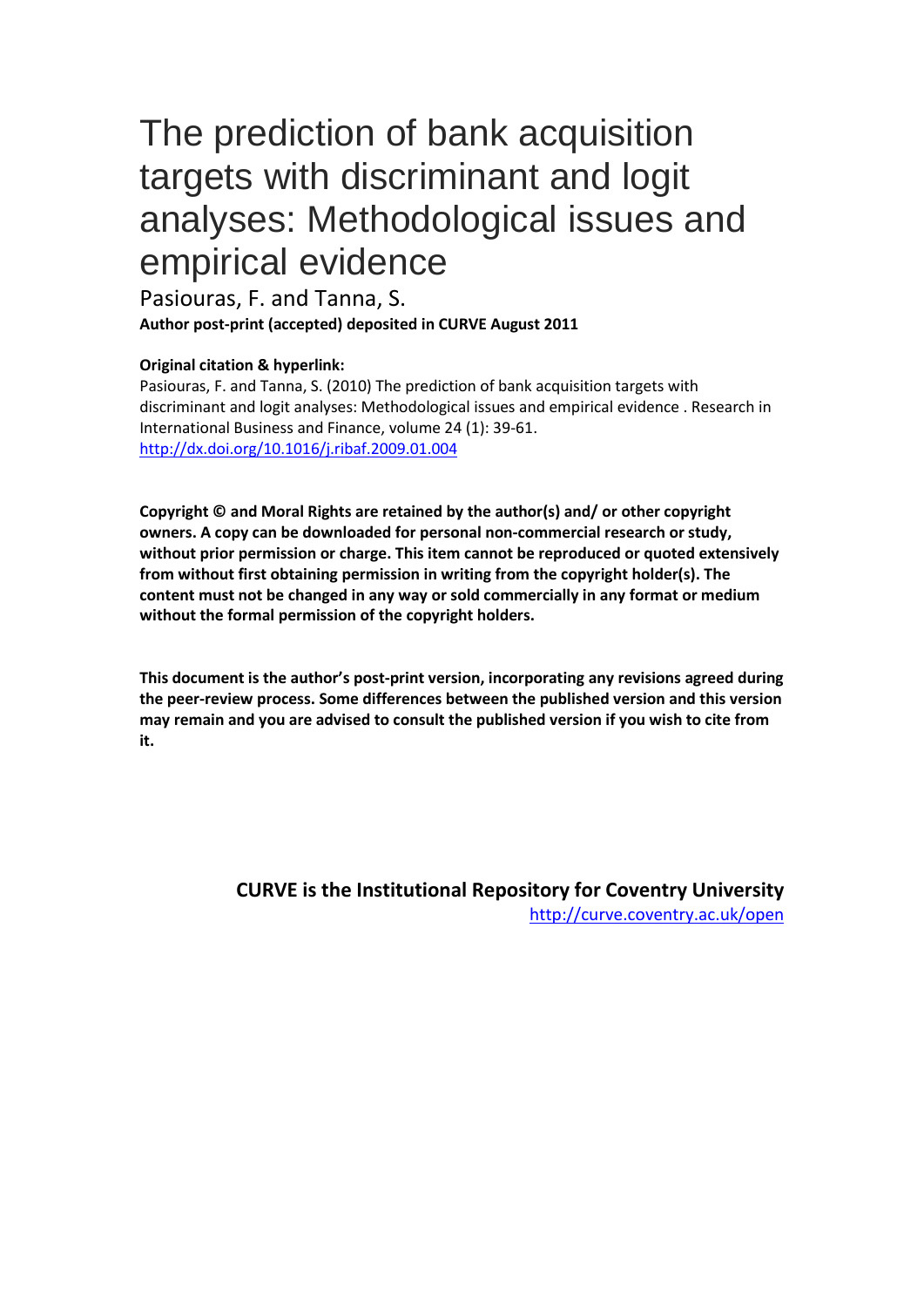## Accepted Manuscript

Title: The prediction of bank acquisition targets with discriminant and logit analyses: methodological issues and empirical evidence

Authors: Fotios Pasiouras, Sailesh Tanna

PII: S0275-5319(09)00005-1 DOI: [doi:10.1016/j.ribaf.2009.01.004](dx.doi.org/doi:10.1016/j.ribaf.2009.01.004) Reference: RIBAF 153

To appear in: *Research in International Business and Finance*

Received date: 23-3-2008 Revised date: 13-1-2009 Accepted date: 20-1-2009

Please cite this article as: Pasiouras, F., Tanna, S., The prediction of bank acquisition targets with discriminant and logit analyses: methodological issues and empirical evidence, *Research in International Business and Finance* (2008), doi:[10.1016/j.ribaf.2009.01.004](dx.doi.org/10.1016/j.ribaf.2009.01.004)

This is a PDF file of an unedited manuscript that has been accepted for publication. As a service to our customers we are providing this early version of the manuscript. The manuscript will undergo copyediting, typesetting, and review of the resulting proof before it is published in its final form. Please note that during the production process errors may be discovered which could affect the content, and all legal disclaimers that apply to the journal pertain.

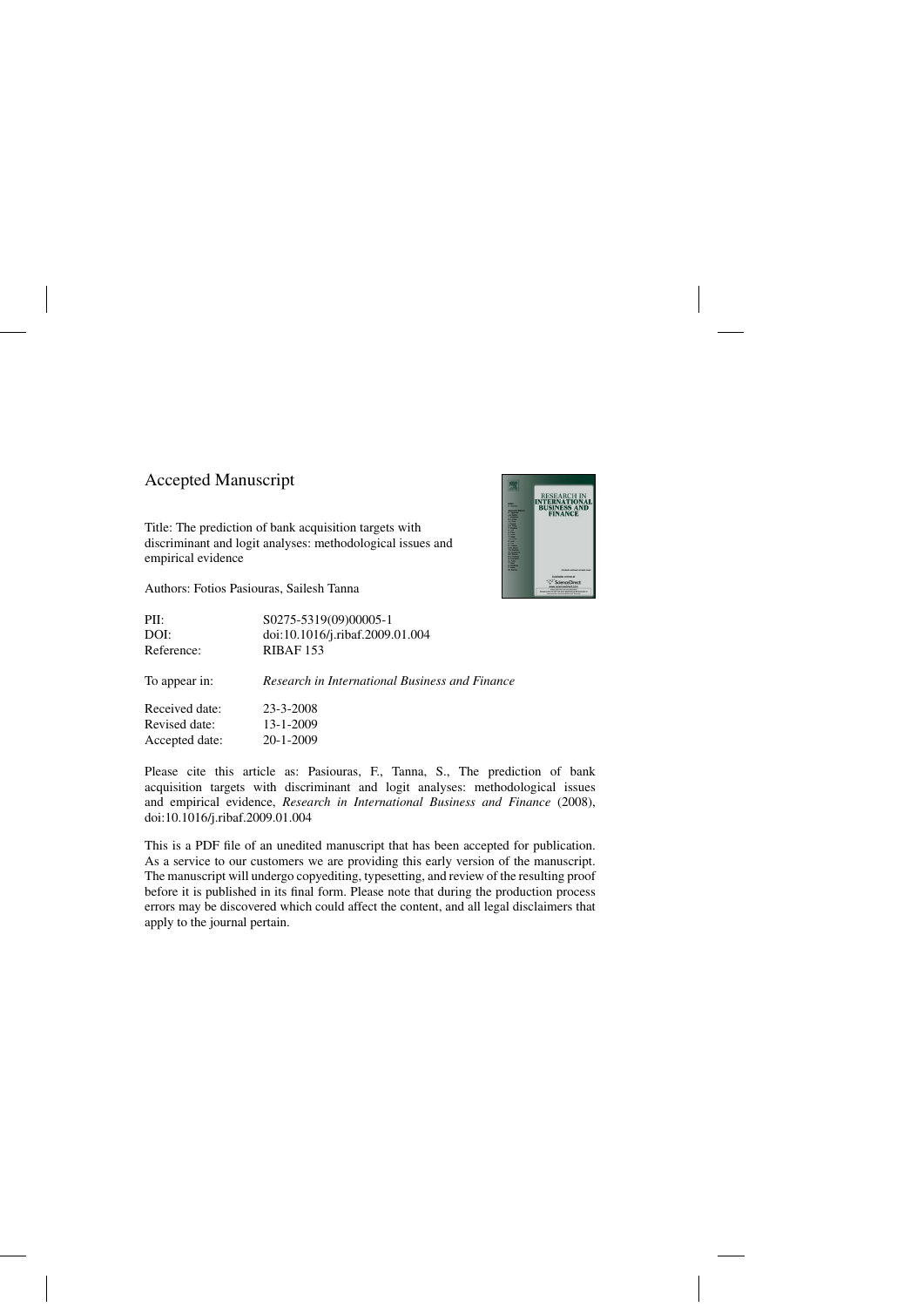## **The prediction of bank acquisition targets with discriminant and logit analyses: methodological issues and empirical evidence**

Fotios Pasiouras<sup>1\*</sup>, Sailesh Tanna<sup>2</sup>

*1 School of Management, University of Bath, Bath, UK*

*2 Department of Economics, Finance and Accounting, Faculty of Business, Environment and Society, Coventry University, CV1 5FB, Coventry, UK*

### **Abstract**

<sup>1</sup>School of Management, University of Bath, Bath, UK<br>
<sup>1</sup>School of Management, University of Bath Bath, UK<br> **Abstract**<br>  $\text{Society, Coverity University, CVI 5FB, Coverity, UK}$ <br> **Abstract**<br> **Abstract**<br> **Abstract**<br> **Abstract**<br> **Abstract**<br> **Abstract**<br> **A** This paper uses discriminant and logit analyses to develop prediction models to identify bank acquisition targets. We consider several methodological issues, such as whether the choice of the estimation technique, the selection of variables, the use of raw versus industry relative data, the train-and-test sampling scheme, and the criteria for model evaluation affect the predictive accuracy of the developed models. Both estimation methods generate remarkably similar model performance rankings, while differences are revealed in the relative importance of variables when using raw versus industry relative data. We find that in most cases there is a fair amount of misclassification, consistent with previous studies in non-financial sectors, which is hard to avoid given the nature of the problem.

**Keywords:** Acquisitions; banks ; discriminant ; logit ; prediction ; targets

**JEL** classification codes: G21; G34

1

<sup>\*</sup>Author for correspondence: E-mail:  $f_{.}$  pasiouras $@$ bath.ac.uk, Tel: +44 (0) 1225 384297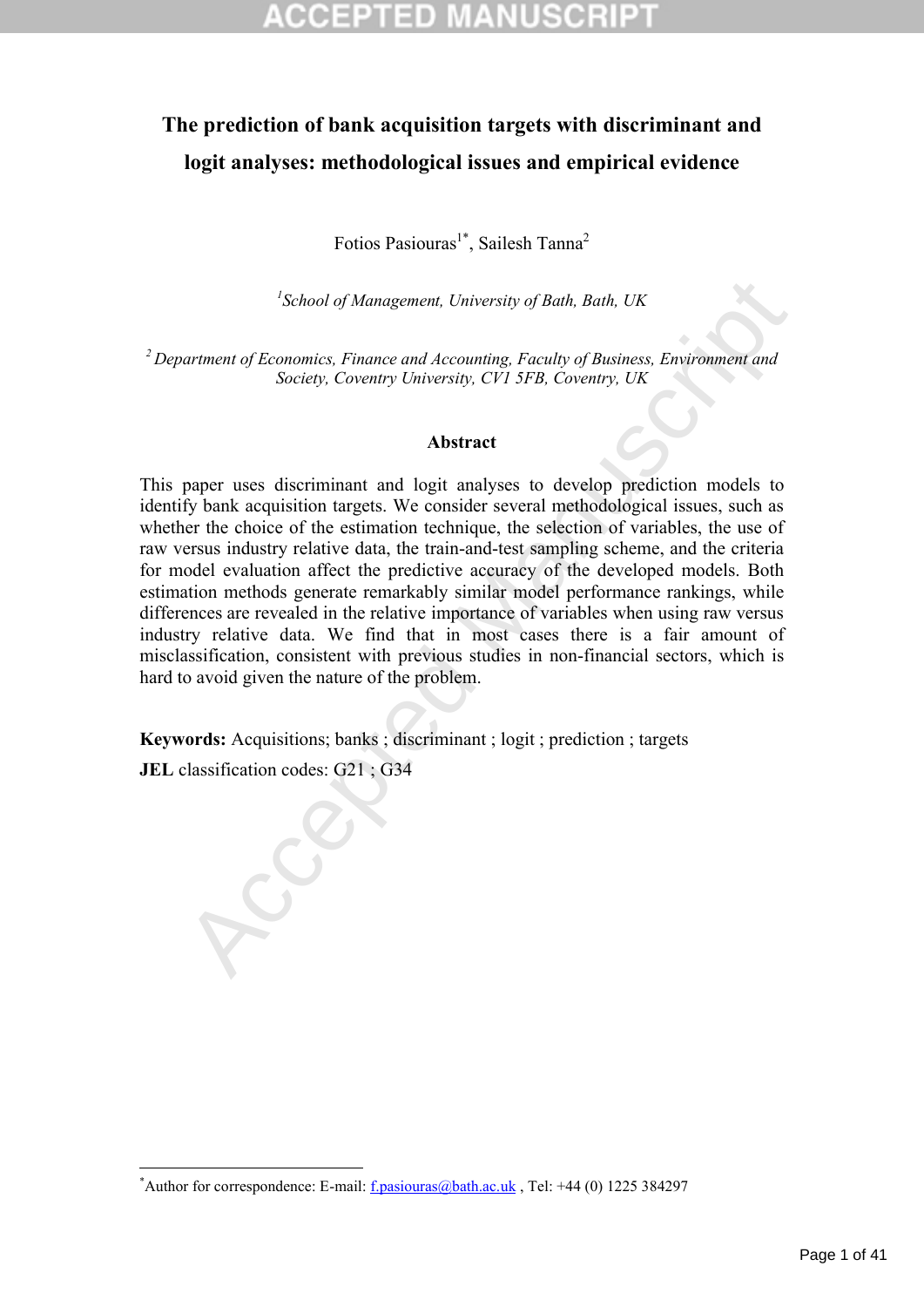## **The prediction of bank acquisition targets with discriminant and logit analyses: methodological issues and empirical evidence**

### **Abstract**

Abstract<br>
Accept uses discriminant and logit analyses to develop prediction models to identify<br>
requisition targets. We consider several methodological issues, such as whether the<br>
of the estimation technique, the selectio This paper uses discriminant and logit analyses to develop prediction models to identify bank acquisition targets. We consider several methodological issues, such as whether the choice of the estimation technique, the selection of variables, the use of raw versus industry relative data, the train-and-test sampling scheme, and the criteria for model evaluation affect the predictive accuracy of the developed models. Both estimation methods generate remarkably similar model performance rankings, while differences are revealed in the relative importance of variables when using raw versus industry relative data. We find that in most cases there is a fair amount of misclassification, consistent with previous studies in non-financial sectors, which is hard to avoid given the nature of the problem.

*Keywords:* Acquisitions; banks ; discriminant ; logit; prediction; targets *JEL codes*: G21; G34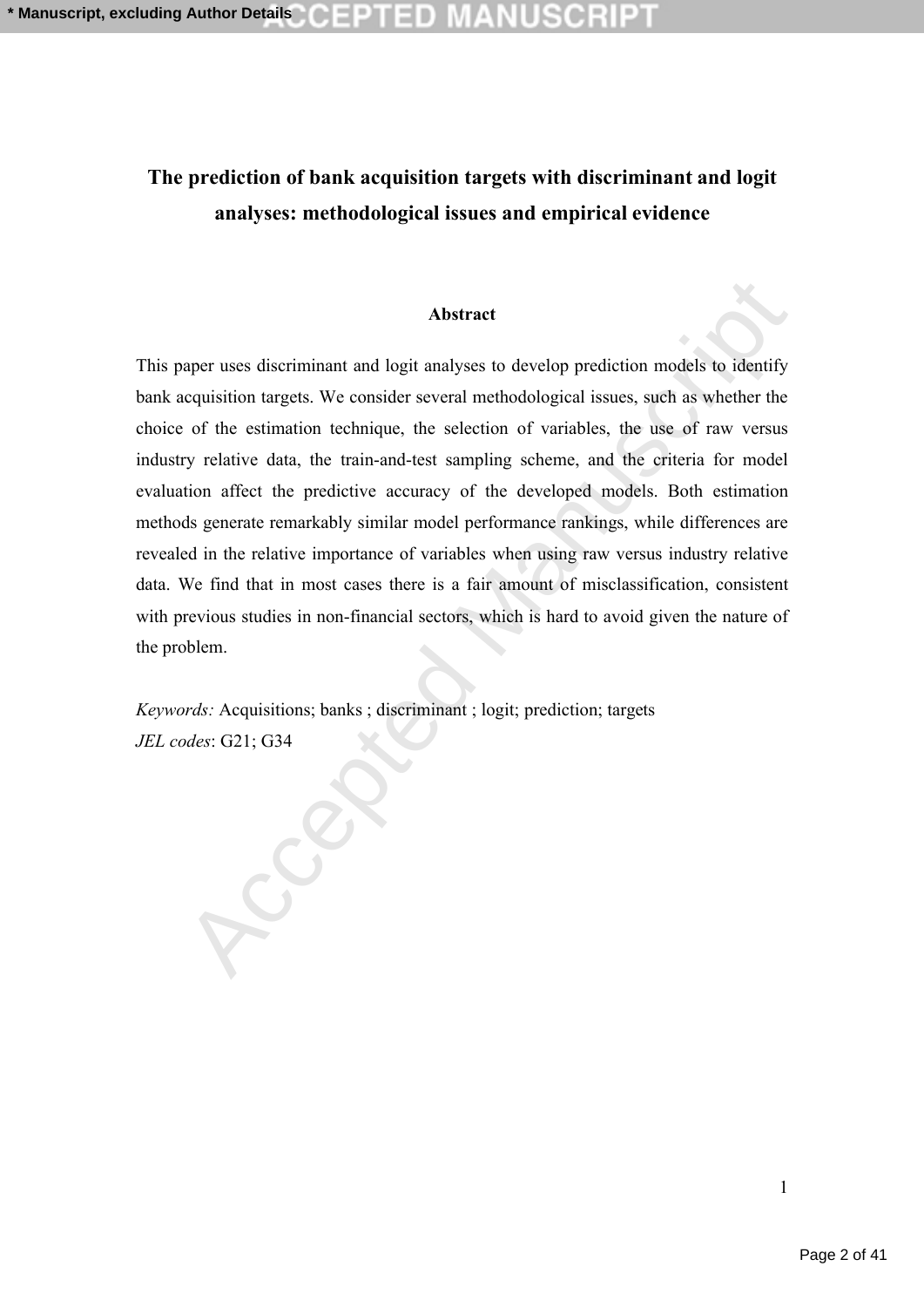### **1. Introduction**

-

Over the last thirty five years or so there has been significant research undertaken to develop classification models for predicting takeover targets, in various countries such as the US (e.g. Espahbodi and Espahbodi, 2003), the UK (e.g. Powell, 2001), Canada (e.g. Belkaoui, 1978), and Greece (e.g. Slowinski et al., 1997). This is not surprising, since the prediction of acquisitions is of major interest to stakeholders, such as investors, creditors, and others in the supply chain that have established relationships with the target firms (Tartari et al., 2003). These studies, however, have traditionally focused on the development of prediction models for non-financial sectors (e.g. manufacturing) and excluded financial institutions such as banks from their analysis, owing to differences in the environment in which they operate and their unique characteristics.<sup>1</sup>

oui, 1978), and Greece (e.g. Slowinski et al., 1997). This is not surprising, since the tion of acquisitions is of major interest to stakeholders, such as investors, creditors, thers in the supply chain that have establish The banking industry has experienced significant consolidation through merger and acquisition (M&A) activity over the past two decades. Yet, in relation to studies that can be found for non-financial sectors, there has been very limited research on developing prediction models to identify potential acquisition targets in the banking industry.<sup>2</sup> Apart from their bank-specific characteristics, it may be argued that the regulatory environment in which banks operate might be an important factor for the dearth of research in this area. In the US, for example, bank M&As were tightly regulated until the Gramm-Leach-Bliley Act of 1999 and so the need for building a prediction model to identify potential bank targets would diminish if regulators were to approve only certain types of mergers. $3\text{ In the European Union banking industry, despite}$ the influence of regulatory control from both the European Commission and national authorities, there was a 23% reduction in the number of banks over the period 1997-2003, and this decrease was to a large extent due to M&As within national boundaries (Campa and Hernando, 2006). Hence, the evidence seems to suggest that it is competitive

 $<sup>1</sup>$  Among the unique features of banks in particular, apart from their role in financial intermediation and the</sup> provision of financial services, is their unusual structure of financial statements suggesting that certain bank-specific characteristics distinguish them from other corporations (Bauer and Ryser, 2004). Thus many of the empirical proxies typically included in prediction models for non-financial firms, such as current and quick ratio, are not meaningful for banks, which are therefore excluded from the analysis.

<sup>2</sup> With the exception of Pasiouras et al (2007, 2008), none of studies in the literature on developing prediction models for takeover targets have focussed on financial firms for reasons explained above.

We are thankful to an anonymous reviewer for this interesting and relevant comment that motivated us to include this paragraph in the revised version.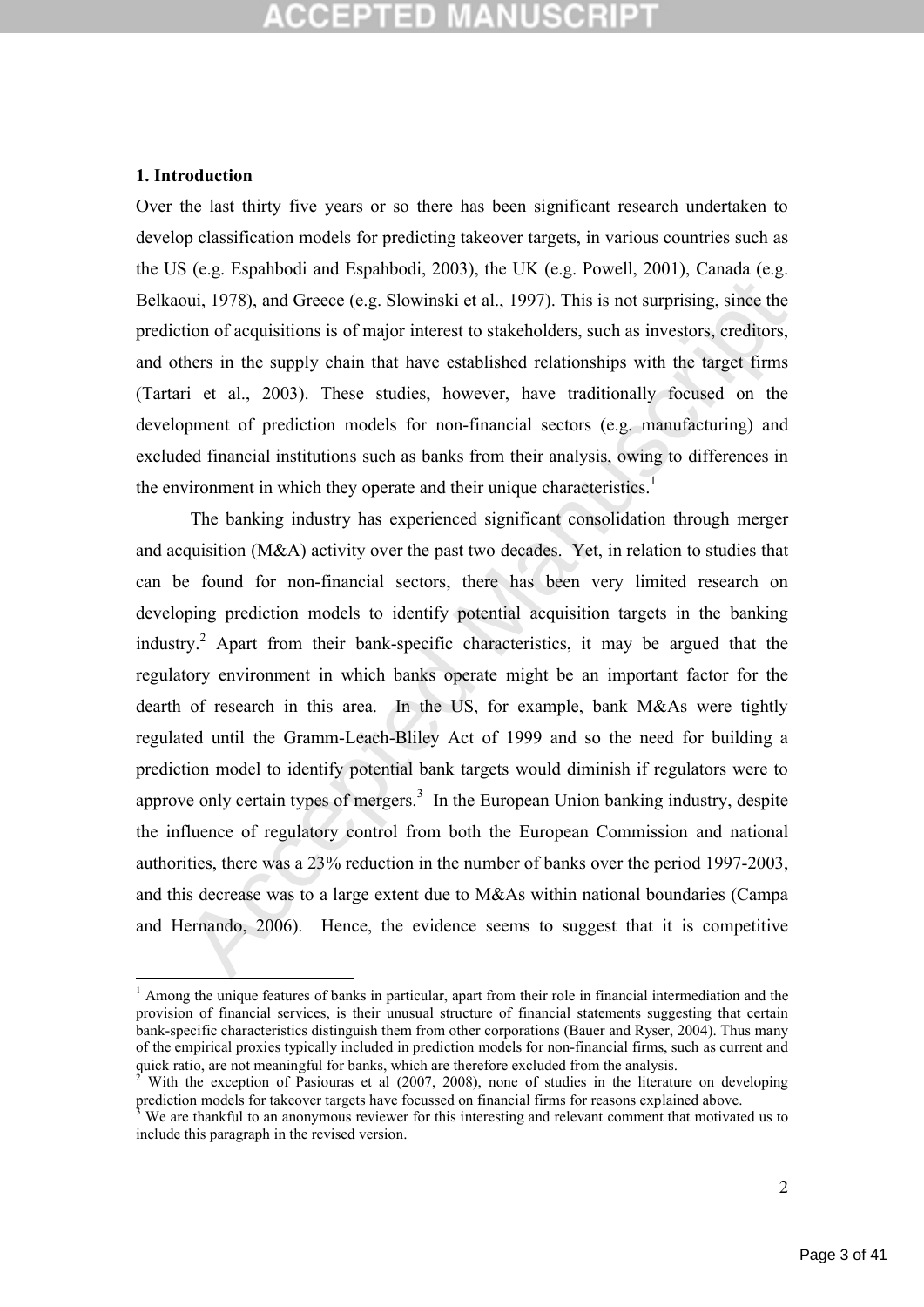environment created by the single financial market rather than the underlying regulatory regime that has driven merger activity in the European banking industry.<sup>4</sup> Nevertheless, it is surprising that research on identifying potential targets in the banking industry has not attracted as much interest as research on other aspects of bank M&As, such as studying the underlying characteristics of bank acquisition likelihood, the assessment of performance gains from mergers, and the importance the environment (including the regulatory framework) in affecting the incentive to merge (see, e.g. Campa and Hernando, 2006).

mg the underlying characteristics of bank acquisition likelihood, the assessment of<br>mance gains from mergers, and the importance the environment (including the<br>tory framework) in affecting the incentive to merge (see, e.g. The goal of this paper is to highlight the methodological issues involved in developing prediction models to identify acquisition targets in the EU banking industry, hoping to encourage research interest and activity in this relatively under-researched area. Although Pasiouras et al. (2007, 2008) have recently examined the development of such models, they focus on the comparison of non-parametric techniques (e.g. multicriteria decision aid and support vector machines) rather than on traditional, parametric methods like discriminant and logit, which dominated research activity in the business of predicting non-financial targets for well over 30 years. Our study complements the aforementioned studies by developing discriminant and logit models of prediction, while undertaking a systematic comparison of the two sets of models by addressing several methodological issues, such as the approach to select variables, the use of raw versus industry relative data, and other issues involved in the evaluation process for predicting bank acquisition targets. The banking sector offers a fertile ground for developing prediction models to help identify potential takeover targets, in response to financial deregulation and greater consolidation activity across the globe recently. In our empirical

-

<sup>&</sup>lt;sup>4</sup> Regulatory barriers, among other factors, appear to have hindered cross-border mergers according to the European Commission (2005), as they are subject to investigation by the EC Merger Regulation No. 4064/89 (Council of the European Union, 1989, 2004) if the transaction exceeds the turnover thresholds. Nevertheless, deals which do not raise serious doubts about competition in the single market often get approval. In the case of banks, nation states also have the right to block cross-border deals if they are not satisfied with the soundness and prudence of the acquirer. However, according to Koehler (2007), there have been only three cases so far where regulators have intervened and delayed the merger of banks in the EU. On the other hand, domestic M&As are typically governed by national laws, and these are rarely blocked except in cases where there is serious opposition from anti-trust authorities. Hence, the role of regulatory environment in affecting bank M&As is not clear-cut, and the empirical evidence seems to suggest that the underlying economic environment and the specific characteristics of banks play a more significant role in driving M&As in the European banking industry (see, e.g. Lenine and Vander Vennet, 2007; Hernando et al, 2008).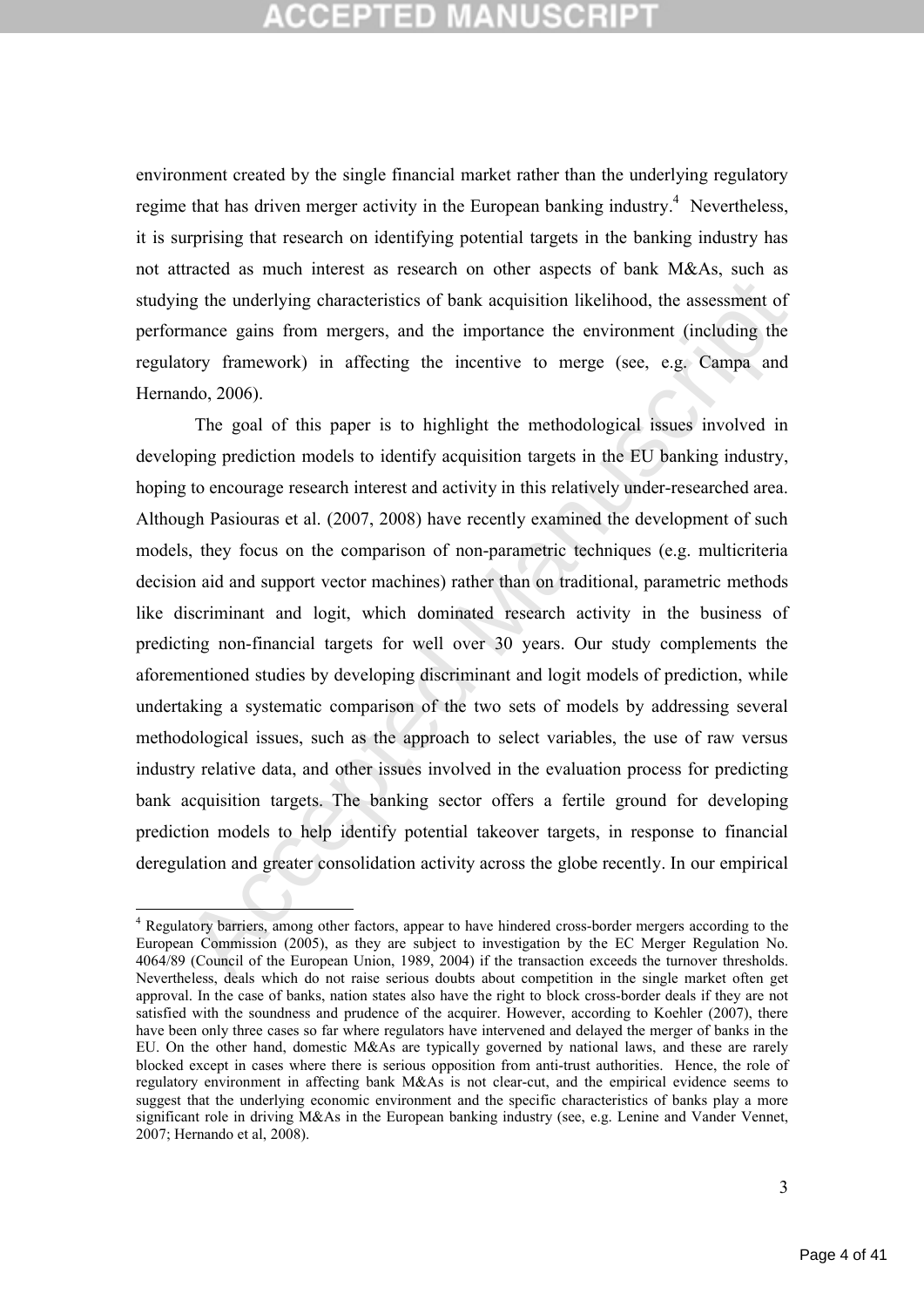analysis, we concentrate on EU bank M&As that occurred over the period 1998-2002, which saw the launch of the Euro.

The rest of the paper is organized as follows. Section 2 presents a review of methodological issues. Section 3 addresses the data, sampling and estimation issues, while section 4 discusses the empirical results. Section 5 concludes the paper and offers some directions for future research in the field.

### **2. Methodological issues**

 $\overline{a}$ 

In this section, we discuss a number of issues that are important in predicting acquisition targets, such as the choice of the classification technique, the selection of the variables and the procedure for the evaluation of the models.

### *2.1. Choice of classification technique*

section 4 discusses the empirical results. Section 5 concludes the paper and offers<br>directions for future research in the field.<br>
directions for future research in the field.<br>
directions for future research in the field.<br> New methods for developing acquisition targets prediction models have recently been introduced including rough sets, neural networks, recursive partitioning, multicriteria decision aid, and support vector machines (e.g. Slowinski et al, 1997; Cheh et al, 1999; Espahbodi and Espahbodi, 2003; Pasiouras et al, 2007, 2008). Nevertheless, multivariate parametric approaches, such as discriminant analysis and logit analysis (hereafter DA and LA) have traditionally dominated the field. However, to our best knowledge there have been only 3 studies in the prediction of acquisition targets that compare and evaluate DA and LA using the same dataset. Zanakis and Zopounidis (1997) report that logit models provide inferior overall predictions compared to those of DA. Barnes (2000) points out that neither technique had any significant success in predicting takeover targets, whereas Espahbodi and Espahbodi (2003) report that LA obtained slightly higher classification accuracies than DA. Thus, the empirical results from these studies are mixed and the present study attempts to provide some further evidence while focusing on the banking sector<sup>5</sup>.

<sup>&</sup>lt;sup>5</sup> The empirical results from studies not concerned with acquisition targets but other applications in finance and accounting are also mixed. Wiggington (1980) finds that LA significantly out-performed DA in terms of relative predictive accuracy in credit risk. Collins and Green (1982) obtain similar results, but find that LA is considerably better at identifying failed firms. On the other hand, in a comparison of the two techniques for corporate bankruptcy prediction, Ohlson (1980) concludes that both are similar.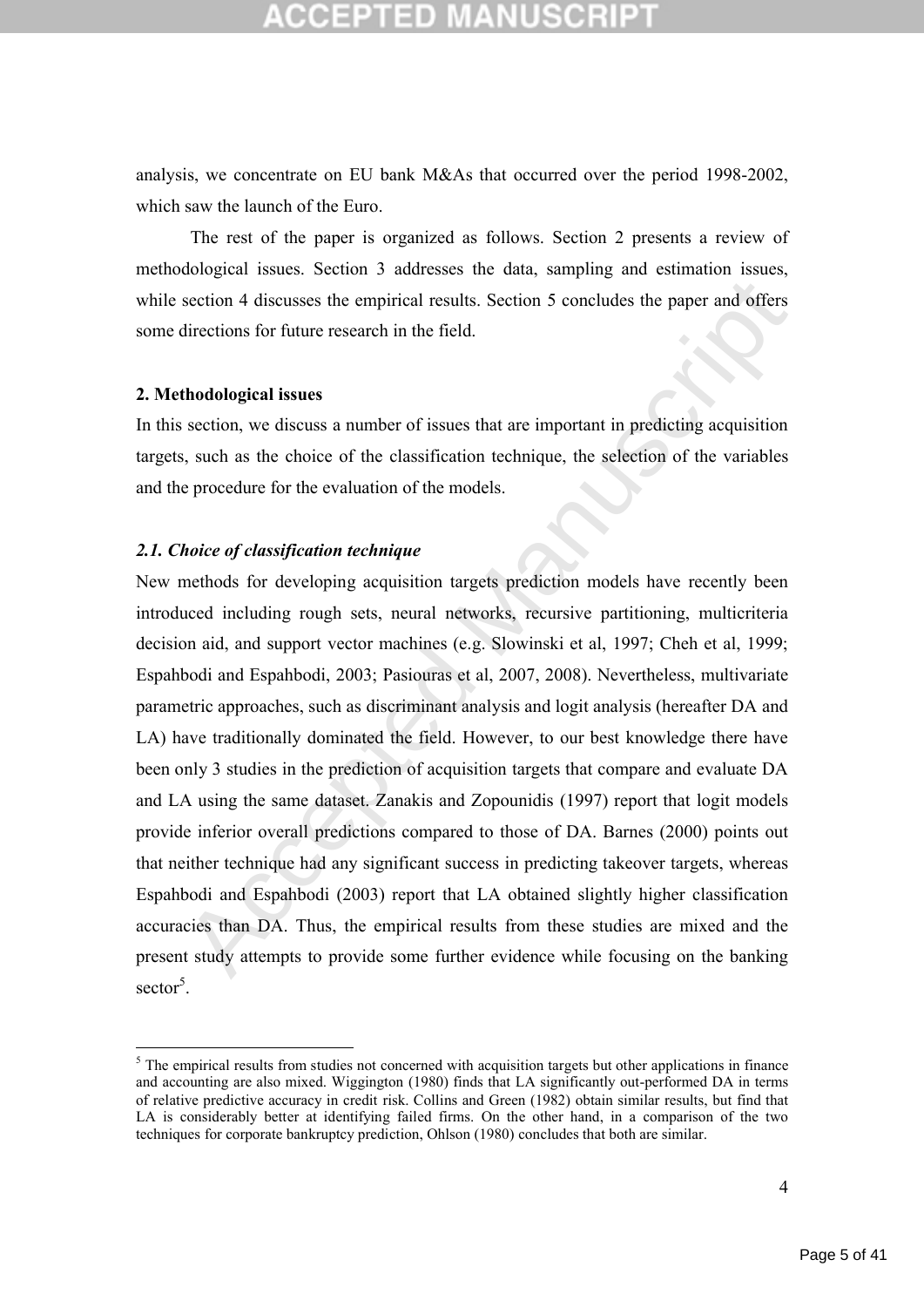## (CELLED)

### *2.2. Choice of variables*

### *2.2.1. Variables selection*

-

Barnes (2000) points out that the problem for the analyst who attempts to forecast M&As is simply a matter of identifying the best explanatory/predictive variables. However, with a large number of ratios as potential candidates for model development and limited help from financial theories, a question that arises in empirical research is which variables to use. At the same time, one has to consider the trade off-between the level of information that will be captured, input requirements, and over-fitting (Kocagil et al., 2002).

Not surprisingly, variables selection has long been an active research topic in statistics and pattern recognition and various techniques have been proposed. For example, Huberty (1994) suggests the use of: Logical screening (e.g. financial theory and human judgement), statistical screening (e.g. tests of group mean differences), and dimension reduction (e.g. factor analysis). The literature on acquisition targets, has experimented with all these approaches in the past.

Framewoll the statistical control and higher statistical conditions and the photon Phance is which variables to the same time, one has to consider the trade off-between the level of information ill be captured, input requi For example, some studies start from a large list of variables and reduce them on the basis of stepwise procedures (e.g. Simkowitz and Monroe, 1971). However, Palepu (1986) criticizes the use of stepwise procedures, and argues that this method is arbitrary and leads to the statistical "overfitting" of the model to the sample at hand. Yet, researchers continue to use stepwise procedures not only in the prediction of acquisition targets (e.g. Espahbodi and Espahbodi, 2003), but in other classification problems in finance and accounting as well (e.g. bankruptcy prediction).

Palepu (1986) suggests the selection of a limited set of variables on the basis of the most frequently mentioned takeover hypotheses However, in most cases, models developed using this approach have had rather low predictive ability. Powell (1997) offers two potential explanations for this. First, these models are based upon takeover theories that are prevalent in the literature but have little or no validity. Second, the empirical proxies used fail to capture the implications underlying the theories.

Barnes (2000) starts from a large number of variables covering basic takeover hypotheses and reduces them on the basis of correlation coefficients<sup>6</sup>. Doumpos et al.

 $6$  Kocagil et al. (2002) argue that using highly correlated ratios without careful attention to address the inherent multicollinearity among the variables can result in imprecise "optimal weights" for a model, which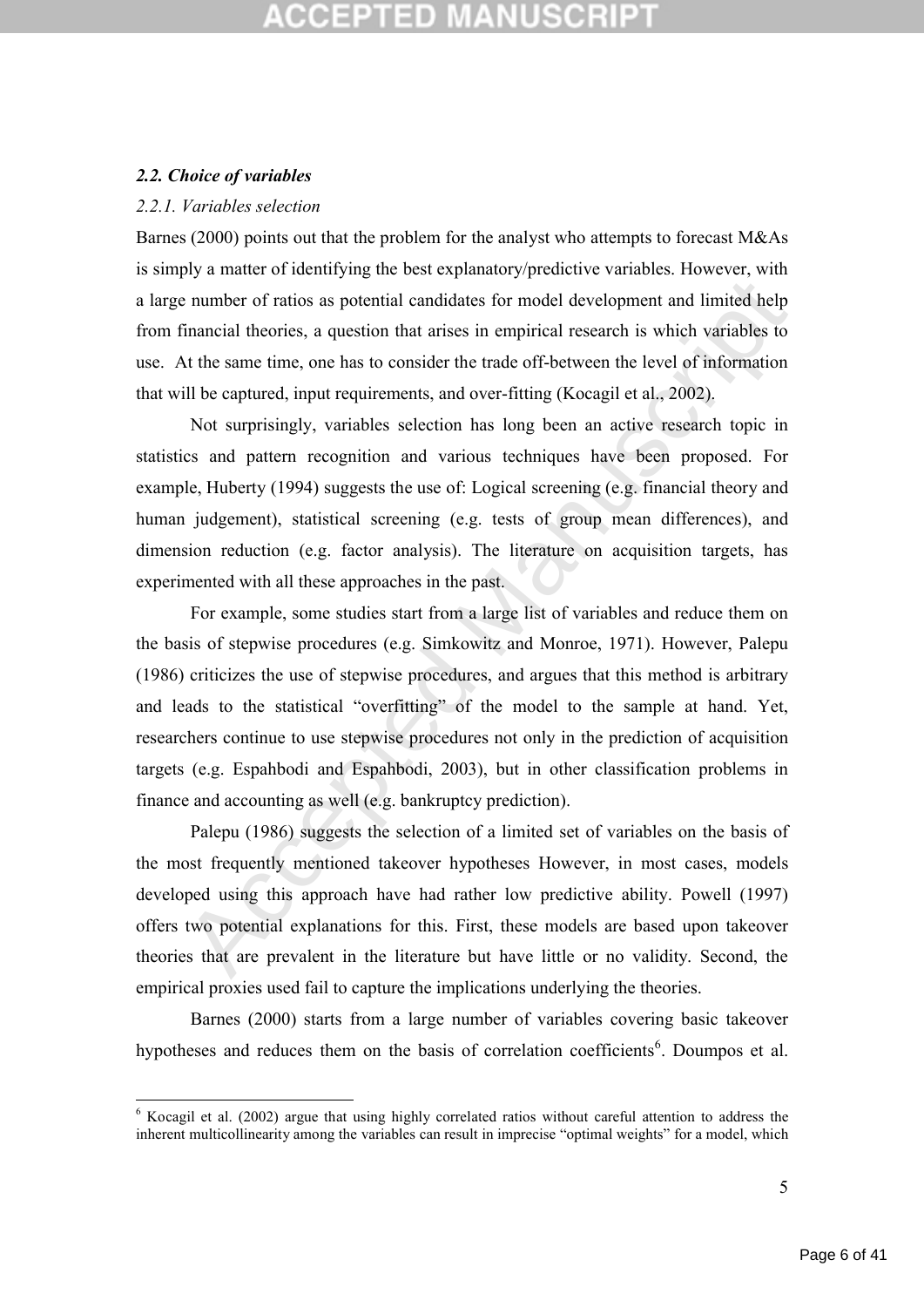(2004) follow a similar approach by combining correlation analysis with univariate tests of means differences to pre-select a final set of input variables for model development. Thus, the rule of thumb is to maintain a small set of variables that are statistically significant (in a univariate context) and uncorrelated to each other.

Stevens (1973) applied factor analysis in developing a model for the prediction of acquisition targets, and this practice has been followed by a number of studies (e.g. Tartari et al., 2003). However, Doumpos et al. (2004) argue that while the results of factor analysis indicate the number of distinct factors and how the original data are grouped into these factors, they do not provide any information about the importance of the variables in the specific research problem.

Stevens (1973) applied factor analysis in developing a model for the prediction of<br>ition targets, and this practice has been followed by a number of studies (e.g.<br>i.e. al., 2003). However, Doumpos et al. (2004) argue that In the light of the above arguments, there is no general agreement in the literature as for the method that should be used to select the input variables for the development of the models. In the present study, we start with a list of 18 variables, initially chosen on the basis of data availability and appropriate theories or motives for acquisitions. Our final set of input variables for model development is based on use of (i) stepwise procedures, (ii) logical screening (i.e. human judgment taking account of prior studies and acquisition theories), (iii) combination of statistical criteria (Kruskal-Wallis and correlation analysis), and (iv) factor analysis. Thus, we compare the different approaches to variables' selection, and attempt to throw light on whether one approach results in higher classification accuracies than another for predicting bank acquisition targets.

### *2.2.2. Raw versus industry relative data*

-

Following the study by Platt and Platt (1990) on bankruptcy prediction, researchers have used industry relative ratios (e.g. Barnes, 2000) to adjust raw data for industry specific differences<sup>7</sup>. However, the results as to whether industry relative data are better than raw (i.e. unadjusted) data are mixed. Those of Cudd and Duggal (2000) depend highly on the

may result in poor out-of-sample model performance. However, while multicollinearity makes it difficult to interpret the significance of the coefficients, it does not affect the classification accuracy of the models (Etheridge and Sriram, 1997).

In this case, the industry relative ratio is defined as the firm's ratio relative to the corresponding average value in the firm's industry at the same time. Standardizing by industry averages deflates raw values and expresses the variables in terms of proportions to enhance comparability. Also, because ratios are usually computed over different years, standardizing also controls for the mean shift in the ratios from year to year. Platt and Platt (1990) argue that this adjustment results in: (a) more stable financial ratios, (b) more stable coefficient estimates over time, and (c) less disparity between ex ante and ex post forecast results.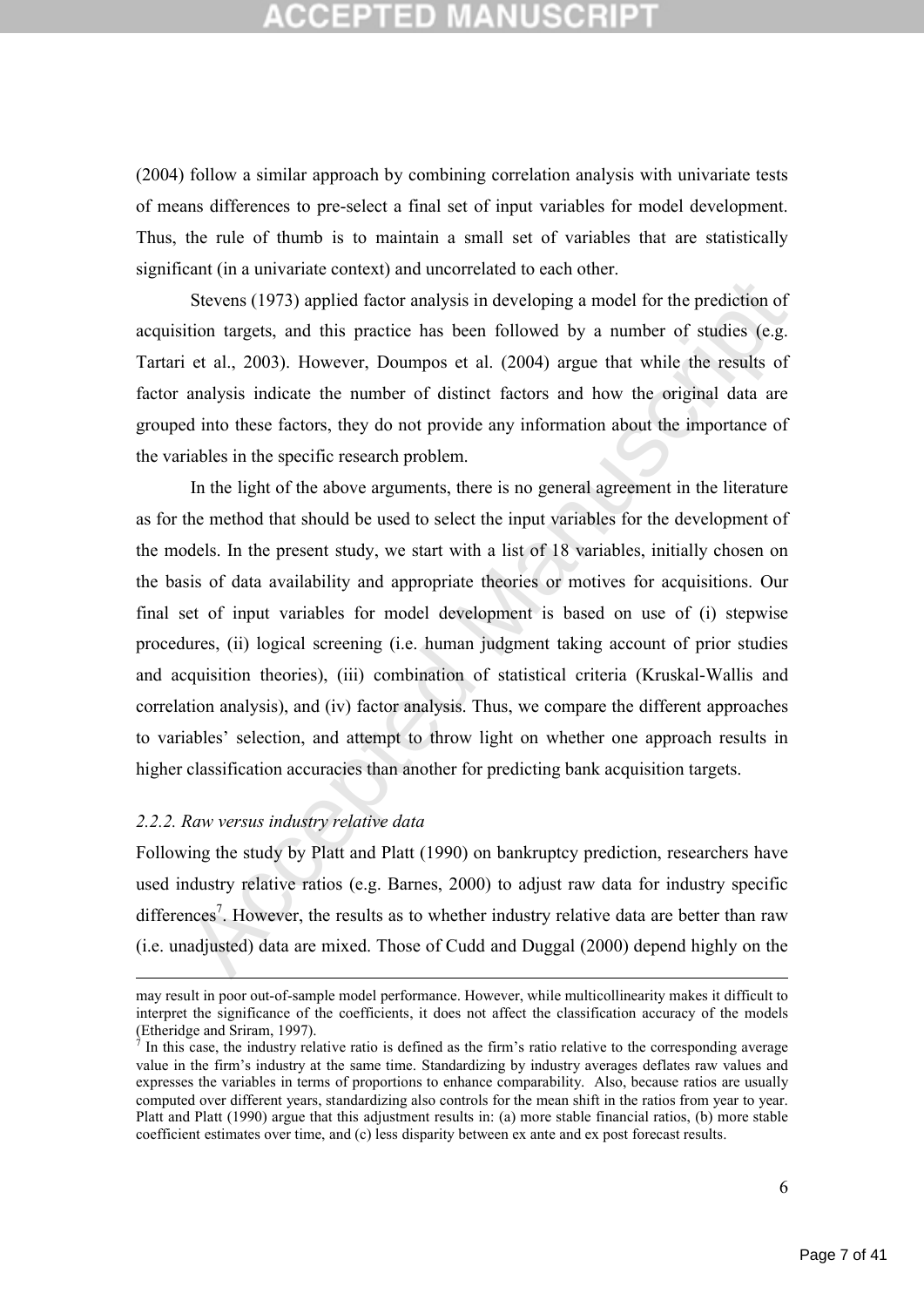distributional characteristics and the definition of a dummy industry disturbance variable; while Asterbo and Winter (2001) find that models with industry-adjusted variables performed worse than with non-adjusted (raw) variables. Finally, Barnes (2000) reports that raw accounting ratios and industry relative ratios based on the same underlying data generate significantly different forecasts using the same statistical techniques. We follow Barnes (2000) and others in using both raw and industry relative data to investigate associated differences in acquisition likelihood and model prediction accuracies.

### *2.3. Evaluation procedures*

### *2.3.1. Model validation*

-

atte significantly different forecasts using the same statistical techniques. We follow<br>
Set (2000) and others in using both raw and industry relative data to investigate<br>
ated differences in acquisition likelihood and mod There appears to be a lack of coherence about the proportion of acquired and nonacquired firms in a train-and-test sampling scheme typically used to develop and validate prediction models. While an equal matched training sample is desirable for efficient estimation, Palepu (1986) criticizes previous studies for using equal matched holdout samples during testing and argue that such samples overestimate the model's ability to predict. However, Palepu's argument may not be as simple as it appears, since the difference in the prediction ability of the model could be attributed to the specific performance measure that was used (i.e. overall accuracy), which is very sensitive to the prevalence of positive cases (e.g. acquired firms, etc) as a percentage of the total sample<sup>8</sup>. Nevertheless, following the criticism of Palepu (1986), some researchers have used unequal matched samples of acquired and non-acquired firms for model validation, while others have continued to use equal matched samples. Our study makes use of both equal

<sup>&</sup>lt;sup>8</sup> By recalculating the overall accuracy in the study of Stevens (1973), Palepu showed that if Stevens had used an unequal sample for testing the overall prediction accuracy of his model would have been 56% (instead of 70% as reported by Stevens). However, Palepu's argument may not be as simple as it appears, since the difference in the prediction ability of the model could be attributed to the specific performance measure that was used (i.e. overall accuracy), which is very sensitive to the prevalence of positive cases (e.g. failed firms, acquired firms, etc) as a percentage of the total sample. More detailed, Palepu (1986) simply assumed that the sample of Stevens (1973) could consist of a total of 1,000 firms, with 40 targets and 960 non-targets, rather than 80 firms with 40 targets and 40 non-targets as used by Stevens. He recalculated the overall accuracy, while keeping the individual group accuracies constant. Hence, while the correct classification accuracy for acquired firms remained 85% and that for non-acquired 55%, the overall accuracy declined from 70% to 56%. However, if one had used the average accuracy (rather than the overall) the results would have remained unchanged.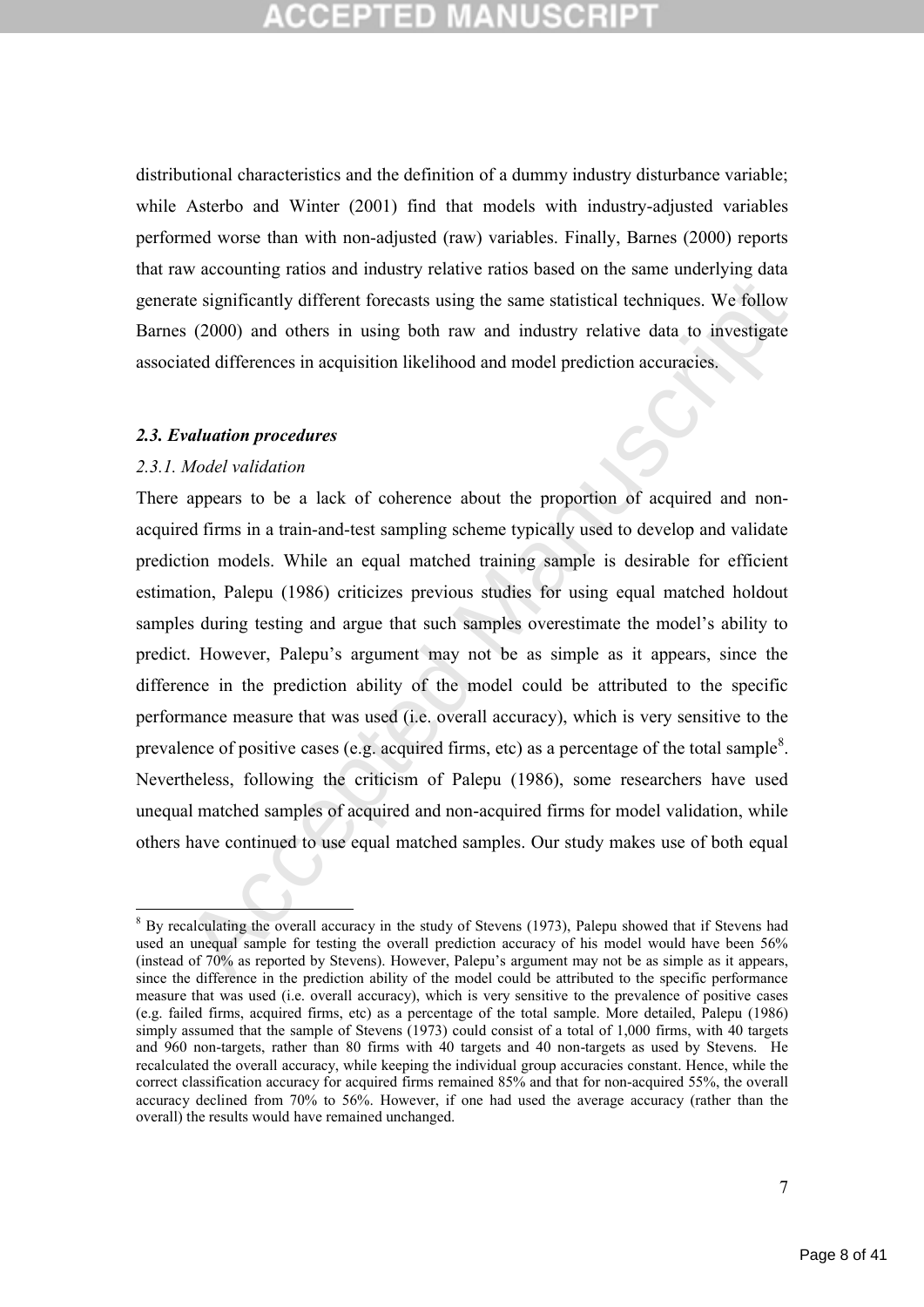and unequal holdout samples to provide a coherent and comparative test-bed in evaluating the out-of-sample performance of the prediction models.

## *2.3.2. Choice of cut-off point*

Choice of cut-off point<br>
choice of cut-off point<br>
crediction results are usually reported in the form of a classification table, where<br>
reachisted as acquired or non-acquired on the basis of a cut-off probability point.<br> The prediction results are usually reported in the form of a classification table, where firms are classified as acquired or non-acquired on the basis of a cut-off probability point. An approach commonly used in practice is to set the cut-off point equal to 0.5. However, Palepu (1986) criticizes this approach as arbitrary and proposes the use of an optimal cutoff point, where the conditional marginal probability densities for acquired and nonacquired banks are equal, this being determined by minimising the total error rate (or maximizing the total number of correct predictions). As an alternative, Barnes (1998) proposes the use of a weighted cut-off point based on historical data, although his results do not indicate any superiority of the proposed method over Palepu's optimal classification rule<sup>9</sup>. In this study, apart from using various cut-off based classification rules, we also apply the Receiver Operating Characteristic (ROC) curves<sup>10</sup> to provide a more comprehensive analysis of our model evaluation results.

## **3. Empirical study**

### *3.1. Sample*

-

The sample consists of 168 commercial banks, operating in the EU-15 single market, that were involved in 161 domestic and 7 cross-border acquisitions between 1998 and 2002<sup>11</sup>.

<sup>&</sup>lt;sup>9</sup> In another study, that focuses on the construction of stock portfolios on the basis of takeover predictions, Powell (2001) experiments with different cut-off points to select the portfolio with the highest ratio of targets to the total number of firms. His models predict quite well on average, classifying about 84% of targets and non-targets correctly, hence outperforming those of Palepu (1986). However, Powell (2001) acknowledges that if the same classification rule as in Palepu had been used, it would have resulted in a much lower predictive accuracy (47%) than the one achieved.

<sup>&</sup>lt;sup>10</sup> ROC curves were initially used by Peterson et al (1954) in signal detection theory, and by Tanner and Swets (1954) in psychology. They were later used in numerous studies in medicine, and more recently Sobehart and Keenan (2001) suggested their use in rating models. Studies in accounting and finance using ROC curves include: Nargundkar and Priestley (2003) for credit risk modelling, Gaganis et al. (2005) for bankruptcy prediction, Rodriguez and Rodriguez (2006) for sovereign debt rescheduling, and Pasiouras et al (2008) for predicting bank acquisition targets.

 $11$  The acquired banks were identified in Bankscope and Zephyr databases of Bureau van Dijk's company and BANKERSalmanac.com. The acquisition represented the purchase of 50% or more of ownership of the acquired bank. The Bankscope and BANKERSalmanac.com databases provide information only for full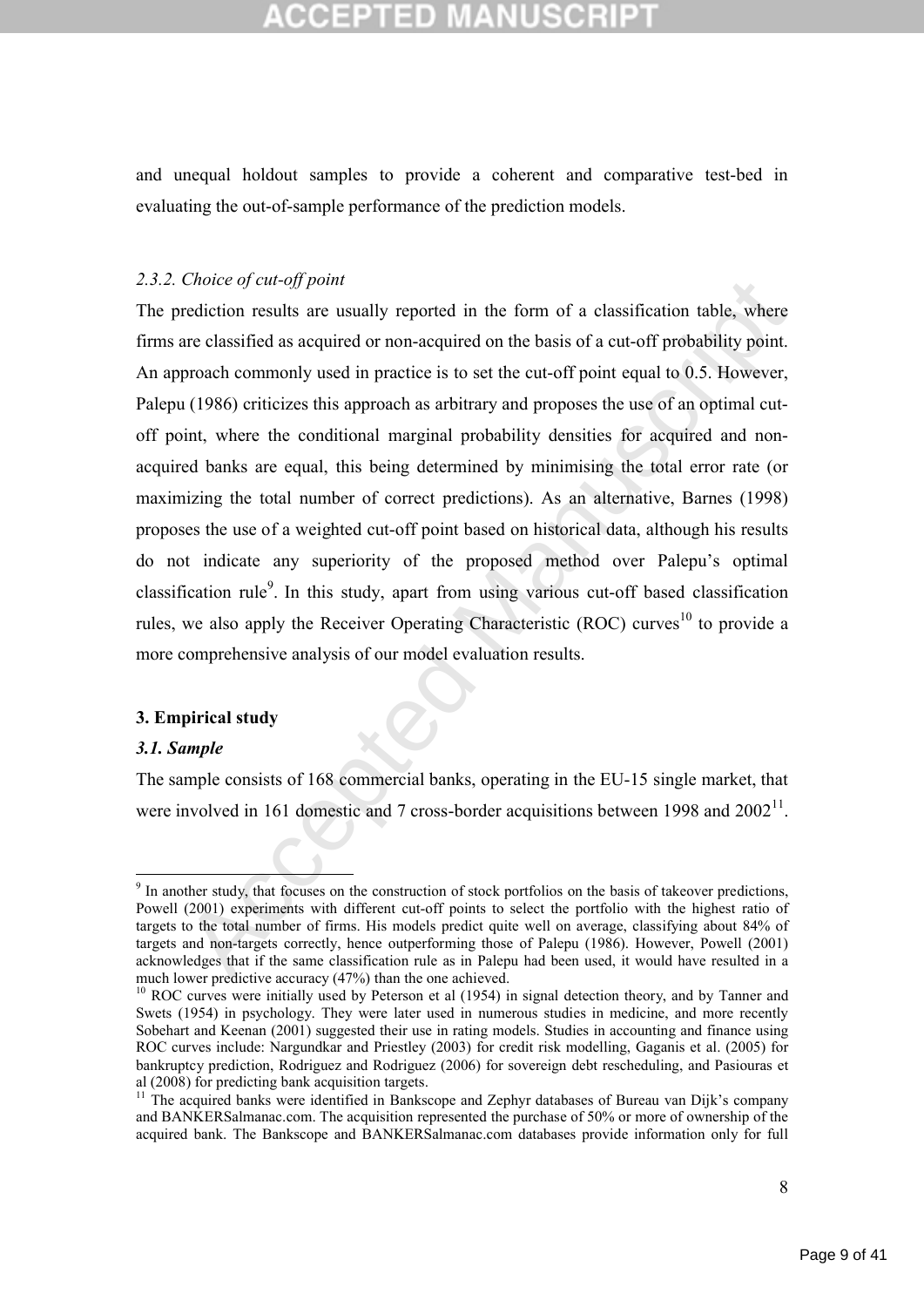As the ECB (2006) indicates, between 1993 and 2003 the number of domestic M&As accounted for approximately 80% of total consolidation activity. Furthermore, as Walkner and Raes (2005) point out, domestic acquisitions accounted for around 90% in terms of value between 1987 and 2003. Therefore, it is not surprising that cross-border deals account for only  $4\%$  in our sample<sup>12</sup>. The 168 acquired banks were combined with 566<sup>13</sup> banks that were not acquired over the same period. Accounting data for all banks were collected from Bankscope.

account for only 4% in our sample<sup>12</sup>. The 168 acquired banks were combined with<br>banks that were not acquired over the same period. Accounting data for all banks<br>collected from Bankscope.<br>To ensure the proper evaluation o To ensure the proper evaluation of the model we split the dataset into two distinct samples<sup>14</sup>. The estimation sample includes 137 banks acquired between 1998 and 2001 and an equal number of non-acquired banks matched by fiscal year<sup>15</sup>. Two holdout samples for testing in the future are also formed. Holdout 1 is an equal matched subsample consisting of 31 banks acquired during 2002 and 31 non-acquired banks randomly

-

acquisitions and, therefore, we had to rely on Zephyr.com for the identification of banks subject to majority acquisitions.

 $12$  Since there might be differences between domestic and cross-border deals, as a robustness test we also re-estimated some of the models by excluding the 7 cross-border deals from the sample but observed no significant differences in the classification results (see footnote 34 for precise details). Hence, we present and discuss the results for the complete sample in the remainder of the paper, although in doing so we do not imply that domestic and cross-border deals should be treated as homogenous. It is likely that our results are unaffected due to the small proportion of cross-border deals.

<sup>&</sup>lt;sup>13</sup> These were the total number of banks that met the following requirements: (i) had available data in Bankscope for the period 1996-2001, (ii) were characterized as commercial in Bankscope, (iii) were operating in one of the 15 EU countries.

<sup>&</sup>lt;sup>4</sup>An alternative technique would be to use a re-sampling technique such as bootstrapping or crossvalidation. However, as Espahbodi and Espahbodi (2003) mention while re-sampling techniques reduce the over-fitting bias, by offering an out-of-sample evaluation, they do not provide an out-of-time evaluation and therefore fail to indicate the usefulness of the model in the future. For the development of models for the identification of bank acquisition targets with a cross-validation procedure, see Pasiouras et al (2007). By contrast, the use of testing sample from a future period, as used in the present study, implicitly accounts for the case of a "drifting" population (i.e. over time) and allows us to determine if the variables and their estimated coefficients remain stable over the range of time period considered.

<sup>&</sup>lt;sup>15</sup> The matching of acquired and non-acquired firms for estimation is common practice in most studies of acquisitions prediction (e.g. Barnes, 1998) and bankruptcy prediction (e.g. Bhargava et al., 1998). There are two primary reasons for following this procedure. The first is to lower the cost of gathering data compared to setting up an unmatched sample (Zmijewski, 1984). The second, and most important, is that a choice based sample provides higher information content than a random sample (Cosslett, 1981). Given that the number of acquisitions is relatively small compared to non-acquisitions, random sampling will consequently result in a sample comprising of many non-acquired firms and only few (if any) acquired firms, which from an estimating perspective is inefficient (Palepu, 1986). Thus it is essential to select the training sample in a way that will ensure that acquired firms represent an adequate proportion. Manski and Lerman (1977) and Manski and McFadden (1981) point out that such a choice based sample will provide more efficient estimates than a random sample of the same size, while Cosslett (1981) characterizes such a sample as a close-to-optimal design. Similar considerations may apply to holdout samples, although in this case there are stronger arguments for using an unequal sample as the model will be evaluated in a context that more closely resembles the true population (Palepu, 1986).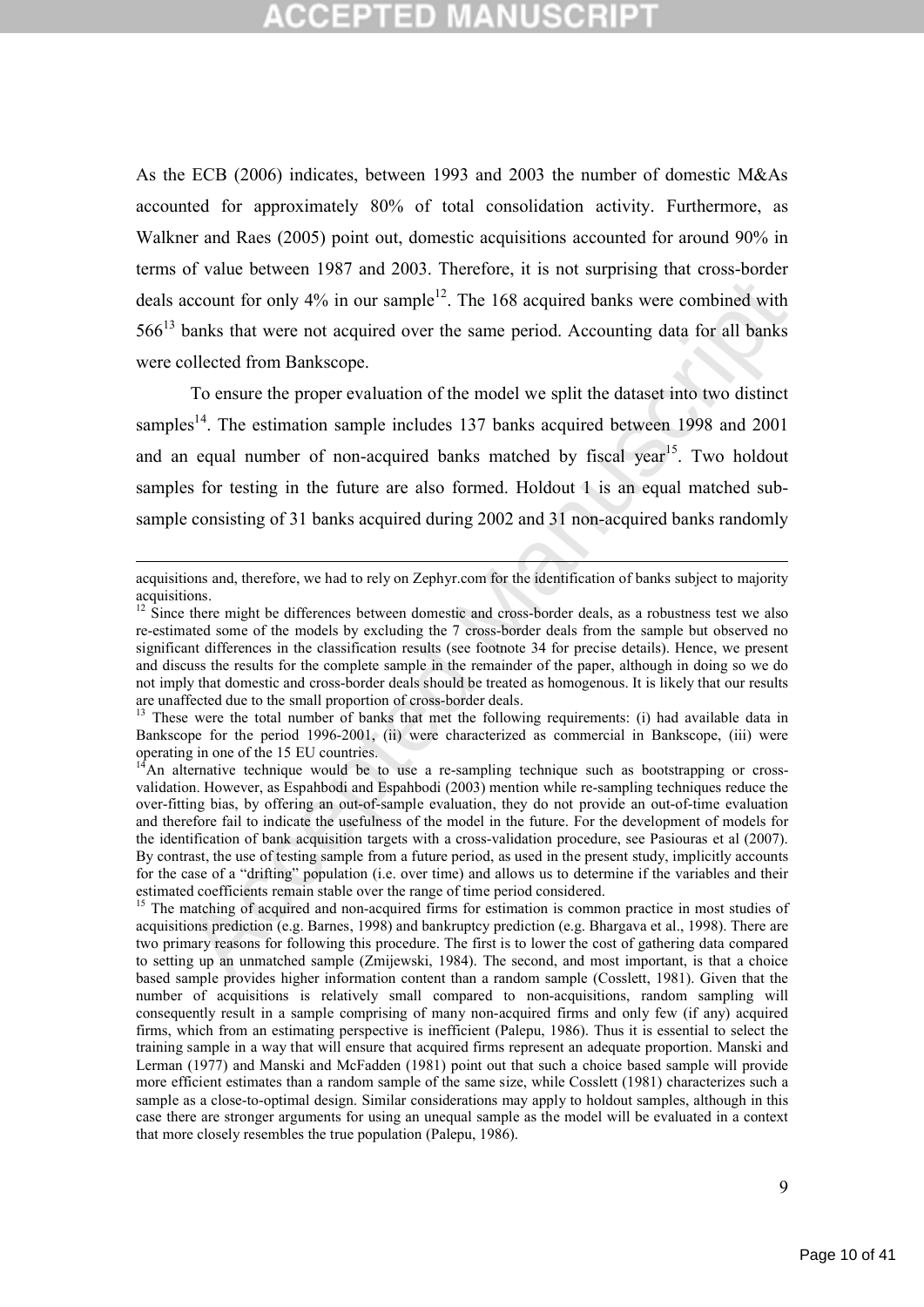selected from the 429 non-acquired banks not used for model development. Holdout 2 includes the 31 banks acquired over the period 2002 (same as in Holdout 1) and all the 429 non-acquired banks mentioned above.

Finally, as in most previous studies we use accounting statements from the most recent year prior to the acquisition for our empirical analysis (i.e. the first year before acquisition for the acquired banks and the same fiscal year for the non-acquired ones). The literature on non-financial firms suggests that the prediction of acquisitions is very difficult and hence the models developed seek to predict acquisitions in a given year based on data mainly for the previous year (e.g. Espahbodi and Espahbodi, 2003).

### *3.2. Variable selection*

-

### *3.2.1. Financial variables*

year prior to the acquisition for our empirical analysis (i.e. the first year before<br>tition for the acquisition for our empirical analysis (i.e. the first year before<br>tition for the acquired banks and the same fiscal year As mentioned above we start with a list of 18 variables for which data were available in Bankscope. Beyond the main bank-specific financial categories (capital strength, profitability, expenses management and liquidity), we also account for the influence of size, growth and market power of banks. We discuss the variables in more detail below. Our primary justification for considering these variables and the categories they represent is based on emphasizing their connection with the motives for bank  $M\&As^{16}$ .

Wheelock and Wilson (2000) find (for the US) that the lower a bank's capitalization, the greater the probability that the bank will disappear by being acquired. They argue that this is so with the acquisition of failing banks prior to insolvency as with the purchase of banks by skillful managers who are able to operate successfully with high

<sup>&</sup>lt;sup>16</sup> By emphasising the motives for banks M&As, we have omitted the influence of regulatory control, which is found to be important in studies that examine the determinants of acquisitions (e.g. Koehler, 2008). In our context, the influence of regulations is deliberately excluded for a number of reasons. First, as emphasised earlier, our main stance is methodological, and we believe that the incorporation of regulatory variables is unlikely to affect the like to like comparisons that we perform, for example, between models with raw and country-adjusted variables and with different evaluation techniques. Second, the addition of regulatory variables could add unnecessary complexity to our analysis, for instance, in considering whether the approach for the selection of regulatory (or more generally environmental) variables should be consistent with that of financial ratios. Finally, Koehler (2008) examines the impact of merger control as a potential determinant of EU bank acquisitions and finds that transparency of regulation influences the acquisition likelihood in cross-border deals, although not in domestic deals. This final point reinforces our belief that the inclusion of regulatory variables is unlikely to alter our results, given that 96% of the deals in our sample are domestic.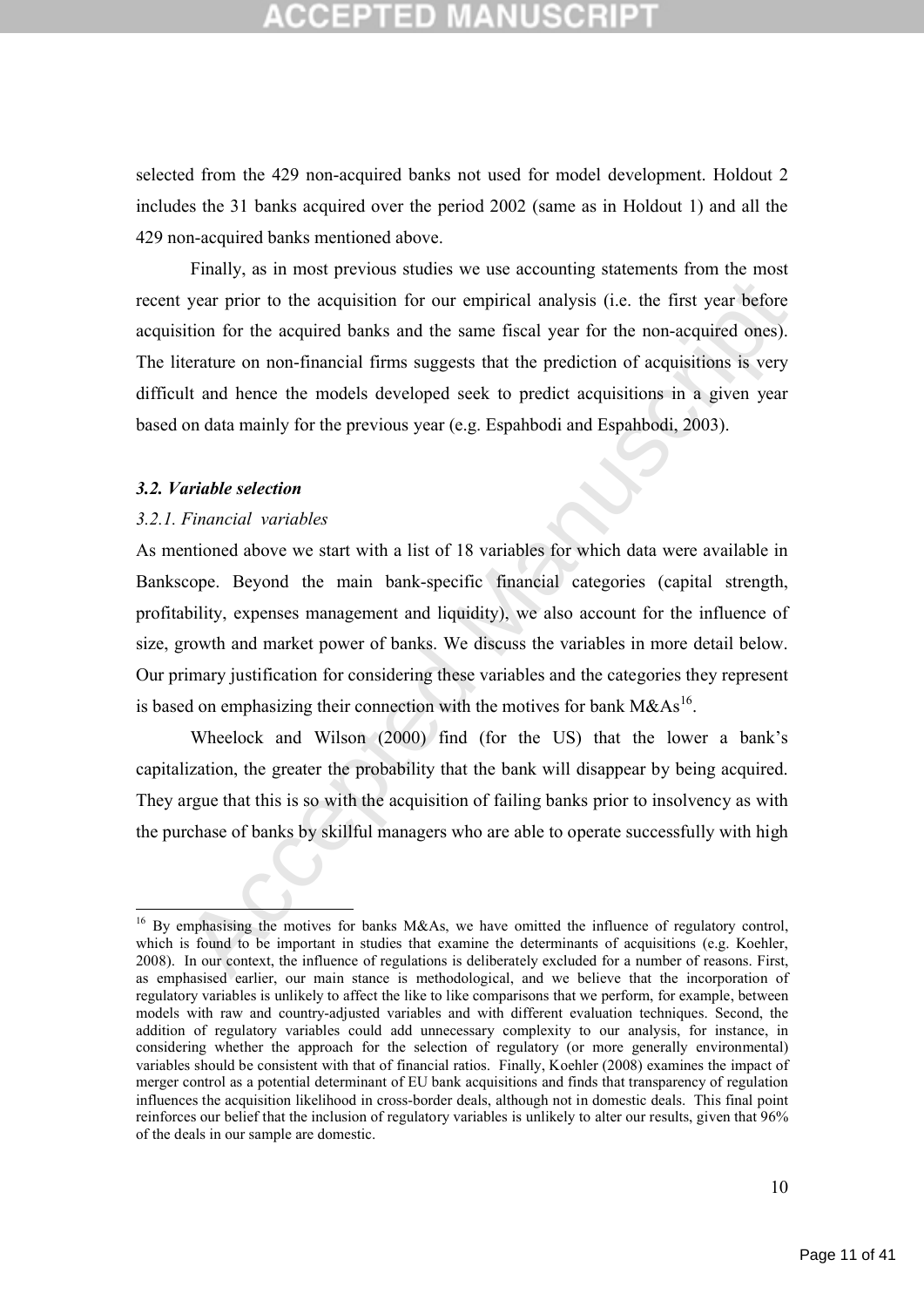leverage. In our case, capital strength is represented by the following variables:  $\frac{17}{1}$  (i) equity to assets (EQAS) ratio that measures the amount of protection offered to the bank by its equity, (ii) equity to loans (EQLOAN) ratio, which measures the equity available to absorb losses on the bank's loan portfolio, (iii) the ratio of equity to customer & short term funding (EQCUST), providing a measure of the amount of permanent funding (i.e. equity) relative to customer deposits and short term funding, (iv) equity to liabilities ratio (EQLIAB), which provides a slightly different picture of the equity funding of the balance sheet, and (v) capital funds to liabilities ratio (CAPLIAB), which adds hybrid capital and subordinated debt to shareholders' equity in the numerator (while the denominator is the same as in EQLIAB).

dinding (EQCUST), providing a measure of the amount of permanent funding (i.e.) relative to customer deposits and short term funding, (i.v) equity to liabilities ratio (AB), which provides a slightly different picture of A major hypothesis in the literature is that acquisitions serve to drive out bad management. Thus, as mentioned by Hannan and Rhoades (1987), poorly managed banks are likely targets for acquirers who think that they can manage more efficiently the assets of the acquired banks and increase profits and value. We consider six measures of managerial performance, from which five represent profitability and one cost efficiency. The profitability measures are: (i) net interest margin (NIM), which is the net interest income expressed as a percentage of earning assets, and reflects the profitability of a bank's interest-earning business, (ii) the ratio of net interest income to average total assets (NIMAS), which is similar to NIM, but expressed as percentage of average total assets rather than earning assets, (iii) the ratio of other operating income to average assets (OTHAS), which indicates to what extent non-interest income represents a greater percentage of bank's operating income, (iv) return on average assets (ROA), calculated as net profit divided by average total assets, and used to measure the overall profitability of a bank, and (iv) return on average equity (ROE), calculated as net profit divided by average shareholders equity, an alternative measure of profitability. Finally, as a measure of efficiency in expenses management, we use COST, which measures overheads as a proportion of income.

Another important bank aspect that can influence the acquisition likelihood is a bank's liquidity position. However, it is difficult to determine a priori what the direction

-

 $17$  The considered variables cover slightly different aspects of banks capital strength and are commonly used in many recent studies in banking, although there are risk-weight measures (such as the Tier 1), which could not be considered due to high number of missing values for these observations.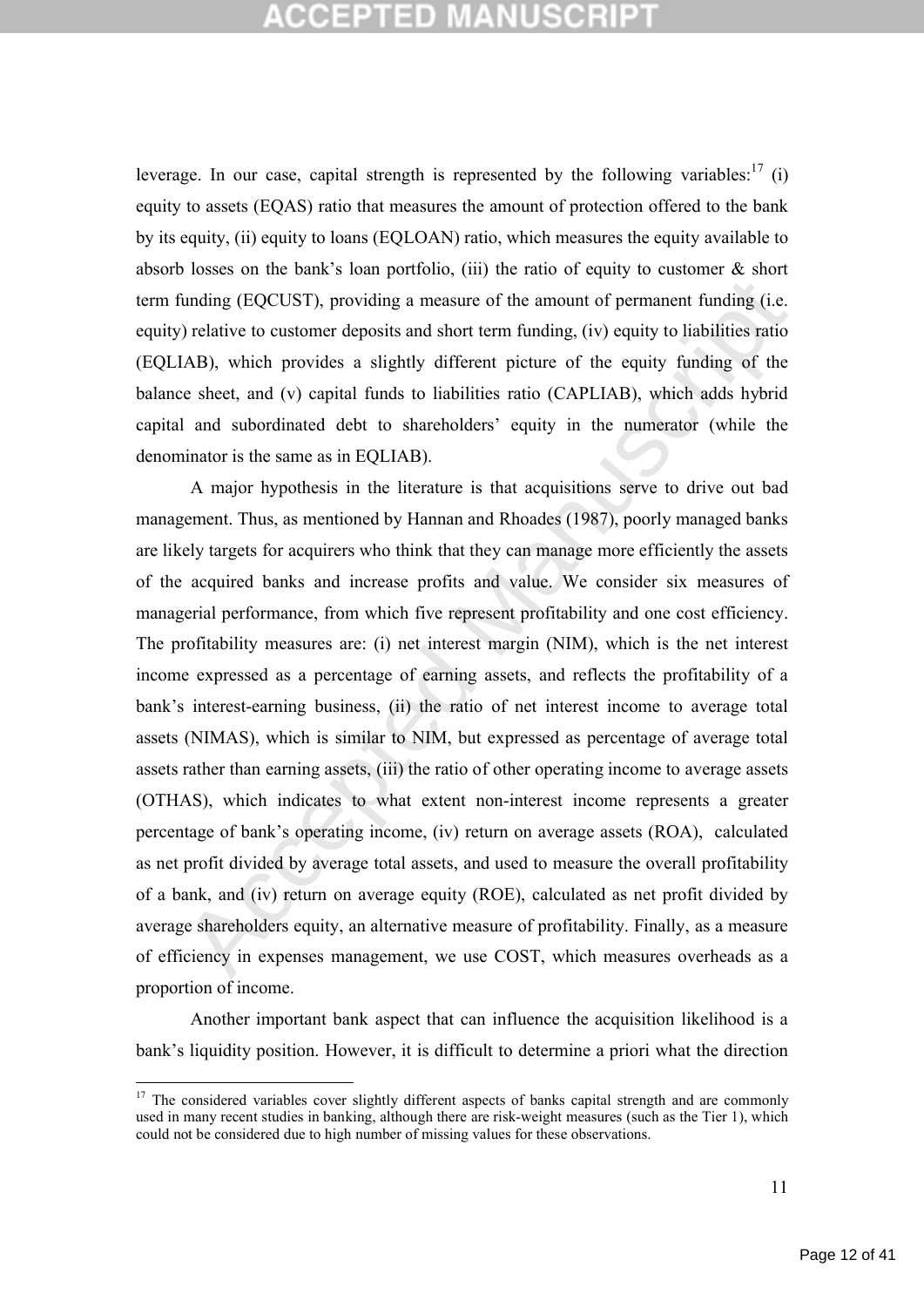ity problems that are difficult to overcome. We consider three ratios related to<br>tiy: (i) net loans divided by customers & short term funding (LOANCUST), a<br>re highlighting the association between comparatively illiquid as of the influence will be. On one hand, some banks may be acquired because of their good liquidity position (i.e. the size of liquid assets attracts acquirers). On the other hand, it is possible that banks that are particularly illiquid will find it difficult to avoid an acquisition (or they will be willing to be acquired), because they have moved into liquidity problems that are difficult to overcome. We consider three ratios related to liquidity: (i) net loans divided by customers & short term funding (LOANCUST), a measure highlighting the association between comparatively illiquid assets (loans) and moderately stable funding sources (deposits and other short term funding), thus showing the extent to which the bank has lent its deposits in illiquid form; (ii) liquid assets divided by customers & short term funding (LIQCUST), which measures the percentage of latter that could be met almost on demand; and (iii) net loans divided by total assets (LOANS), which indicates the percentage of bank assets that are tied up in loans. The last ratio can also serve as an indicator of loan activity (Hannan and Rhoades, 1987; Moore, 1996). Hannan and Rhoades (1987) suggest that, on the one hand, a high level of loans would seem to indicate aggressive behaviour by the target bank while, on the other, a low level of loans may indicate a bank with conservative or complacent management, which an aggressive acquiring bank could turn around to increase returns.

Bank size may also have an impact on its acquisition likelihood for numerous reasons. First, large banks are more expensive to be acquired. Second, larger banks have greater resources to fight an unwanted acquisition. Third, they are also more difficult to be absorbed into the existing organization of the acquiring bank. Hannan and Rhoades (1987) and Moore (1996) find the effect of size to be insignificant, however, Wheelock and Wilson (2000) report that smaller banks are more likely to be acquired than larger ones. In line with previous studies, we use total assets as a measure of size  $(SIZE)^{18}$ .

As for growth, Kocagil et al. (2002) point out, referring to previous empirical evidence, that some banks whose growth rates were relatively high experienced problems because their management and/or structure were not able to deal with and sustain exceptional growth. It is, in general, possible that a firm constrained in this way could be

1

 $18$  In the case of raw data, the logarithm of total assets is used to reduce the outlier bias, making extremely large or small banks less influential. In the case of country-adjusted data, a transformation is accomplished by dividing the total assets of the bank with the average total assets of the corresponding banking industry. Hence, a logarithmic transformation is not considered necessary in the latter case.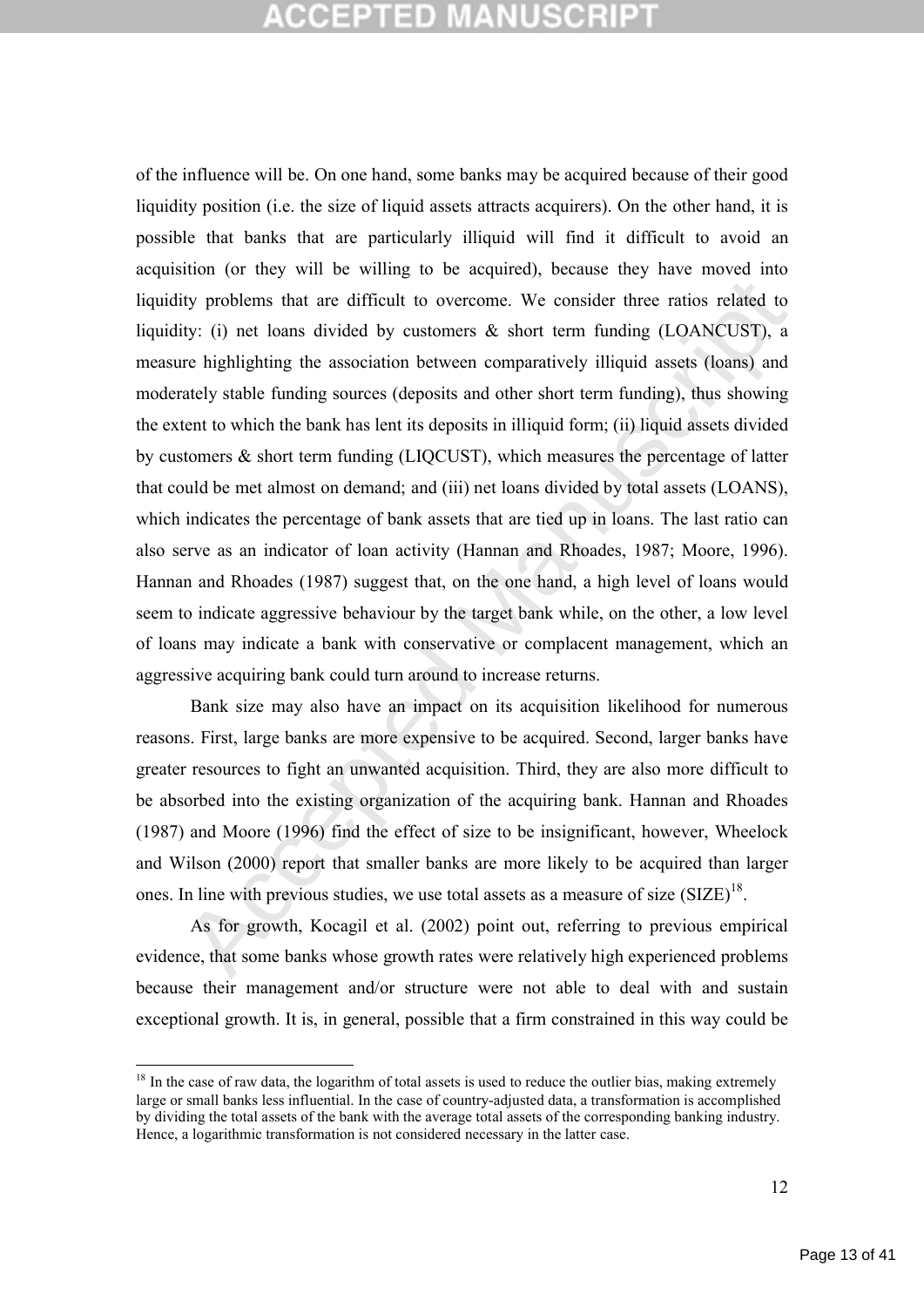an attractive acquisition target for another firm with surplus resources or management available to help (Barnes, 1999). In the present study, we represent the influence of bank growth by the annual change of the bank's total assets (GROWTH).

Finally, a study by the Group of Ten (2001), focusing on the consolidation in the financial services industry, reveals that market power, interpreted as an increase in market share, was among the most important motivating influences on M&A activity. We therefore consider the market share of banks in terms of deposits (DEPSHARE), and loans (LNSHARE).

### *3.2.2. Industry adjusted variables*

ial services industry, reveals that market power, interpreted as an increase in<br>thare, was among the most important motivating influences on M&A activity. We<br>ore consider the market share of banks in terms of deposits (DE The Group of Ten (2001) also points out that the nature of acquisition activity and the dominant motivations for acquisitions may differ between countries. Furthermore, there is greater heterogeneity in the levels of profitability, liquidity, cost efficiency and other aspects of bank's performance across countries. Therefore, as Harris et al. (1982) point out the accounting ratios for individual firms may have little meaning in isolation and their relationship to industry averages can enhance their explanatory power. Using raw data, we therefore derived industry relative (adjusted) ratios using the following formula:

*Banks industry relative ratio*  $X_l$  *in year t = Banks*  $X_l$  *ratio in year t / Average value of*  $X_1$  *ratio for the commercial banking industry of the corresponding country in year*  $t^{19}$ 

### *3.2.3. Methodologies*

-

DA seeks to obtain a linear combination of the independent variables. The objective is to classify observations into mutually exclusive groups as accurately as possible by maximizing the ratio of among-groups to within-groups variance. The discriminant function is of the following form:

 $19$  Country averages were calculated from the Bankscope database for each one of the 15-EU commercial banking industries and for each year over the period 1996-2001. The only variables for which we do not calculate the industry average are market shares, which by definition express the value of a bank relative to the industry in which it operates.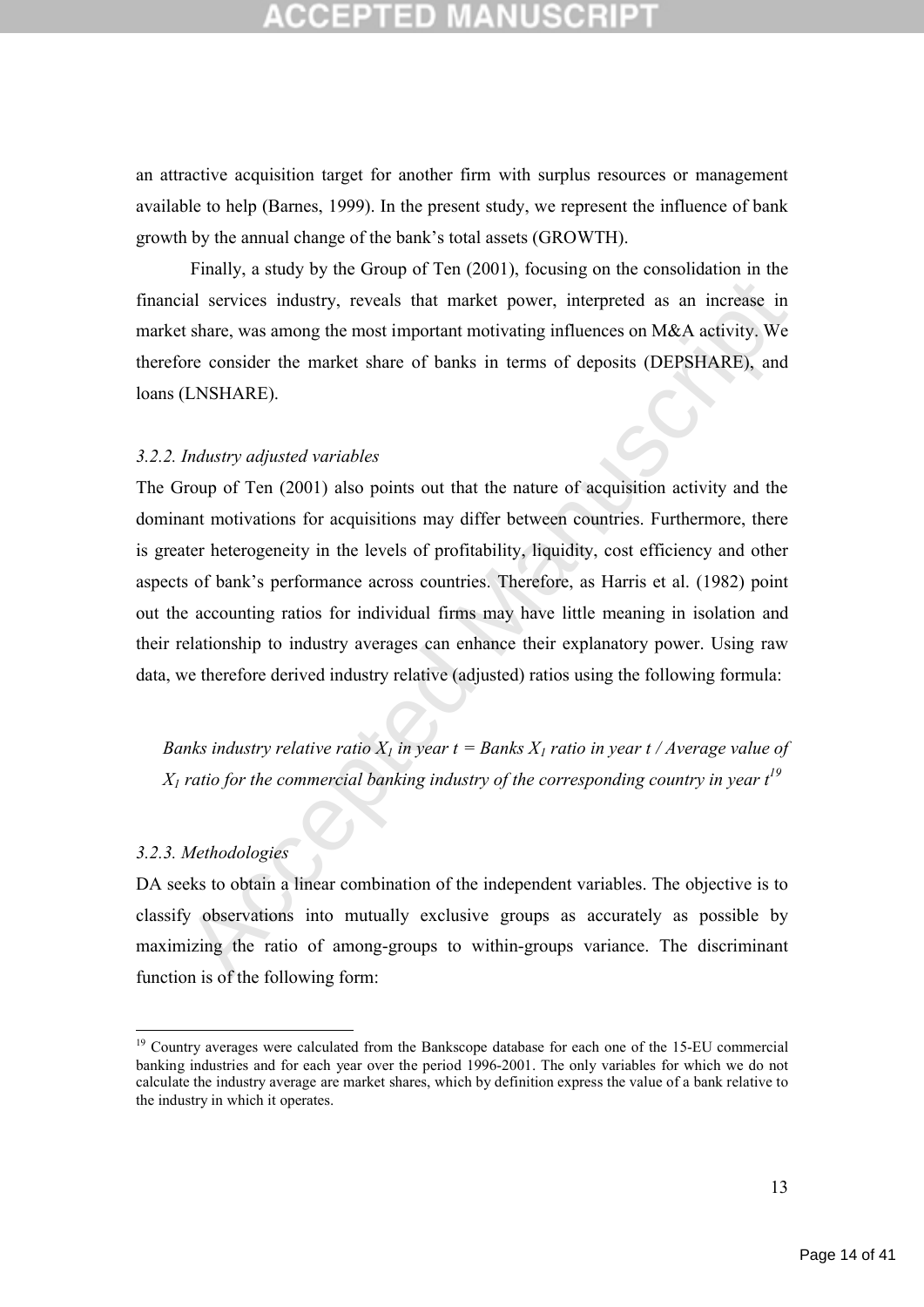$$
Z = b_0 + b_1 x_1 + b_2 x_2 + \dots + b_m x_m
$$

where  $x_i$  is the *j*th independent variable,  $b_0$  is the coefficient for the *j*th independent variable, and Z is the discriminant score that maximizes the distinction between the two groups. A given bank will be classified as a acquired if  $Z > Zc$  (the critical Z), and as non-acquired if  $Z \leq Zc$ . Alternatively, a given bank may be classified as acquired or nonacquired based on its posterior (conditional) probability of acquisition. This approach is consistent with the LA model discussed below.

In LA the probability of a bank to be acquired based on a set of independent variables is given by the following function:

$$
P_i = \left(\frac{1}{1 + e^{-Z_i}}\right)
$$

where

$$
Z_i = \ln\left(\frac{P_i}{1 - P_i}\right) = b_0 + b_1 x_1 + b_2 x_2 + \dots + b_m x_m + \varepsilon_i
$$

le, and Z is the discriminant score that maximizes the distinction between the two<br>s. A given bank will be classified as a acquired if  $Z > Zc$  (the critical Z), and as<br>equived if  $Z < Zc$ . Alternatively, a given bank may be is the probability that bank *i* will be acquired,  $b_0$  is the intercept term and  $b_j$  ( $j = 1,...,m$ ) represents the coefficients associated with the corresponding independent variables  $x_i$  $(j = 1, \ldots, m)$  for each bank. The coefficient estimates are obtained by regression, which involves maximizing a log-likelihood function. The model is then used to estimate the group-membership probabilities for all banks under consideration. The bank is classified as acquired (non-acquired) if the posterior probability of acquisition of that bank is greater (lower) than a cut-off probability point.

### **4. Empirical Results**

-

## *4.1. Descriptive statistics and preliminary analysis*

Table 1 presents summary statistics<sup>20</sup> based on the training sample used for model development, distinguishing between the acquired and non-acquired banks, as well as

 $20$  All descriptive statistics are after capping extreme values to reduce the influence of outliers in the regressions.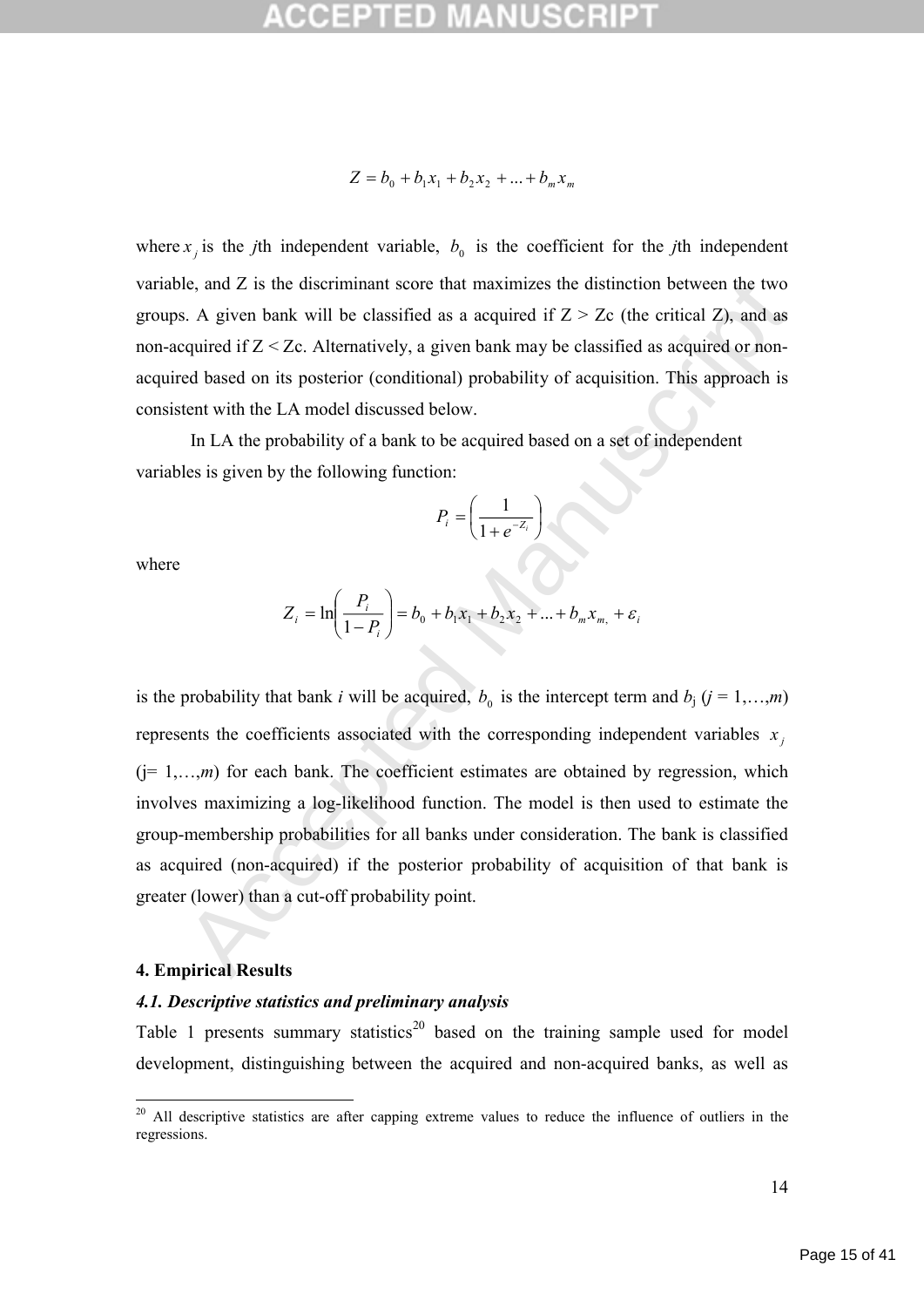between raw and industry relative data. For both sets of data, the Kruskal-Wallis (K-W) chi-square test reveals significant mean differences for the variables ROA, ROE and COST, which suggests that non-acquired banks were relatively more profitable and cost efficient than acquired banks. Additionally, for industry relative data, the results also indicate that acquired banks were marginally less well capitalized, as revealed by the statistical significance of mean group differences for the capital strength variables EQAS, EQLIAB, CAPLIAB.

## [Insert Table 1 Around Here]

ite that acquired banks were marginally less well capitalized, as revealed by the<br>cial significance of mean group differences for the capital strength variables EQAS,<br>AB, CAPLIAB. [Insert Table 1 Around Here]<br>On the basis On the basis of the statistical screening method, it would be instructive to include the aforementioned six variables in the model development process<sup>21</sup>. Table 2 shows the correlations among the variables appropriately found to be statistically mean-significant in raw and industry relative data. On both sets of data, a high correlation is found between ROA and ROE. This is also, and more so, the case between the industry relative capital ratios EQAS, EQLIAB and CAPLIAB (Panel B). To avoid potential multicollinearity problems, therefore, we select the variables with the highest K-W value among the highly correlated ones<sup>22</sup>. Thus, by this method, ROA and COST are the appropriate variables for model development using raw data, with EQAS added when using industry relative data.

## [Insert Table 2 Around Here]

However, while univariate tests suggest specific variables as candidates for model building, in a multivariate setting it may be argued that a collective set of variables might achieve a better degree of discrimination between the two groups of banks. To avoid potential biases, therefore, we supplement our model development process with other methods for variable selection as discussed above, including the use of factor analysis.

-

<sup>&</sup>lt;sup>21</sup> Here the rule of thumb is not to include a variable unless its discriminatory power is statistically demonstrated on a univariate basis (Kocagil et al, 2002), although as explained above we also employ other criteria in model development (e.g. human judgment, factor analysis, and stepwise procedure).

<sup>&</sup>lt;sup>22</sup> Although Judge et al (1988) point out that correlations below 0.8 should not be too harmful as far as multicollinearity is concerned, there are other reasons for not including highly correlated variables within the same category for model development, as explained below. The basis for selecting the one with the highest K-W statistic is because it suggests the highest degree of discriminatory power in distinguishing between the two groups, which is appropriate for model development.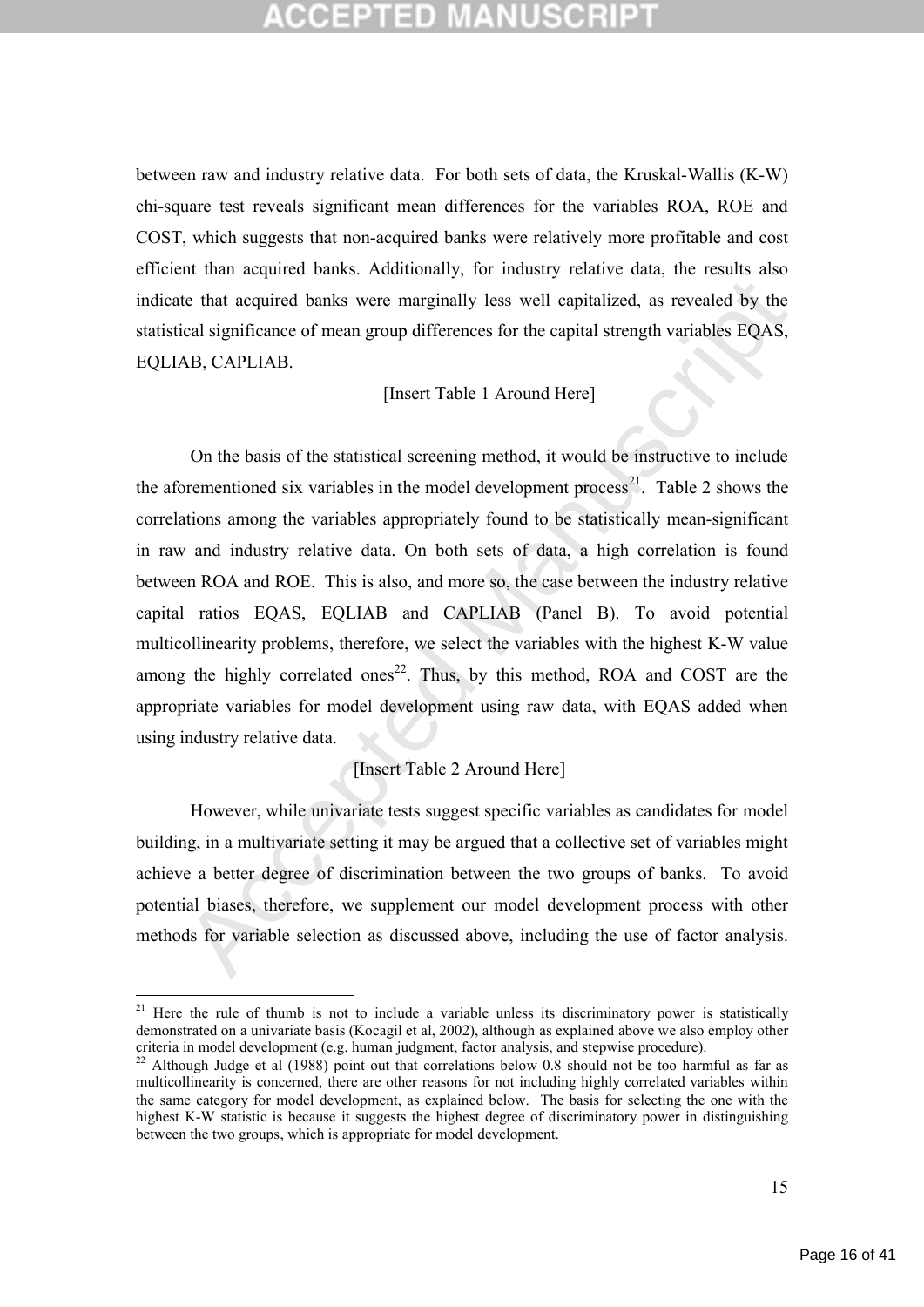Because of the degree of overlap and high correlation among some variables, factor analysis is used to empirically identify subsets of variables with common characteristics.

s (on the basis of eigenvalues greater than unity), which together account for over<br>of the total variance. We present only loadings over 0.6, and the results show that<br>of the proxies with highest loadings span more than on Table 3 presents the standardized scoring coefficients (or loadings) of factor analysis conducted on both raw and country-adjusted data. In both cases, we extract five factors (on the basis of eigenvalues greater than unity), which together account for over 80% of the total variance. We present only loadings over 0.6, and the results show that none of the proxies with highest loadings span more than one factor. The proxy with the highest loading is therefore treated as the representative or lead variable for that factor to be included in model estimation. Using this method, it appears that factors with lead variables EQLIAB, LOANS, LNSHARE, ROE and OTHAS are potential candidates for model development using raw data, with NIMAS replacing OTHAS on industry relative data.

[Insert Table 3 Around Here]

### *4.2. Models' Development*

We estimate 4 models as follows: Model 1 with variables selected using a stepwise procedure; Model 2 with variables judiciously chosen by logical screening; Model 3 with variables determined by the statistical screening method explained above; and Model 4 using factors labelled in Table 3. Table 4 presents the estimation results for raw data. All models are statistically significant at the 1% level.

[Insert Table 4 Around Here]

The stepwise DA and LA models (shown as Model 1) developed with raw data show statistical significance of four variables (ROE, COST, SIZE and LNSHARE), these being determined by a process of stepwise elimination of insignificant variables. Under LA, both ROE and SIZE are negatively related, whereas COST and LNSHARE are positively related to acquisition likelihood. The latter two (COST, LNSHARE) have a greater impact than the former (ROE and COST) on both models.

In Model 2, we included variables not picked up by the other selection methods, which we regard as potential candidates on the basis of prior studies and acquisition motives discussed above. In particular, we rely on the use of ROA (as in Model 3)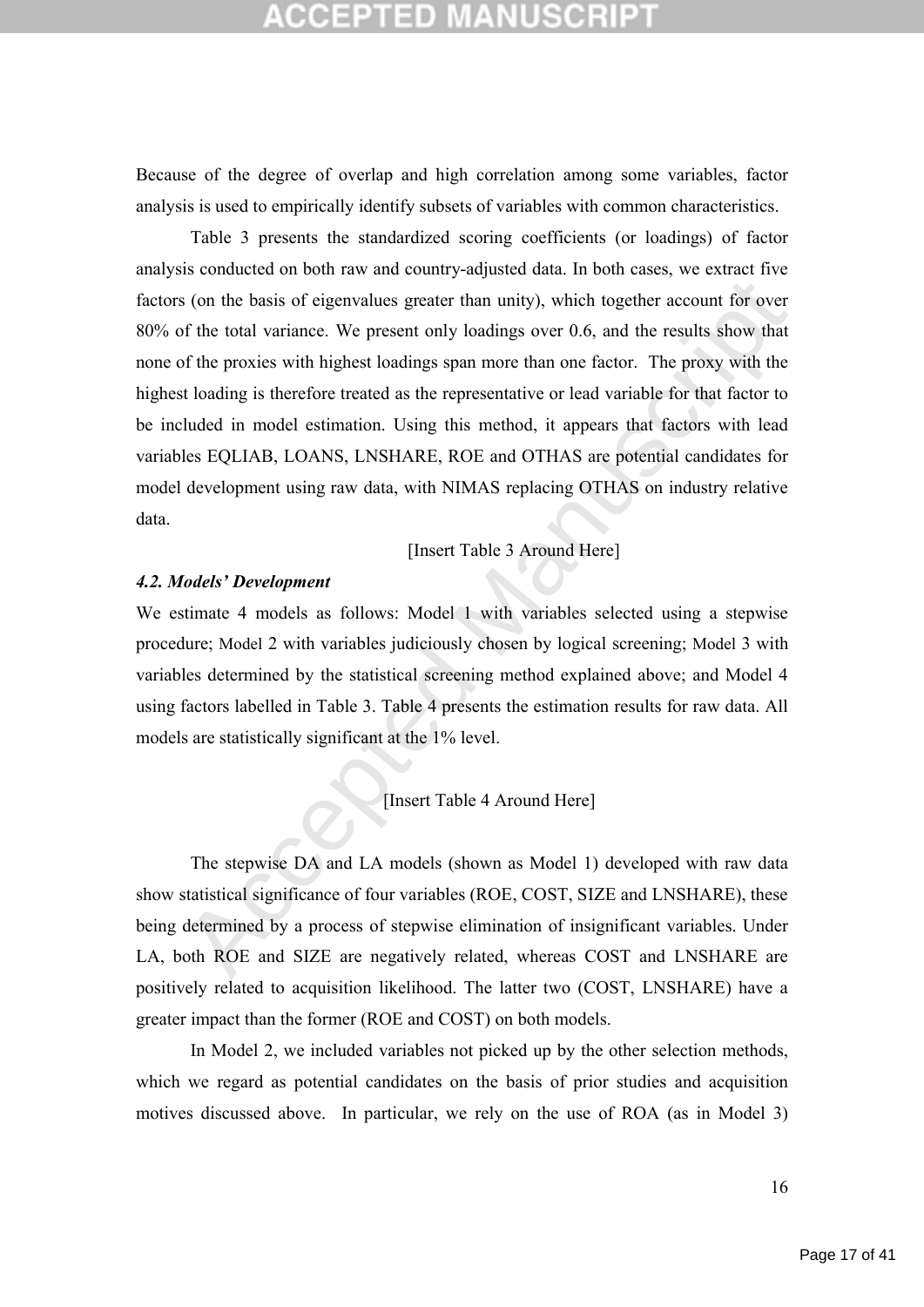instead of ROE because, as Falkenstein et al. (2000) note, the interpretation of ROE can be "extremely confusing conceptually"<sup>23</sup>. Furthermore, EOAS is preferred among the capital ratios, as it the most commonly used one in banking studies (e.g. Wheelock and Wilson, 2002, 2004). We also include LOANS to proxy for loan activity<sup>24</sup> (e.g. Moore, 1996). In addition, we include a measure of liquidity, relying on LIQCUST rather than on LOANCUST<sup>25</sup>. Finally, as a measure of market power, we use DEPSHARE instead of LNSHARE, because the latter incorporates the influence of loans already included through LOANS. In this model, the statistically significant influences are COST, ROA, SIZE and DEPSHARE, which are consistent with the results of Model 1.

In addition, we include a measure of liquidity, relying on LIQCUST rather than<br>ANCUST<sup>25</sup>. Finally, as a measure of market power, we use DEPSIIARE instead of<br>ARF, because the latter incorporates the influence of loans alr In Model 3, SIZE and DEPSHARE (apart from LOANS, LIQCUST, GROWTH and LNSHARE) are excluded by the statistical screening method, and their effects are seen to manifest into the significance of the intercept term. In Model 4, the factor bearing the effect of ROE is statistically significant and negative, but as Table 5 shows this factor incorporates the influence of COST too. We conclude that, using raw data, both DA and LA models show profitability (ROA or ROE), expenses management (COST), SIZE (log of total assets), and market power (LNSHARE or DEPSHARE) as statistically significant factors influencing bank acquisitions.

Table 5 shows the results of the models estimated using industry relative data (hereafter Models  $5-8^{26}$ ). The stepwise model 5 (under both DA and LA) now contains just two significant variables, COST and LNSHARE, since the influence of profitability

 $\overline{a}$ 

 $^{23}$  The argument is analogous to saying that a negative ratio can result from either negative profits or equity values, and for a ratio to be positive both the numerator and denominator have to be negative or positive. Some studies report a positive effect of this variable on acquisition likelihood (e.g. Palepu, 1986) while others negative (e.g. Cudd and Duggal, 2000). However, our results are consistent in terms of sign whether we use ROA or ROE.

<sup>&</sup>lt;sup>24</sup> Loans are the largest single item in total assets. Data from the European Central Bank report (2004) on the stability of the EU banking sector indicate that the share of total loans in total assets was approximately 67% in 2003.

 $25$  This is partly because the interpretation of LOANCUST might not be straightforward, as it depicts relationship between comparatively illiquid assets (i.e loans) and comparatively stable funding sources (i.e deposits and other short term funding). Therefore the lower this ratio, the more liquid the bank is. On the other hand, a bank that transforms more deposits into loans (i.e. higher LOANCUST) relative to its competitors will probably have higher market share, interest margin, and profits. We rely on LIQCUST also because of its use in previous studies (e.g. Pasiouras and Gaganis, 2007).

<sup>&</sup>lt;sup>26</sup> Note that Models 5, 7 and 8 are slightly different in their estimated specifications from Models 1, 3 and 4 respectively. Model 5 ends up excluding ROA, which is included in Model 1. Model 8 replaces OTHAS (in Model 4) with NIMAS. Model 7 has EQAS added by virtue of its high discriminatory power in industry relative data, while its mean difference is insignificant in raw data, and so its excluded from Model 3. Model 6 retains the same specification as Model 2.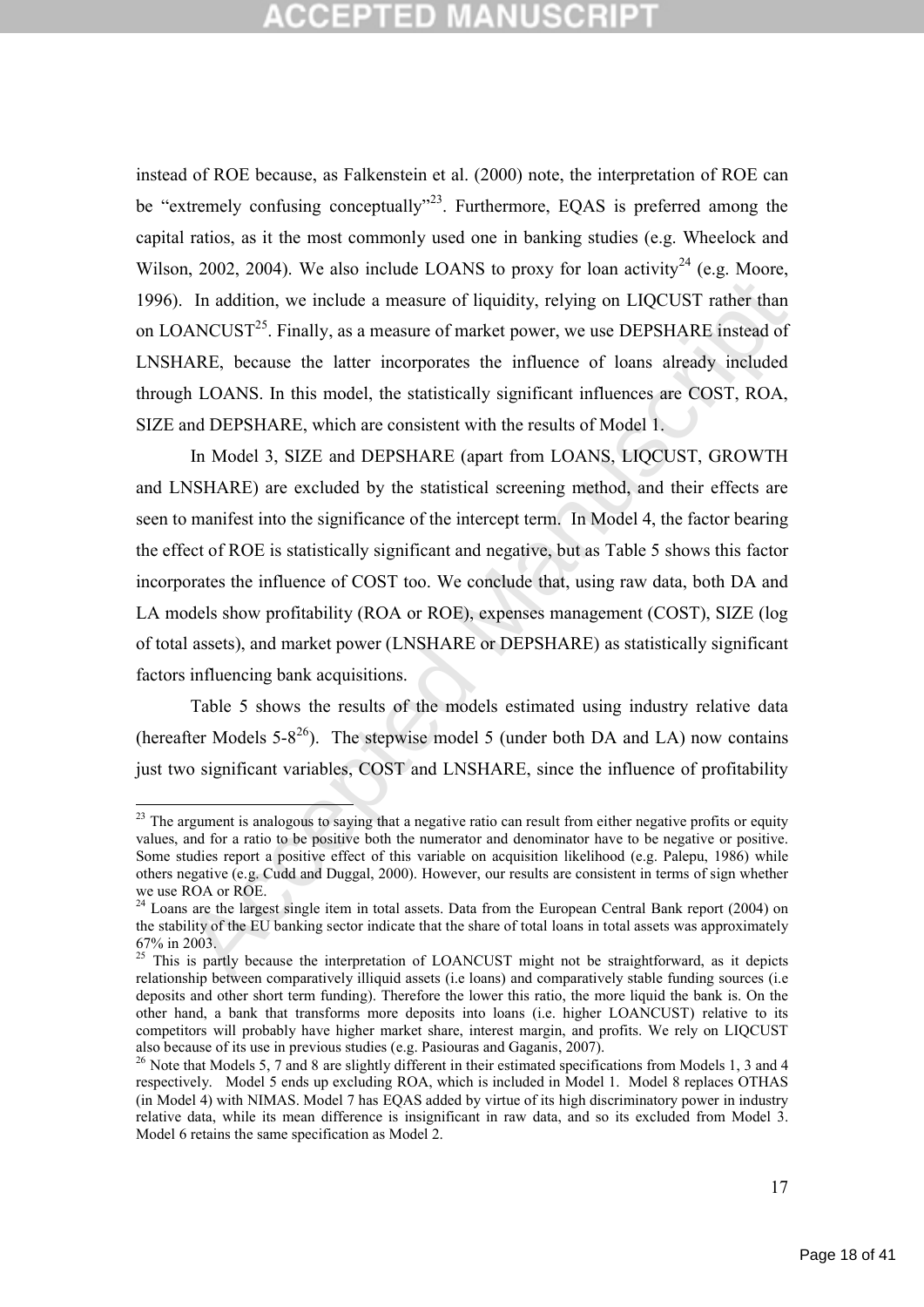(ROA) is found insignificant. In Models 6-7, the insignificance of ROA is confirmed, although in Model 8 the factor containing ROE is significant as it also bears the effect of COST. Notably, COST (inefficiency) has a more pronounced and positive effect on acquisitions. Among other variables, SIZE and DEPSHARE are insignificant in Model 6, but LIQCUST is statistically significant at 10% level. However, LNSHARE retains its statistical significance in Model 5. We therefore conclude that, on industry relative data, the statistically significant influences are COST, LNSHARE and LIQCUST.

To summarise, the estimated results reveal some differences in the relative importance of the variables when comparing models on raw versus industry relative data, although both DA and LA estimations obtain qualitatively similar results for each of the four models.

[Insert Table 5 Around Here]

### *4.3. Models' Validation*.

-

QCUST is statistically significant at 10% level. However, LNSHARE retains its<br>cal significance in Model 5. We therefore conclude that, on industry relative data,<br>tistically significant influences are COST, LNSHARE and LIQ Table 6 presents the classification results for the models based on a cut-off point set equal to 0.5. In each case we present the accuracies for the individual groups (acquired/nonacquired), the overall and average accuracies, as well as Cohen's Kappa and PABAK indices<sup>27</sup>. Panel A reports results for raw data (Models 1-4), and Panel B for industry relative data (Models 5-8). The results are very similar throughout for both DA and LA, as would be expected from the similarity of the estimated variable coefficients.

<sup>&</sup>lt;sup>27</sup>The individual groups accuracies refer to the percentage of acquired (non-acquired) banks that are correctly classified. The average classification accuracy is classified as the average of the correct accuracies of acquired and non-acquired banks. The overall classification accuracy is calculated as (Number of correctly classified acquired banks + Number of correctly classified non-acquired banks)/Total number of banks. The Kappa index was initially proposed by Cohen (1960) and is a measure of agreement, which compares the observed agreement to an agreement expected by change between two or several observers or techniques when the judgments are qualitative. Kappa can therefore express the proportionate reduction in error generated by a classification process, compared with the error of a completely random classification. It can take values between  $-1$  and  $+1$ , with 1 indicating perfect agreement and 0 indicating no better than chance agreement. Finally, negative values occur when agreement is weaker than expected by chance. Kappa is often multiplied by 100 to give a percentage measure of classification accuracy. An issue that one should consider when evaluating a model with Cohen's Kappa is that when the sample size of one group far exceeds the other Kappa fails and tends to be quite low. Byrt et al. (1993) proposed a solution to the possible bias of Cohen's Kappa, known as "Prevalence-Adjusted-Bias Adjusted Kappa" (PABAK). PABAK is the value that kappa would take if there were no systematic one-side variations between the ratings and the categories were of equal prevalence.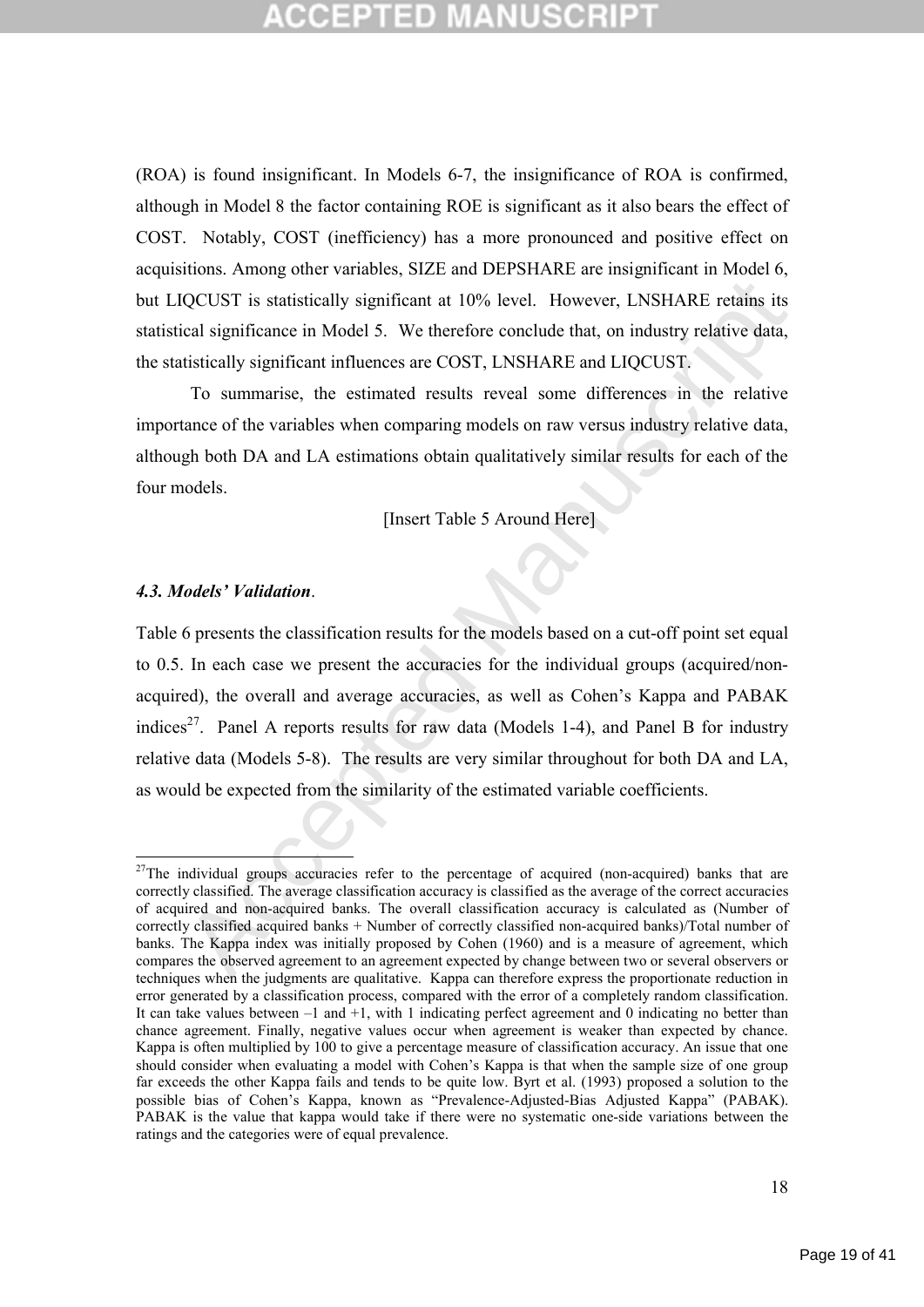All models achieve better than chance (i.e. 50%) accuracies in the training sample, although a more appropriate basis for evaluation against chance is provided by the results of the Holdout 1 sample. On this sample, the average/overall classification accuracies show that Models 1 and 4 perform below par (i.e. negative Kappa and PABAK), while Model 3 does marginally better than Model 2, by virtue of achieving higher classification accuracy for the acquired group (61.29%). Moving on to comparing the models on the Holdout 2 sample, we observe an increase in overall/average accuracies for all models, mainly as result of the improvement in their ability to correctly classify non-acquired banks. Here Model 2 performs slightly better than Model 3 on average/overall accuracy (i.e. increase in Kappa and PABAK), although Model 3 fares better on correctly classifying acquired banks.

## [Insert Table 6 Around Here]

As), while Model 3 does marginally better than Model 2, by virtue of achieving<br>classification accuracy for the acquired group (61.29%). Moving on to comparing<br>codels on the Holdout 2 sample, we observe an increase in over A similar picture emerges from the models estimated with industry relative data, although in this case Models 5, 6 and 7 perform better than chance, while Model 8 falls below par in terms of overall/average classification accuracy achieved on Holdout 1. The main observation here is that all the models correctly classify a higher proportion of acquired banks on holdout samples, with Model 6 slightly out-performing Models 5 and 7 on all the measures. Between the two holdout samples, the improvement in terms of correctly classifying non-acquired banks is not as high for Model 6 (industry relative data) as it is for Model 2 (same model on raw data). Nevertheless, it is clear that the average/overall classification accuracies for all the models are higher in Holdout 2 than in Holdout 1. Thus, while Palepu (1986) shows that the accuracies reported by Stevens (1973) would be lower if tested in an unequal sample, we empirically demonstrate here that classification accuracy increases for the category whose proportion in the sample size increases (i.e. non-acquired banks) as we move from equal to unequal matched sample for testing $28$ .

-

 $^{28}$  Palepu illustrates the bias (overestimate) in the classification error rate by taking into account the relative population values and shows that "the size of the bias is proportional to the difference in the two types of sample error rates as well as the difference in the ratios of population and sample shares of targets and non-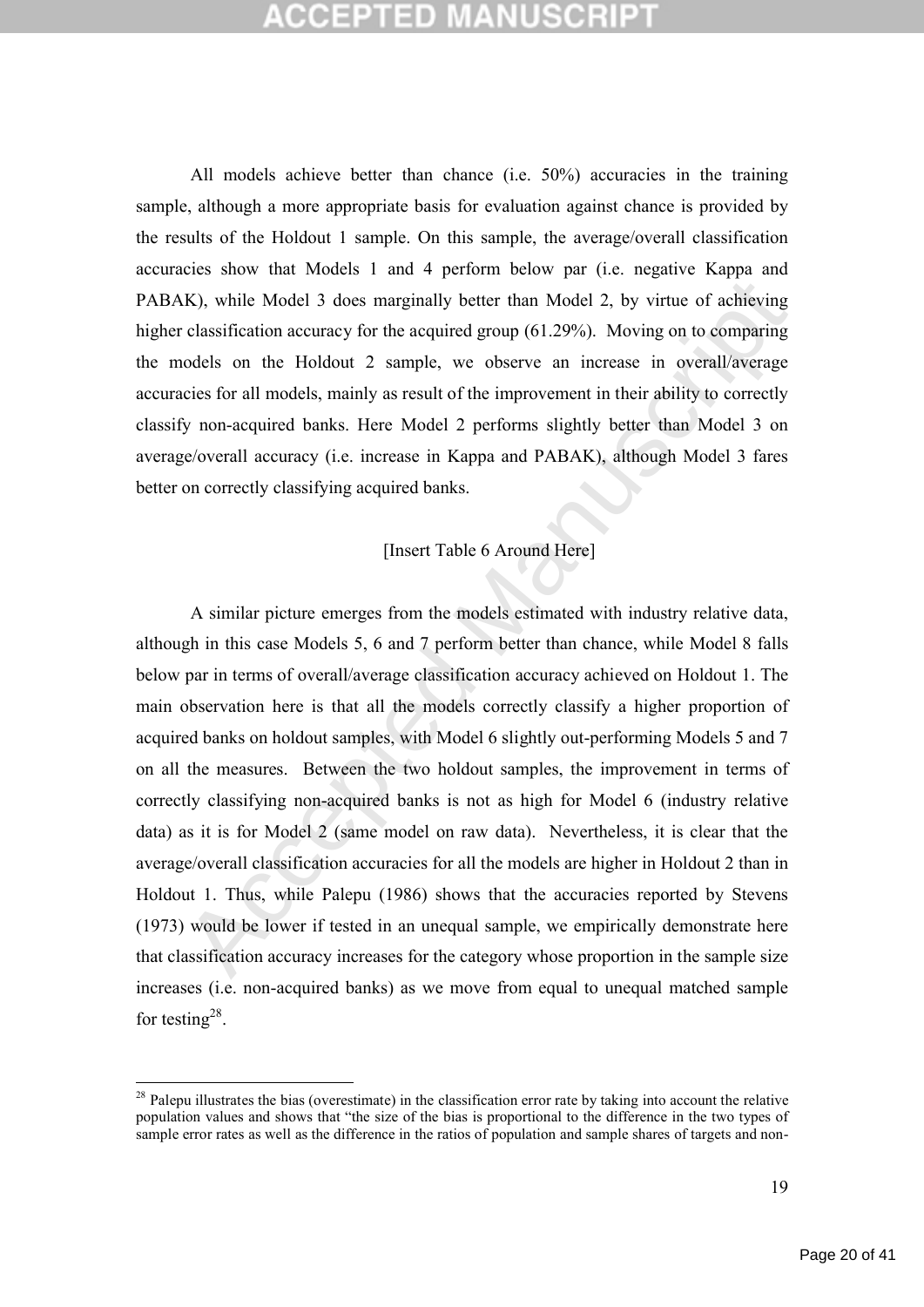As mentioned earlier, Palepu (1986) suggests the use of an optimal classification rule which requires that the conditional marginal probability of classifying a firm as acquired, if it is actually acquired, should equal or exceed the corresponding marginal probability of classifying the firm as acquired, if it is actually a non-acquired firm. The optimal cut-off point that attempts to balance the probability of committing these Type I and Type II errors is where the two conditional marginal densities are equal. We follow this procedure, and determine the new (optimal) cut-off points<sup>29</sup>.

### [Insert Table 7 Around Here]

and external manuscript and manuscript and manuscript of committing these Type I<br>
and ext-off point that attempts to balance the probability of committing these Type I<br>
ype II errors is where the two conditional marginal Table 7 presents the classification results when we apply the optimal cut-off points. We observe that as the cut-off point is raised upwards from 0.5, the percentage of acquired banks classified correctly decreases, while the corresponding percentage for non-acquired banks increases, thus implying a trade off between Type I and Type II errors. As a result, on Holdout 1, Models 1's performance is improved and is rated slightly better than Model 2 on average/overall accuracy, and Model 3 is superior only by virtue of correctly classifying a higher proportion of non-acquired banks, while it does worse than the other two in correctly classifying acquired banks. Model 2, however, correctly classifies a higher proportion of acquired banks, and on Holdout 2 it is superior in classifying both groups of banks. Model 4 remains the worst performing model even with the optimal cut-off point (being only slightly higher than 0.5, and so the expected change is marginal).

Evaluating the models on industry relative data (Table 7, Panel B) gives a similar picture as above, except that the higher than 0.5 optimal cut-off point makes Model 5 superior on the average/overall accuracy in Holdout 1, although Models 6 and 7 retain their ability to correctly classify a higher proportion of acquired banks. Despite the associated trade-off in Type I and Type II errors as the cut-off point varies, Model 6 remains superior on Holdout 2. Model 8, with the optimal cut-off at 0.55 achieves

1

targets" (1986, p. 11). To avoid any ambiguity, we are showing empirically that use of unequal samples does not always lead to lower overall accuracies as might be inferred from Palepu's result.

<sup>&</sup>lt;sup>29</sup> For brevity of space we do not present the Tables with the calculations here, which are however available from the authors upon request. The estimated optimal cut-off points are as follows: 0.5230 (DA Model 1), 0.5500 (DA Model 2), 0.5500 (DA Model 3), 0.5130 (DA Model 4), 0.5230 (LA Model 1), 0.5569 (LA Model 2), 0.5514 (LA Model 3), 0.5166 (LA Model 4), 0.5584 (DA Model 5), 0.5500 (DA Model 6), 0.4977 (DA Model 7), 0.5500 (DA Model 8), 0.5618 (LA Model 5), 0.5526 (LA Model 6), 0.4944 (LA Model 7), 0.5500 (LA Model 8).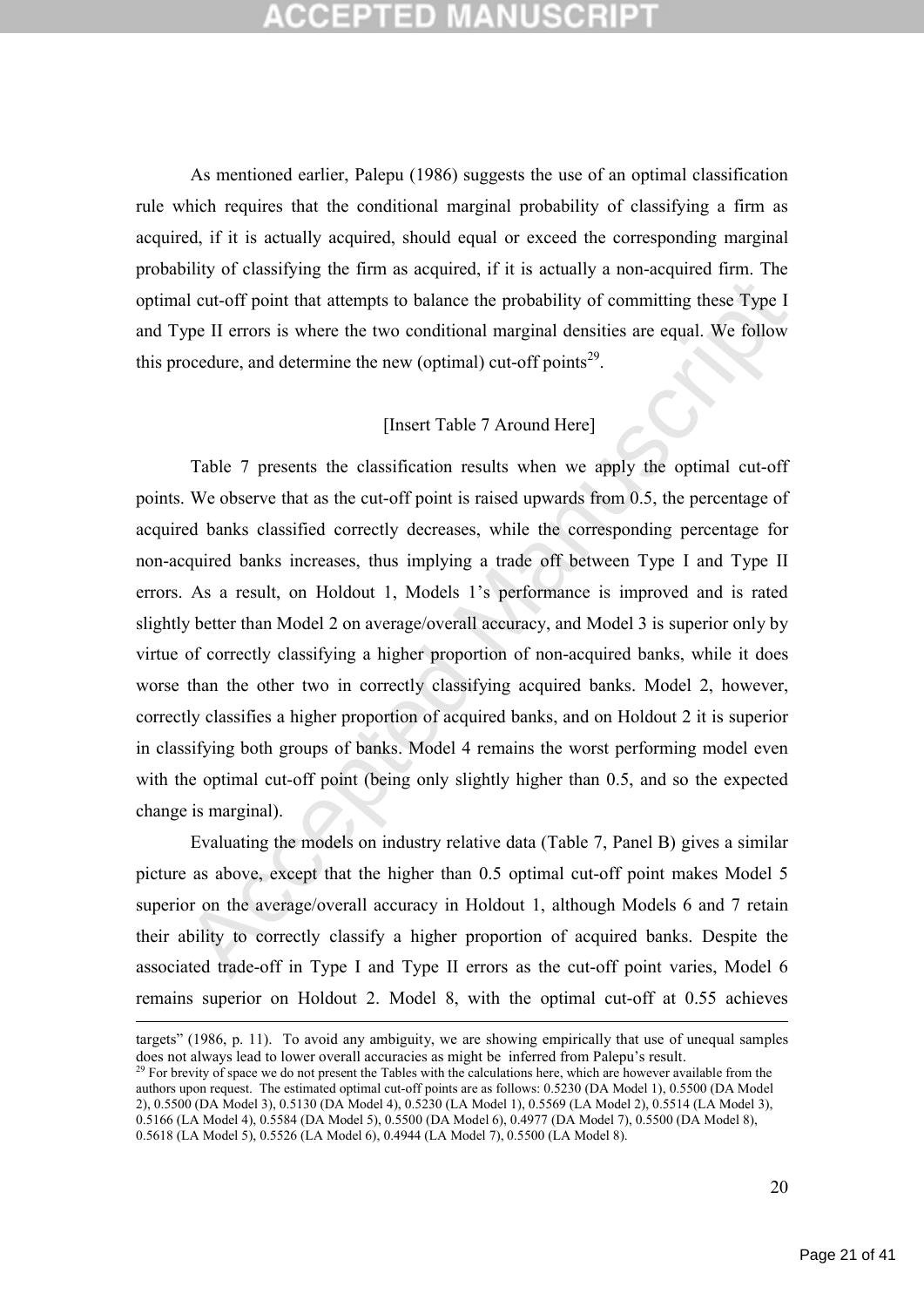significantly poorer classification results for acquired banks at the expense of improving its ability to correctly classify non-acquired banks (in relation to 0.5 cut-off), and remains inferior on average/overall performance.

pries, ranging between 15-68% in raw data and 30-68% in industry relative data.<br>
igher variability in the predictions for raw data and 30-68% in industry relative data.<br>
igher variability in the predictions for raw data i The above results indicate, however, a fair amount of misclassification in all categories, ranging between 15-68% in raw data and 30-68% in industry relative data. The higher variability in the predictions for raw data is due to Models 1 and 2 achieving about 85% accuracy in classifying non-acquired banks, in Holdout 2, under the 0.5 classification rule. The range of variability in lower under the optimal classification rule, but correspondingly the average misclassification is higher<sup>30</sup>. While these results are consistent with previous studies (e.g. Espahbodi and Espahbodi, 2003, Pasiouras et al, 2007, 2008), highlighting the difficulties involved in predicting acquisition targets, they clearly demonstrate poor predictive ability of the model that suffers from relatively low explanatory power, due to the omission of significant effects not appropriately taken into account by use of factor analysis or statistical filtering procedures.

Following Barnes (2000), we also evaluated the models using a weighted average cut-off point set to 0.9326 for Holdout  $2^{31}$ . Not surprisingly, under this approach, since only those banks with acquisition probability higher than 0.9326 are classified as acquired, all the models ended up classifying correctly all non-acquired banks (100%), while at the same time misclassifying all acquired banks (0%), yielding average/overall accuracies of 50%. The unequal size of Holdout 2 leads to this extreme result and makes the weighted approach to cut-off an uninteresting one in our case.

## *4.4. An alternative evaluation approach – ROC curves*

-

The above analysis shows that varying the cut-off point changes the classification accuracies because of the trade-off between Type I and Type II errors, and therefore unless there are good prior reasons for selecting an appropriate cut-off point, different classification rules will lead to arbitrary differences in the performance ranking of the

 $30$  Overall comparisons are complicated by the variety of classification metrics used, apart from the variety of models entertained, the use of two estimation methods, datasets, cut-off rules and holdout samples, but generally the average misclassification (error rate) is high, with raw data showing somewhat greater variability than industry-relative data.

<sup>&</sup>lt;sup>31</sup>This cut-off point is specific to the holdout sample, determined ex post as follows:  $[(31 \times 0) + (429 \times 1)]$ / 460 = 0.9326. In an equal matched sample the calculation would result in a cut-off point equal to 0.5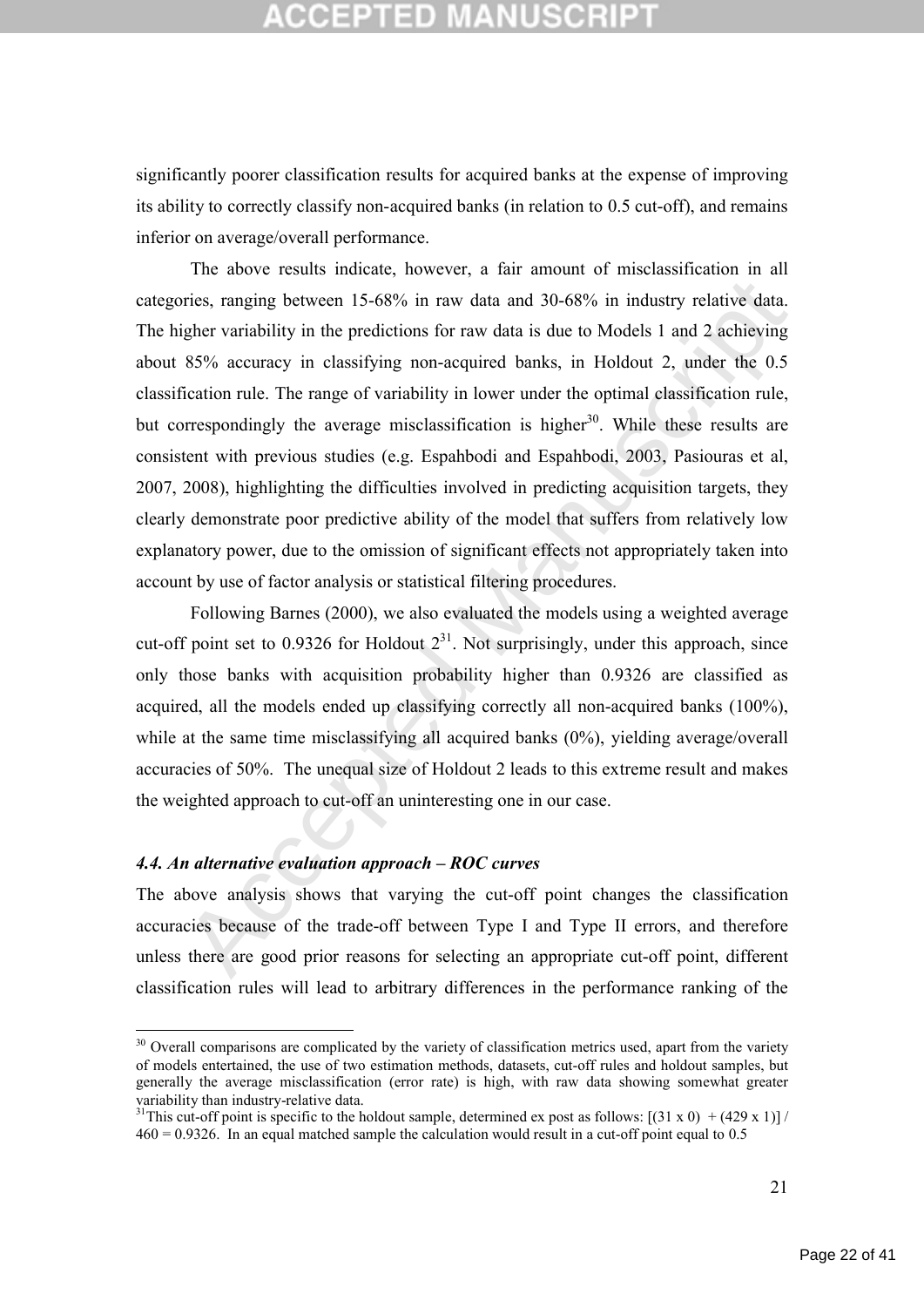models. We therefore follow Pasiouras et al. (2008) and use the ROC curves that offer a comprehensive analysis of all possible errors, and all cut-off points $32$ . In addition to schematic presentation of the ROC curves, the area under the curve (AUC) measure, shown in Table 8, can also provide useful information as it averages the misclassification rates over all possible choices of the various cut-off points. Thus, AUC values can be used to compare different classification models when no information regarding the costs or severity of classification costs is available.

over all possible choices of the various cut-off points. Thus, AUC values can be<br>compare different classification models when no information regarding the costs<br>crity of classification costs is available.<br>We observe that We observe that Holdout 2 has higher AUC than Holdout 1, consistent with the increase in the classification accuracies obtained with the 0.5 and optimal cut off points. The model rankings are also similar, with models based on logical screening (i.e. Models 2 and 6) achieving the highest AUC in Holdout 2, and those of the statistical screening method (i.e. Models 3 and 7) slightly out-rank the other models in Holdout  $1^{33}$ . We also see a better predictive performance of Models 1 and 2 in Holdout 2, while the use of factor analysis (i.e. Models 4 and 8) achieves the lowest AUC. These results are therefore consistent with the results of Tables 6 and  $7<sup>34</sup>$ 

In Figures 1 and 2, we present the ROC curves for two highest-ranking DA and LA models on Holdout 2 (i.e. Models 1 and 2 for raw data in Figure 1 and Models 6 and 7 for industry relative data in Figure  $2<sup>35</sup>$ , which shows remarkable similarity in the performance of the DA and LA models. While it appears that the high-ranking models show better predictive ability on raw data, it should be noted that this is specific to Holdout 2 and results from the models' ability to predict a high proportion of non-targets. In general, the results of Table 8 show that models using industry relative data tend to

-

 $32$  The ROC curve plots the percentage of "hits" (i.e. true positives) of the model on the vertical axis, and the 1-pecificity or percentage of "false alarms" (i.e. false positives) on the horizontal axis. The result is a bowed curve rising above the 45 degree line towards the upper left corner. The sharper the bend and the closer to the upper left corner, the higher the predictive accuracy of the model.

<sup>&</sup>lt;sup>33</sup> Except in the case of LA model 6 which ranks slightly higher than LA model 7, suggesting that there is little difference in performance between human judgement and statistical screening methods on Holdout 1.  $34$  As a robustness test, we re-estimated Models 2, 4, 6, 8 while excluding the 7 cross-border deals from the sample. These models achieved the best (Models  $2 \& 6$ ) and worst (Models  $4 \& 8$ ) performance in terms of average classification and AUC values when we evaluated the results in the Holdout 2 sample, which is more representative than Holdout 1. We observed no other significant differences either in the classification accuracies or in the AUC. The results of these four models not reported are available from the authors upon request.

 $35$ For brevity of space we do not present all the ROC curves. The information is summarized in Table 8.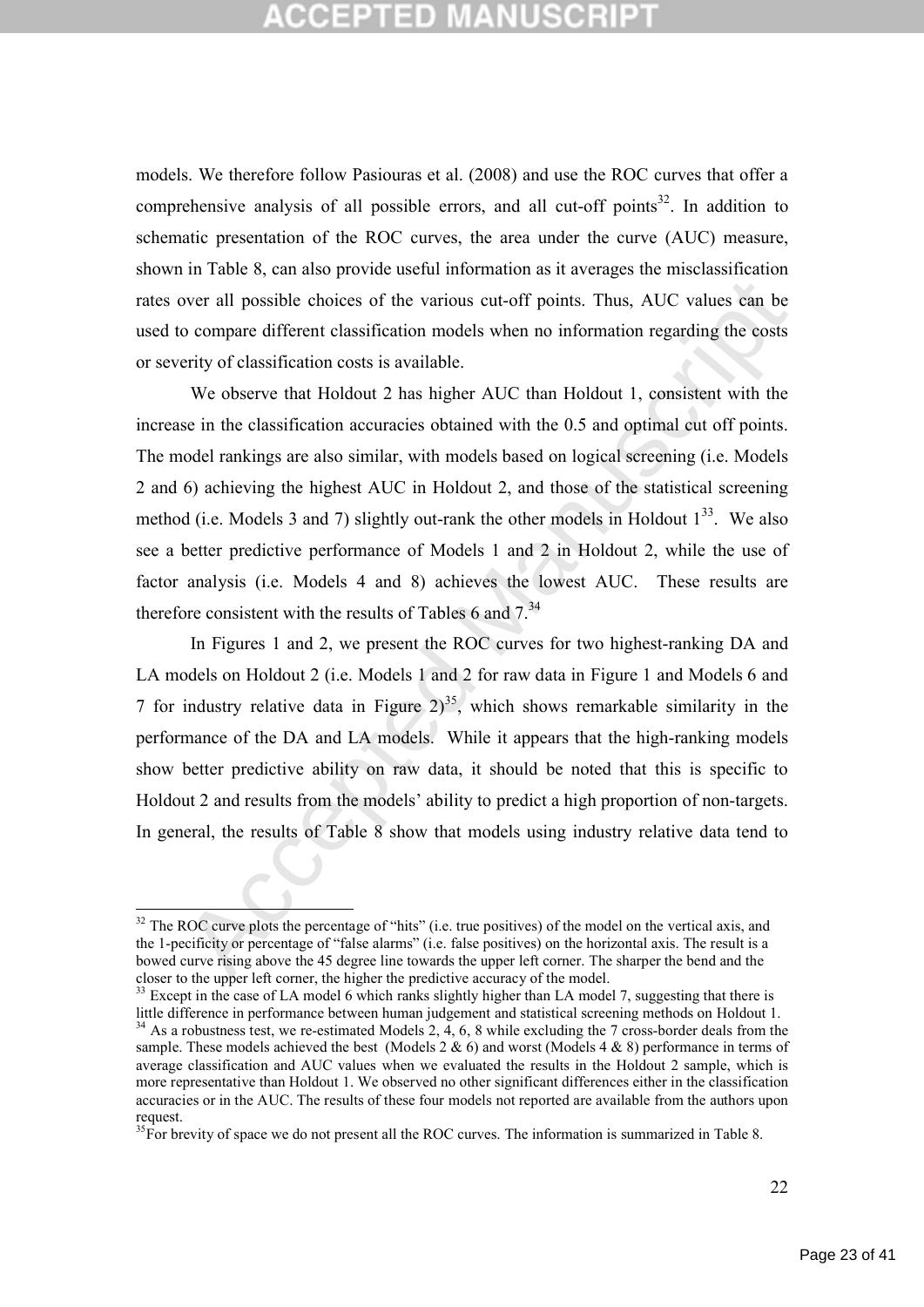exhibit less variability in their predictive accuracy across the holdout samples, consistent with the argument that industry adjusted variables are more stable (Platt and Platt, 1990).

[Insert Table 8 and Figures 1 and 2 Around Here]

## **5. Conclusions**

This paper has sought to develop and evaluate prediction models for the identification of banks acquisition targets. Using accounting data for 734 commercial banks in the EU, from which 168 banks were acquired over the period 1998-2002, we examined several methodological issues in model development and prediction. We used discriminant and logit analyses to estimate a variety of models, and utilized a range of criteria to evaluate the predictive accuracy of the models in terms of distinguishing the acquired banks from non-acquired ones.

Starting with a set of 18 variables chosen to represent well-known acquisition motives (takeover hypotheses), and using both raw and industry relative data, we utilized four model selection procedures (stepwise regression, statistical screening, logical screening and factor analysis) to arrive at a final set of input variables for estimation. While these results reveal differences in the use of raw and industry relative data, they are consistent across the range of the discriminant and logit models estimated.

**Example 18**<br> **Example 18**<br> **Example 18**<br> **Example 18**<br> **Example 18**<br> **Example 18**<br> **Example 18**<br> **Example 1898-2002**, we examined several<br> **Edological** issues in model development and prediction. We used discriminant and<br> Turning to the predictive performance of the models developed, we tested on both equal (matched) and unequal holdout samples. Several approaches to evaluating model performance were considered, and to the extent that classification accuracies vary with the adjustment in the cut-off point used in computing error rates, the selection of the optimal model depends very much upon the measure used for evaluation. Some models showed better accuracies at classifying acquired banks while others were better at classifying non-acquired banks, the latter more prevalent with the use of raw data. However, in terms of correctly classifying acquired as well as non-acquired banks across the two holdout samples, we found that models based on logical screening delivered more consistent and better performance. Overall, while our results show that the models achieve classification accuracies higher than chance, there is nevertheless a fair amount of misclassification, which suggest difficulties in predicting bank acquisition targets.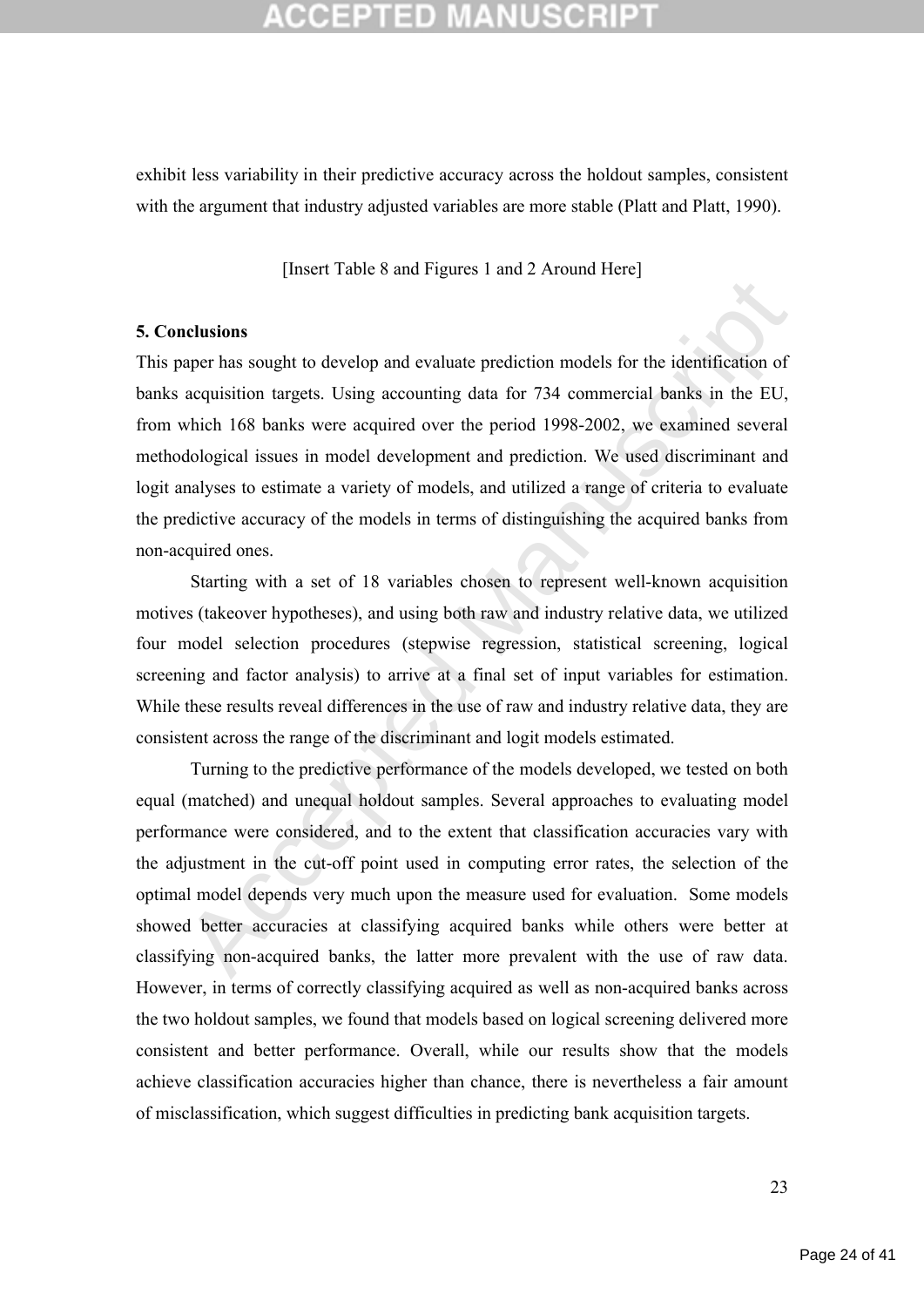In comparing the use of raw and industry relative data, the latter adjusting for country-wide differences in bank level data, the models showed better predictive ability to correctly classify acquired banks with industry relative data, and conversely better at classifying non-acquired banks with raw data. Hence, as shown by the evaluation results obtained with ROC curves, industry relative data seem to offer more stable out-of-sample predictive outcome, highlighting the importance of correcting for industry level disturbances in the data.

or the method control in the classification models.<br>And with ROC curves, industry relative data seem to offer more stable out-of-sample tive outcome, highlighting the importance of correcting for industry level varies in t Although we base our initial list of variables on prior studies and acquisition motives, the present study is restricted to the use of financial data. Obviously, the efficiency of the prediction model in terms of its discriminatory power may be enhanced by non-financial characteristics. In particular, agency costs theories suggest that managerial incentives and corporate governance mechanisms (e.g. golden parachutes, poison pills, managerial ownership, executive salary, etc) are potentially influential factors in M&As. Unfortunately, data availability for European banks has limited the scope of present study to the use of financial ratios, and it is hoped that future research will incorporate non-financial factors in model development. Another avenue for future research would be to focus on cross-country deals and incorporate the influence of regulatory variables for merger control in the classification models.

### **Acknowledgements**

We would like to thank an anonymous reviewer for valuable comments that helped us improve an earlier version of the manuscript. Any remaining errors are, of course, our own.

### **References**

- Asterbo, T., Winter, J.K., 2001. More than a Dummy: The Probability of Failure, Survival and Acquisition of Firms in Financial Distress. Working Paper, University of Waterloo.
- Barnes, P., 1998, Can takeover targets be identified by statistical techniques?: Some UK evidence. The Statistician 47, 573-591.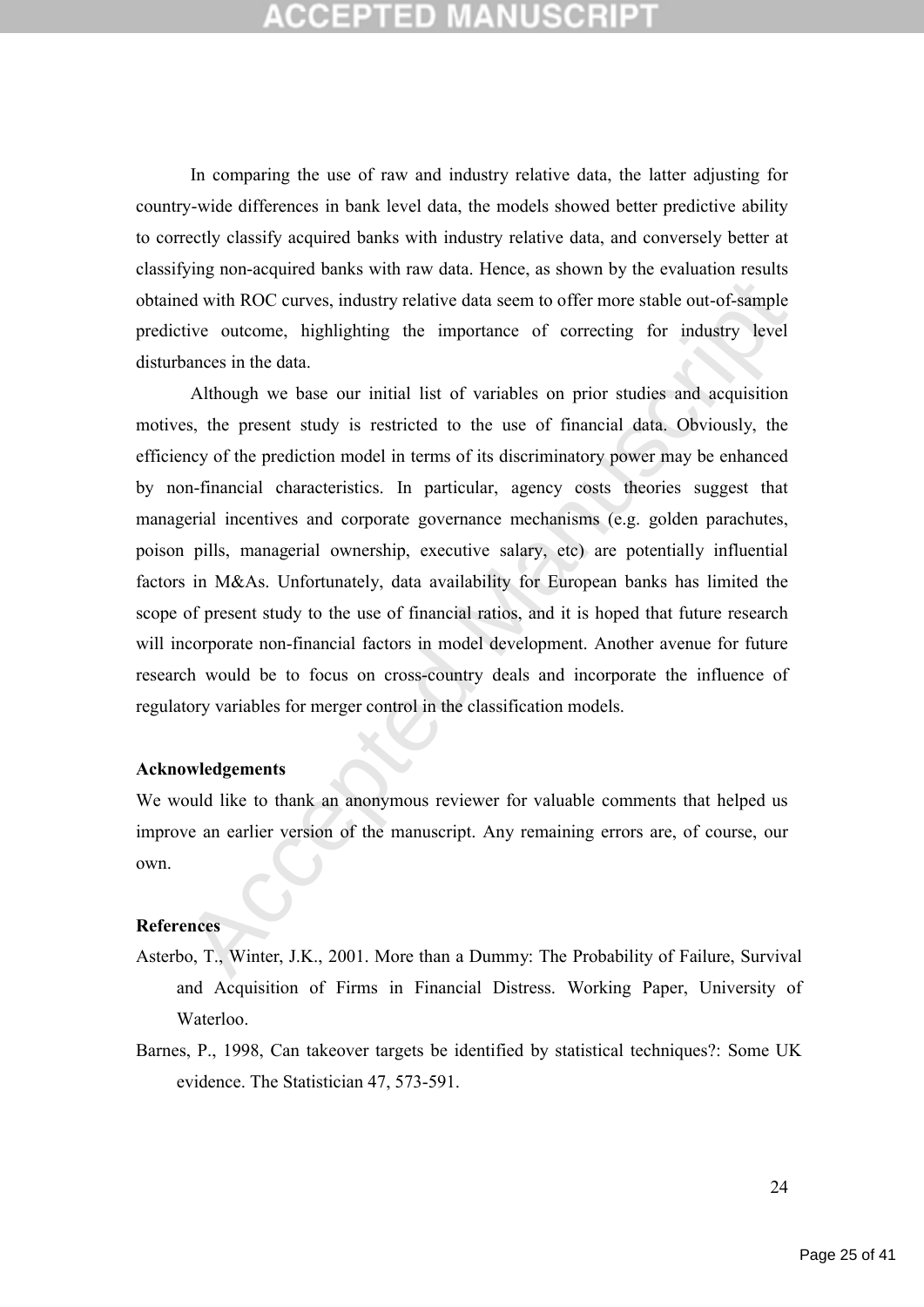## COEPTED M

- Barnes, P., 1999, Predicting UK Takeover Targets: Some Methodological Issues and an Empirical Study. Review of Quantitative Finance and Accounting 12, 283-301.
- Barnes, P., 2000, The identification of U.K. takeover targets using published historical cost accounting data. Some empirical evidence comparing logit with linear discriminant analysis and raw financial ratios with industry-relative ratios. International Review of Financial Analysis 9, 147-162.
- unalysis and raw financial ratios with industry-relative ratios. International Review o<br>
Financial Analysis 9, 147-162.<br>
y, J.W., Boardman, C.M., 1990, The relevance of inflation adjusted accounting data<br>
o the prediction Bartley, J.W., Boardman, C.M., 1990, The relevance of inflation adjusted accounting data to the prediction of corporate takeovers. Journal of Business Finance and Accounting 17, 53-72.
- Belkaoui, A., 1978, Financial ratios as predictors of Canadian takeovers. Journal of Business Finance and Accounting 5, 93-107.
- Bhargava, M., Ch. Dubelaar, Scott, Th., 1998, Predicting bankruptcy in the retail sector: an examination of the validity of key measures of performance. Journal of Retailing and Consumer Services 5, 105-117.
- Byrt, T., Bishop, J., Carlin, J.B., 1993, Bias, prevalence and kappa. Journal of Clinical Epidemiology 46, 423-429.
- Campa, J.M., Hernando, I., 2006, M&As performance in the European financial industry, Journal of Banking and Finance, 30, 3367-3392.
- Cheh, J.J., Weinber, R.S., Yook, K.C., 1999, An Application Of An Artificial Neural Network Investment System To Predict Takeover Targets. The Journal of Applied Business Research 15, 33-45.
- Cohen, J., 1960, A coefficient of agreement for nominal scales. Educational and Psychological Measurement 20, 37-46.
- Collins, R., Green, R., 1982, Statistical methods for bankruptcy prediction. Journal of Economics and Business 34, 349-534.
- Cosslett, S.R., 1981, Efficient estimation of discrete choice models. In: Manski C.F., McFadden, D. (eds), Structural analysis of discrete data with econometric applications, MIT Press, Cambridge MA.
- Council of the European Union**,** 1989, Council Regulation (EEC) No [4064/89](http://eur-lex.europa.eu/smartapi/cgi/sga_doc?smartapi!celexplus!prod!DocNumber&lg=en&type_doc=Regulation&an_doc=1989&nu_doc=4064) of 21 December 1989 on the control of concentrations between undertakings, Official Journal L 395 of 30 December 1989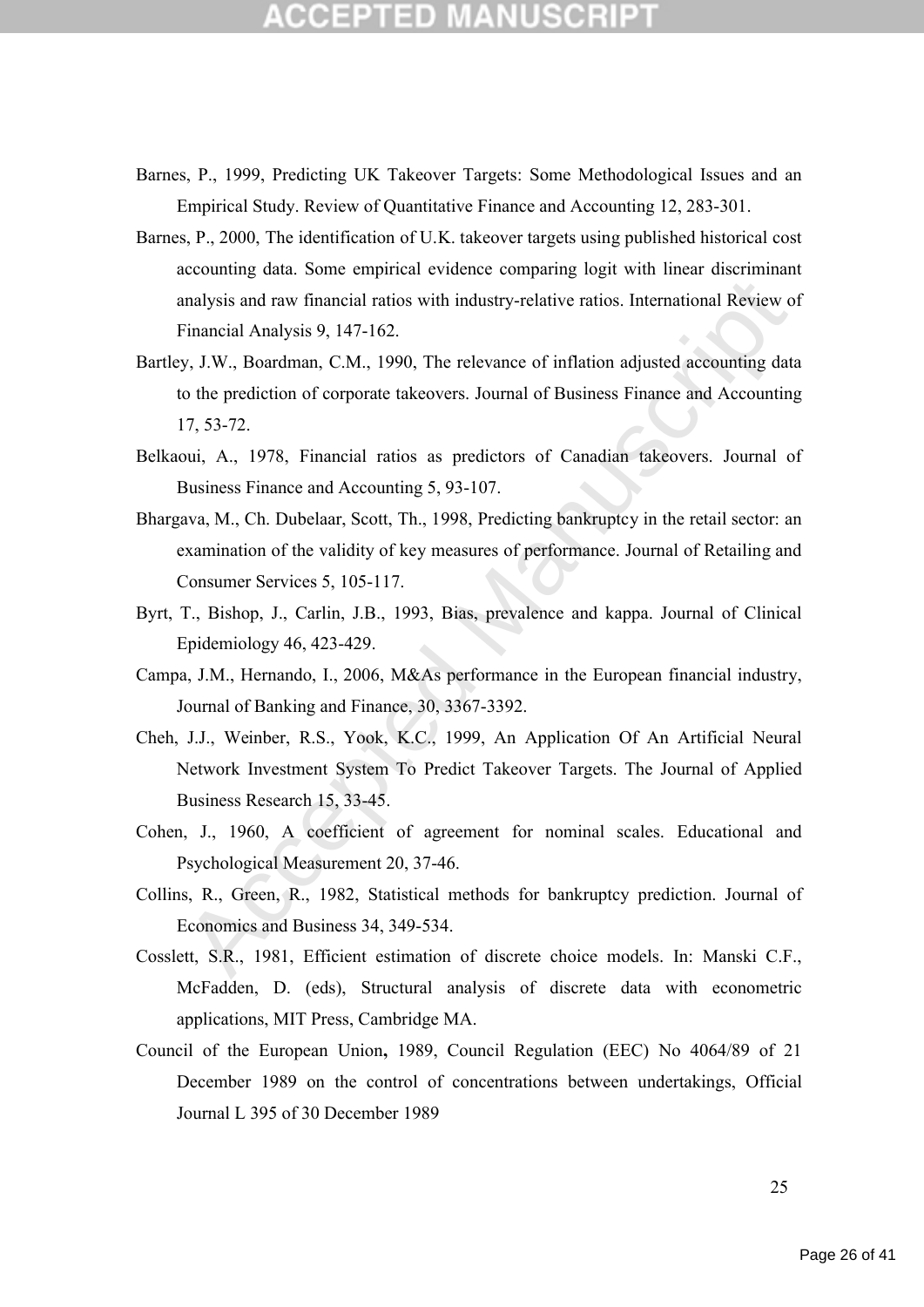## COEPTED

- Council of the European Union, 2004, COUNCIL REGULATION (EC) No 139/2004 of 20 January 2004 on the control of concentrations between undertakings (the EC Merger Regulation), Official Journal of the European Union, available at: [http://eur](http://eur-lex.europa.eu/LexUriServ/LexUriServ.do?uri=CELEX:32004R0139:EN:NOT)[lex.europa.eu/LexUriServ/LexUriServ.do?uri=CELEX:32004R0139:EN:NOT](http://eur-lex.europa.eu/LexUriServ/LexUriServ.do?uri=CELEX:32004R0139:EN:NOT)
- Cudd, M., Duggal, R., 2000, Industry Distributional Characteristics of Financial Ratios: An Acquisition Theory Application. The Financial Review 41, 105-120.
- Doumpos, M., Kosmidou, K., Pasiouras, F., 2004, Prediction of Acquisition Targets in the UK: A Multicriteria Approach. Operational Research: An International Journal 4, 191-211.
- Espahbodi, H., Espahbodi, P., 2003, Binary choice models for corporate takeover. Journal of Banking and Finance 27, 549-574.
- M., Duggal, R., 2000, Industry Distributional Characteristics of Financial Ratios: Archivesium Theory Application. The Financial Review 41, 105-120.<br>
pos, M., Kosmidou, K., Pasiouras, F., 2004, Prediction of Acquisition Ta Etheridge, H.L., Sriram, R.S., 1997, A comparison of the relative costs of financial distress models: artificial neural networks, logit and multivariate discriminant analysis. International Journal of Intelligent Systems in Accounting, Finance and Management 6, 235-248.
- European Central Bank, 2000, Mergers and Acquisitions Involving the EU Banking Industry – Facts and Implications, December.
- European Central Bank, 2006, EU Banking Structures, October, available at: www.ecb.int
- European Commission, 2005, Cross-border consolidation in the EU financial sector, SEC (2005) 1398, European Commission, Brussels
- Falkenstein, E., Boral, A., Carty, L.V., 2000, RiskCalc for Private Companies: Modeling Methodology. May, Moody's KMV Company.
- Gaganis, C., Pasiouras, F., Tzanetoulakos, A., 2005, A comparison and integration of classification techniques for the prediction of small UK firms failure. The Journal of Financial Decision Making 1, 55-69
- Group of Ten, 2001, Report on Consolidation in the Financial Sector. January 25, available at http://www.imf.org/external/np/g10/2001/01/Eng/
- Hannan, T., Rhoades, S., 1987, Acquisition targets and motives: The case of the banking industry. The Review of Economics and Statistics 69, 67-74.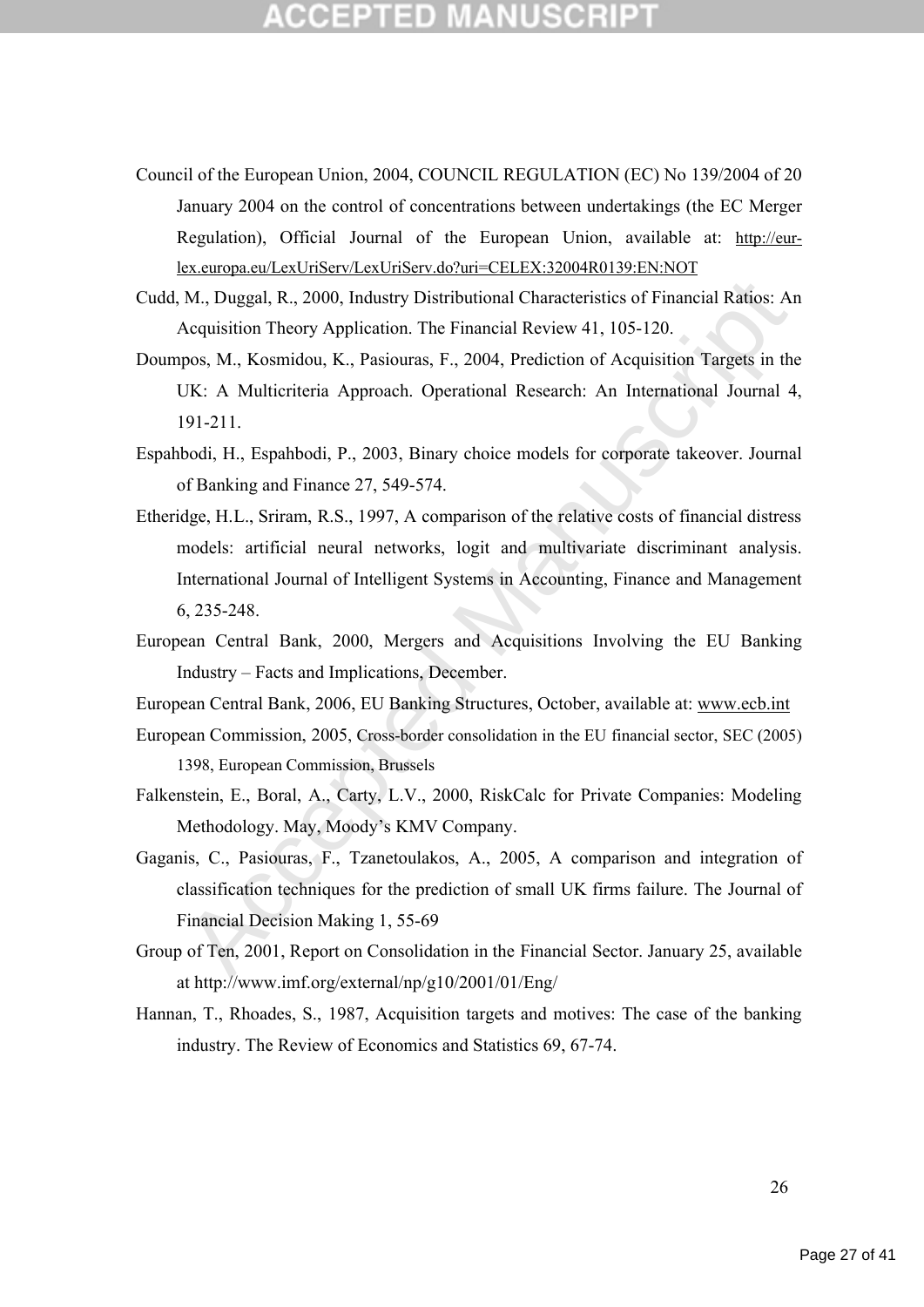- Harris, R.S., Stewart, J.F., Carleton, W.T., (1982), Financial Characteristics of Acquired Firms. In: Keeman, M., White, L.J., (Eds), Mergers and Acquisitions: current problems in perspective, N.Y University, Lexington Books, pp. 223-241.
- Hernando, I., Nieto, M.J., Wall, L.D., 2008, Determinants of domestic and cross-border bank acquisitions in the European Union, Journal of Banking and Finance, doi: 10.1016/j.jbankfin.2008.10.017.
- Huberty, C.J., 1984, Applied Discriminant Analysis (John Wiley & Sons Inc).
- Kocagil, A.E., Reyngold, A., Stein, R.M., Ibarra, E., 2002, Moody's RiskCalc<sup>TM</sup> Model For Privately-Held U.S. Banks. Moody's Investors Service, Global Credit Research, July.
- Koehler, M., 2007, Merger Control as Barrier to EU Banking Market Integration, Discussion Paper No. 07-082, ZEW Centre for European Economic Research.
- Koehler, M., 2008, Transparency of Regulation and Cross-Border Bank Mergers, Discussion Paper No. 08-009, ZEW Centre for European Economic Research.
- Lanine, G., Vander Vennet, R., 2007, Microeconomic determinants of acquisitions of Eastern European Banks by Western European Banks, Economics of Transition, 15, 285-308.
- Manski, C.F., Lerman, S.R., 1977, The estimation of choice probabilities from choice based samples. Econometrics 45, 1977-1988.
- Manski, C.F., McFadden, D., 1981, Alternative estimators and sample designs for discrete choice analysis. In: Manski, C.F., McFadden, D., (Eds), Structural analysis of discrete data with econometric applications, MIT Press, Cambridge MA.
- Moore, R.R., 1996, Banking's Merger Fervor: Survival of the Fittest? Federal Reserved Bank of Dallas Financial Industry Studies, December, 9-15.
- bank acquisitions in the European Union, Journal of Banking and Finance, doi<br>
0.1016/j.jbankfin.2008.10.017.<br>
ty, C.J., 1984, Applied Diseriminant Analysis (John Wiley & Sons Ine).<br>
id, A.E., Reyngold, A., Stein, R.M., Iba Nargundkar, S., Priestley, J., 2003, Model Development Techniques and Evaluation Methods for Prediction and Classification of Consumer Risk in the Credit Industry. In Zhang, P., (Ed.), Neural Networks for Business Forecasting, IRM Press: Hershey, PA.
- Ohlson, J. A., 1980, Financial ratios and the probabilistic prediction of bankruptcy. Journal of Accounting Research 18, 109–131.
- Palepu, K.G., 1986, Predicting Takeover Targets: A Methodological and Empirical Analysis. Journal of Accounting and Economics 8, 3-35.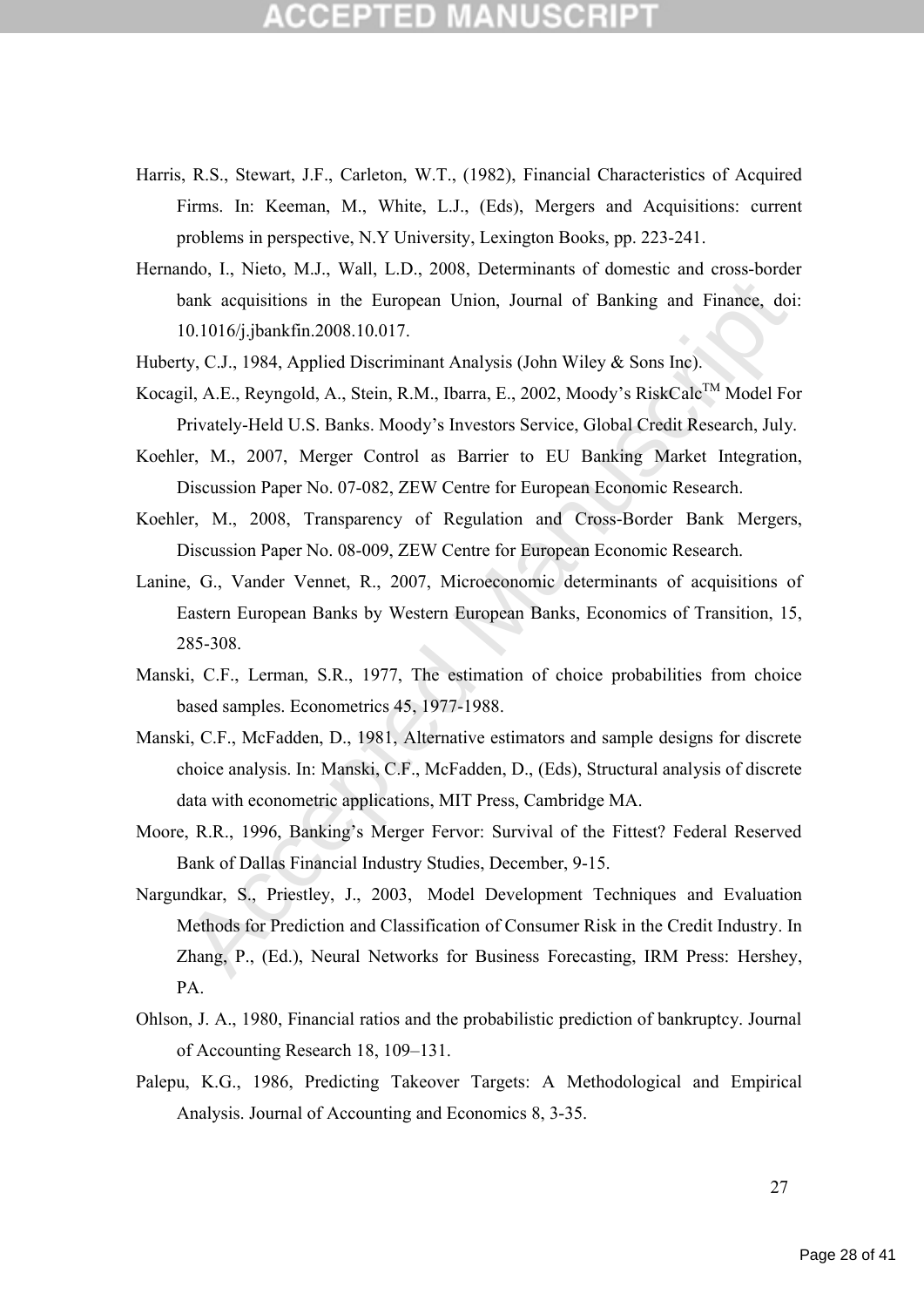- Pasiouras, F., Gaganis, C., 2007, Financial characteristics of banks involved in acquisitions: evidence from Asia. Applied Financial Economics 17, 329-341.
- Pasiouras, F., Gaganis, C., Tanna, S., Zopounidis, C., 2008, An Application of support vector machines in the prediction of acquisition targets: evidence from the EU banking sector. In: Zopounidis C., Doumpos M., Pardalos P. (Eds), Handbook of Financial Engineering, Springer.
- Pasiouras, F., Gaganis, C., Zopounidis, C., 2008, Regulations, supervision approaches and acquisition likelihood in the Asian banking industry, Asia-Pacific Financial Markets, 15, 135-154.
- banking sector. In: Zopounidis C., Doumpos M., Pardalos P. (Eds), Handbook o<br>
Financial Engineering, Springer.<br>
trans, F., Gaganis, C., Zopounidis, C., 2008, Regulations, supervision approaches and<br>
equisition likelihood i Pasiouras, F., Tanna, S., Zopounidis, C., 2007, The identification of acquisition targets in the EU banking industry: an application of multicriteria approaches. International Review of Financial Analysis 16, 262-281.
- Peterson, W., Birdsall, T., Fox, W., 1954, The Theory of Signal Detection. IRE Professional Group on Information Theory, PGIT-4, 171-212.
- Platt, H.D., Platt, M.B., 1990, Development of a Class of Stable Predictive Variables: The Case of Bankruptcy Prediction. Journal of Business Finance and Accounting 17, 31- 51.
- Powell, R.G., 2001, Takeover Prediction and Portfolio Performance: A Note. Journal of Business Finance & Accounting 28, 993-1011.
- Rodriguez, A., Rodriguez, P.N., 2006, Understanding and Predicting Sovereign Debt Rescheduling: A Comparison of the Areas under Receiver Operating Characteristic Curves. Journal of Forecasting 25, 459-479.
- Simkowitz, M., Monroe, R.J., 1971, A discriminant analysis function for conglomerate mergers. Southern Journal of Business 38, 1-16.
- Slowinski, R., Zopounidis, C., Dimitras, A.I., 1997, Prediction of company acquisition in Greece by means of the rough set approach. European Journal of Operational Research 100, 1-15.
- Sobehart, J., Keenan, S., 2001, Measuring Default Accurately. Risk 11, 31-33.
- Stevens, D.L., 1973, Financial Characteristics of Merged Firms: A Multivariate Analysis. Journal of Financial and Quantitative Analysis 8, 149-158.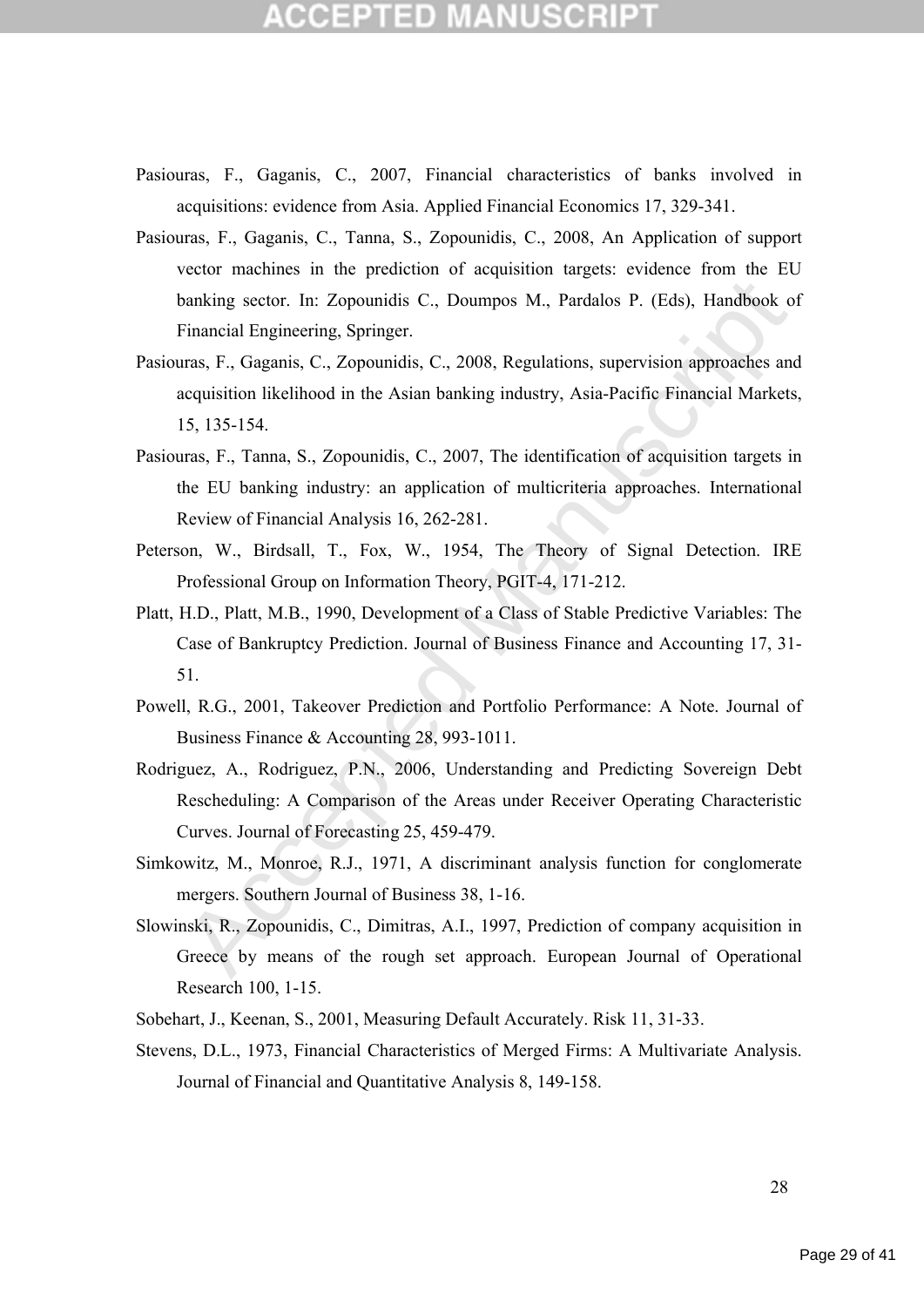- Tanner, W., Swets, J., 1954, A Decision-Making Theory of Visual Detection. Psychological Review 61, 401-409.
- Tartari, E., Doumpos, M., Baourakis, G., Zopounidis, C., 2003, A stacked generalization framework for the prediction of corporate acquisitions. Foundations of computing and decision sciences 28, 41-61.
- Walkner, C., Raes, J-P., 2005, Integration and consolidation in EU banking an unfinished business, Economic papers, Number 226, April, Directorate-General for Economic and Financial Affairs, European Commission.
- Wheelock, D.C, Wilson, P.W., 2004, Consolidation in US banking: Which banks engage in mergers? Review of Financial Economics 13, 7-39.
- Wheelock, D.C., Wilson, P.W., 2000, Why do banks disappear? The determinants of U.S. bank failures and acquisitions. The Review of Economics and Statistics 82, 127-138.
- decision sciences 28, 41-61.<br>
Ref. C., Raes, J-P., 2005, Integration and consolidation in EU banking an unfinished<br>
susiness, Feonomic papers, Number 226, April, Directorate-Gieneral for Feonomic<br>
Indicated Affairs, Euro Wiggington, J.C., 1980, A note on the comparison of logit and discriminant models of consumer credit behaviour. Journal of Financial and Quantitative Analysis 15, 757- 770.
- Zanakis, SH., Zopounidis, C., 1997, Prediction of Greek company takeovers via multivariate analysis of financial ratios. Journal of the Operational Research Society 48, 678-687.
- Zmijewski, M.E., 1984, Methodological Issues Related to the Estimation of Financial Distress Prediction Models. Journal of Accounting Research 22, 59-86.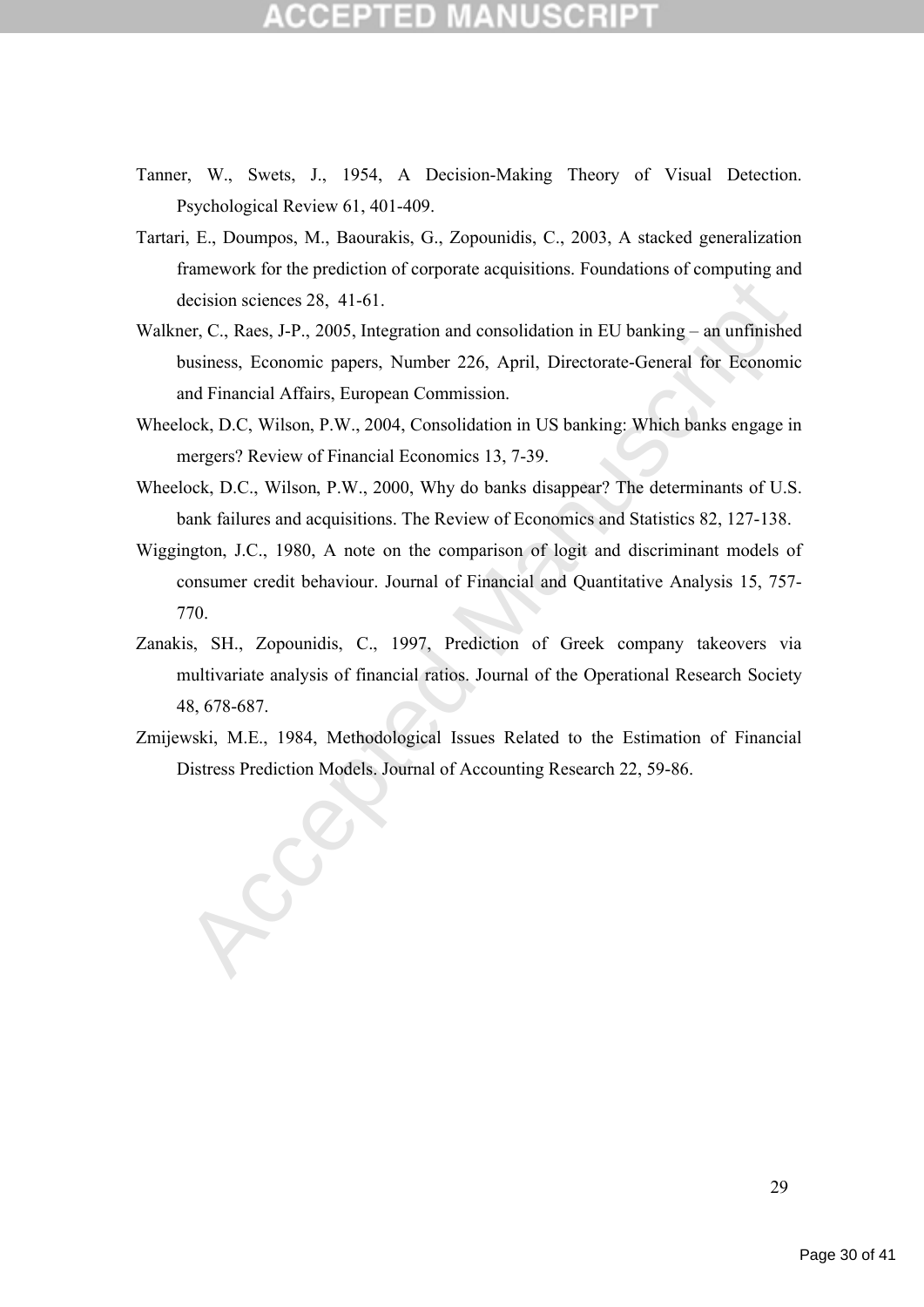### **USCRIP1 CCEPTED**  $\overline{\mathbb{F}}$ ā,

|                                                                                                                            |                |                             | Raw         |               |                                | Country-adjusted |            |             |      |                    |
|----------------------------------------------------------------------------------------------------------------------------|----------------|-----------------------------|-------------|---------------|--------------------------------|------------------|------------|-------------|------|--------------------|
|                                                                                                                            | Non-acquired   |                             |             | Acquired      | Kruskal-<br>Wallis             | Non-acquired     |            | Acquired    |      | Kruskal-<br>Wallis |
|                                                                                                                            | Mean           | Stdv                        | Mean        | Stdv          | $\chi^2$                       | Mean             | Stdv       | Mean        | Stdv | $\chi^2$           |
| <b>EQAS</b>                                                                                                                | 8.70           | 6.60                        | 8.12        | 6.52          | 1.52                           | 2.06             | 1.48       | 1.82        | 1.46 | $5.46**$           |
| <b>EQLOAN</b>                                                                                                              | 32.27          | 41.27                       | 31.77       | 40.37         | 0.37                           | 3.31             | 4.18       | 3.17        | 4.23 | 0.90               |
| <b>EQCUST</b>                                                                                                              | 12.26          | 12.54                       | 11.63       | 11.56         | 0.62                           | 2.07             | 2.02       | 1.93        | 1.96 | 2.50               |
| <b>EQLIAB</b>                                                                                                              | 10.30          | 9.50                        | 9.55        | 9.22          | 1.63                           | 2.31             | 2.08       | 2.03        | 2.04 | 5.34**             |
| <b>CAPLIAB</b>                                                                                                             | 11.50          | 9.24                        | 10.61       | 9.06          | 2.26                           | 1.78             | 1.44       | 1.61        | 1.44 | 4.64**             |
| <b>NIM</b>                                                                                                                 | 2.68           | 1.80                        | 2.56        | 1.55          | $0.04\,$                       | 1.73             | 1.15       | 1.57        | 1.05 | 1.32               |
| <b>NIMAS</b>                                                                                                               | 2.46           | 1.60                        | 2.36        | 1.40          | 0.04                           | 1.77             | 1.18       | 1.60        | 1.08 | 1.41               |
| <b>OTHAS</b>                                                                                                               | 1.52           | 1.20                        | 1.42        | 1.08          | 0.31                           | 1.40             | 1.24       | 1.20        | 1.02 | 0.83               |
| <b>ROA</b>                                                                                                                 | $0.80\,$       | 0.61                        | 0.49        | 0.66          | $17.30***$                     | 1.80             | 1.63       | 1.05        | 1.63 | $18.61***$         |
| <b>ROE</b>                                                                                                                 | 11.26          | 7.33                        | 7.53        | 7.67          | $16.94***$                     | 0.99             | 0.71       | 0.69        | 0.72 | 11.34***           |
| COST                                                                                                                       | 62.89          | 17.14                       | 74.32       | 21.84         | 22.46***                       | 0.96             | 0.25       | 1.12        | 0.30 | 21.42***           |
| <b>LOANS</b>                                                                                                               | 46.42          | 24.78                       | 46.24       | 25.93         | 0.00                           | 1.04             | 0.55       | 0.99        | 0.54 | 0.75               |
| <b>LOANCUST</b>                                                                                                            | 59.28          | 33.72                       | 60.33       | 36.06         | $0.00\,$                       | 0.96             | 0.55       | 0.96        | 0.57 | 0.00               |
| <b>LIQCUST</b>                                                                                                             | 37.47          | 27.71                       | 35.01       | 29.24         | 1.08                           | 1.32             | 0.97       | 1.22        | 0.99 | 1.09               |
| <b>GROWTH</b>                                                                                                              | 8.19           | 16.63                       | 6.00        | 21.64         | 0.44                           | $-0.12$          | 3.18       | $-0.76$     | 3.82 | 0.85               |
| <b>SIZE</b>                                                                                                                | 3.09           | 0.73                        | 3.06        | 0.79          | 0.36                           | 0.46             | 0.87       | 0.56        | 1.08 | 0.28               |
| <b>LNSHARE</b>                                                                                                             | 0.54           | 1.02                        | 0.77        | 1.36          | 0.00                           | 0.54             | 1.02       | 0.77        | 1.36 | $0.00\,$           |
| <b>DEPSHARE</b>                                                                                                            | 0.62           | 1.36                        | 0.90        | 1.72          | 0.00                           | 0.62             | 1.36       | 0.90        | 1.72 | 0.00               |
| Variables are defined in Table 2. *** Statistical significant at the 1% level, ** Statistical significant at the 5% level, |                |                             |             |               |                                |                  |            |             |      |                    |
| *Statistical significant at the 10% level                                                                                  |                |                             |             |               |                                |                  |            |             |      |                    |
|                                                                                                                            |                |                             |             |               |                                |                  |            |             |      |                    |
|                                                                                                                            |                |                             |             |               |                                |                  |            |             |      |                    |
|                                                                                                                            |                |                             |             |               |                                |                  |            |             |      |                    |
|                                                                                                                            |                |                             |             |               |                                |                  |            |             |      |                    |
|                                                                                                                            |                |                             |             |               |                                |                  |            |             |      |                    |
|                                                                                                                            |                |                             |             |               | Table 2 – Correlation analysis |                  |            |             |      |                    |
|                                                                                                                            |                | Panel A: Raw variables      |             |               |                                |                  |            |             |      |                    |
|                                                                                                                            |                |                             | <b>ROA</b>  | <b>ROA</b>    | COST                           |                  |            |             |      |                    |
|                                                                                                                            | <b>ROA</b>     |                             | 1.00        |               |                                |                  |            |             |      |                    |
|                                                                                                                            | ROE            |                             | 0.76        | 1.00          |                                |                  |            |             |      |                    |
|                                                                                                                            | <b>COST</b>    |                             | $-0.49$     | $-0.51$       | 1.00                           |                  |            |             |      |                    |
|                                                                                                                            |                | Panel B: Adjusted variables |             |               |                                |                  |            |             |      |                    |
|                                                                                                                            |                |                             | <b>EQAS</b> | <b>EQLIAB</b> | <b>CAPLIAB</b>                 | <b>ROA</b>       | <b>ROE</b> | <b>COST</b> |      |                    |
|                                                                                                                            | <b>EQAS</b>    |                             | 1.00        |               |                                |                  |            |             |      |                    |
|                                                                                                                            | <b>EQLIAB</b>  |                             | 0.99        | 1.00          |                                |                  |            |             |      |                    |
|                                                                                                                            | <b>CAPLIAB</b> |                             | 0.97        | 0.99          | 1.00                           |                  |            |             |      |                    |

Table 1 – Descriptive statistics and Kruskal-Wallis test

| Panel A: Raw variables      |             |            |                |            |            |      |
|-----------------------------|-------------|------------|----------------|------------|------------|------|
|                             | <b>ROA</b>  | <b>ROA</b> | COST           |            |            |      |
| <b>ROA</b>                  | 1.00        |            |                |            |            |      |
| <b>ROE</b>                  | 0.76        | 1.00       |                |            |            |      |
| <b>COST</b>                 | $-0.49$     | $-0.51$    | 1.00           |            |            |      |
| Panel B: Adjusted variables |             |            |                |            |            |      |
|                             | <b>EQAS</b> | EQLIAB     | <b>CAPLIAB</b> | <b>ROA</b> | <b>ROE</b> | COST |
| <b>EQAS</b>                 | 1.00        |            |                |            |            |      |
| <b>EQLIAB</b>               | 0.99        | 1.00       |                |            |            |      |
| <b>CAPLIAB</b>              | 0.97        | 0.99       | 1.00           |            |            |      |
| <b>ROA</b>                  | 0.46        | 0.43       | 0.41           | 1.00       |            |      |
| <b>ROE</b>                  | $-0.03$     | $-0.04$    | $-0.04$        | 0.77       | 1.00       |      |
| COST                        | $-0.08$     | $-0.07$    | $-0.06$        | $-0.44$    | $-0.47$    | 1 00 |

Table 2 – Correlation analysis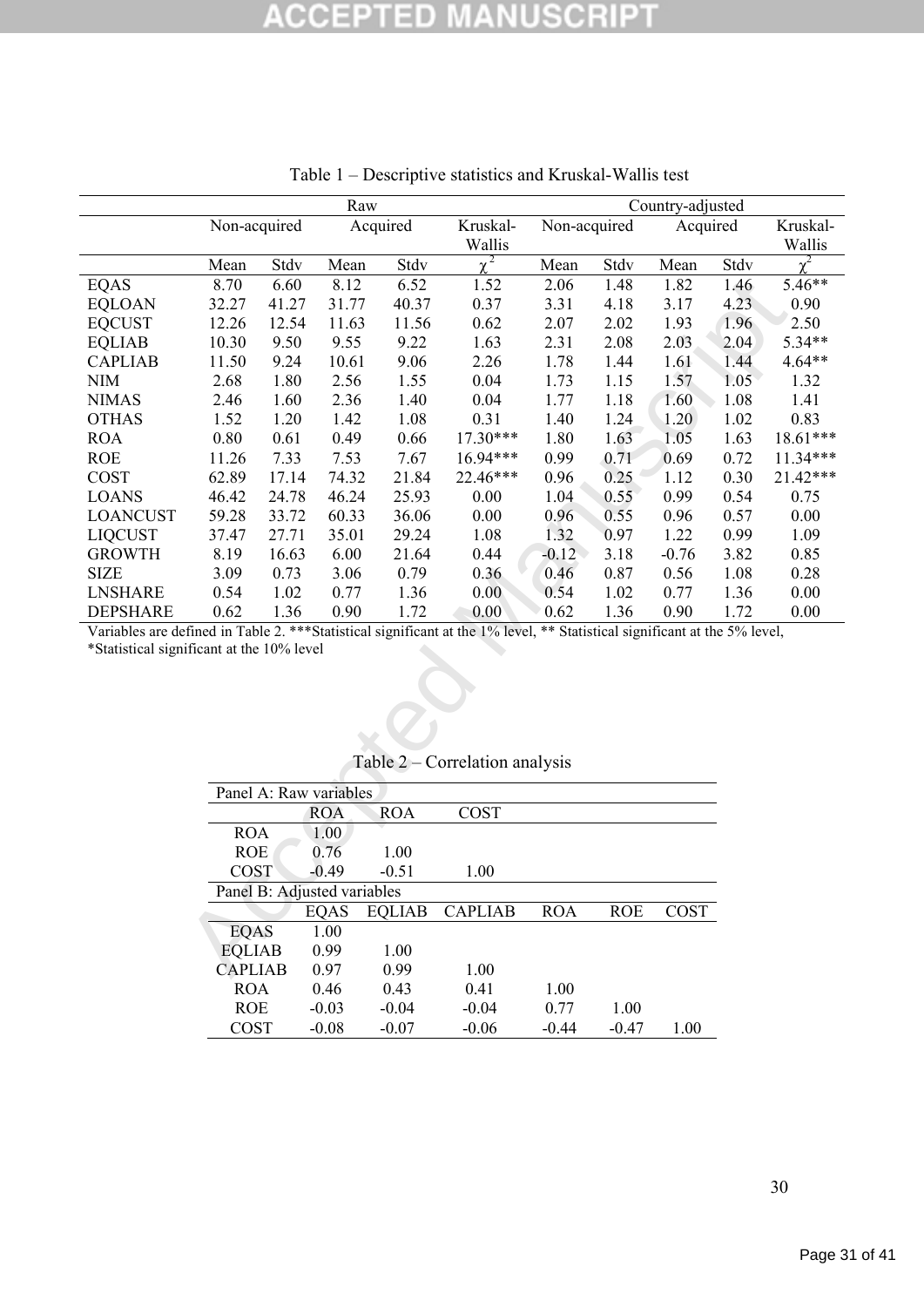### **USCRIPT** ED CCEPTI Ŧ ā,

|                                                    |      |                | Component |                |      |
|----------------------------------------------------|------|----------------|-----------|----------------|------|
|                                                    |      | $\overline{2}$ | 3         | $\overline{4}$ | 5    |
| Panel A: Raw variables                             |      |                |           |                |      |
| <b>EQLIAB</b>                                      | 0.98 |                |           |                |      |
| <b>CAPLIAB</b>                                     | 0.97 |                |           |                |      |
| <b>EQAS</b>                                        | 0.97 |                |           |                |      |
| <b>EQCUST</b>                                      | 0.96 |                |           |                |      |
| <b>LOANS</b>                                       |      | 0.95           |           |                |      |
| <b>LOANCUST</b>                                    |      | 0.92           |           |                |      |
| <b>LIQCUST</b>                                     |      | $-0.74$        |           |                |      |
| <b>NETINTAS</b>                                    |      | 0.65           |           |                |      |
| <b>EQLOANS</b>                                     |      | $-0.65$        |           |                |      |
| NIM                                                |      | 0.64           |           |                |      |
| <b>LNSHARE</b>                                     |      |                | 0.97      |                |      |
| <b>DEPSHARE</b>                                    |      |                | 0.96      |                |      |
| <b>SIZE</b>                                        |      |                | 0.79      |                |      |
| <b>ROE</b>                                         |      |                |           | 0.85           |      |
| <b>COST</b>                                        |      |                |           | $-0.82$        |      |
| <b>ROA</b>                                         |      |                |           | 0.79           |      |
| <b>OTHERAS</b>                                     |      |                |           |                | 0.71 |
| <b>GROWTH</b>                                      |      |                |           |                |      |
| Panel B: Country adjusted variables                |      |                |           |                |      |
|                                                    | 1    | $\overline{2}$ | 3         | $\overline{4}$ | 5    |
| <b>EQLIAB</b>                                      | 0.97 |                |           |                |      |
| <b>CAPLIAB</b>                                     | 0.97 |                |           |                |      |
| <b>EQAS</b>                                        | 0.96 |                |           |                |      |
| <b>EQCUST</b>                                      | 0.95 |                |           |                |      |
| <b>LOANS</b>                                       |      | 0.95           |           |                |      |
| <b>LOANCUST</b>                                    |      | 0.92           |           |                |      |
| <b>LIQCUST</b>                                     |      | $-0.68$        |           |                |      |
| <b>EQLOANS</b>                                     |      |                |           |                |      |
| <b>LNSHARE</b>                                     |      |                | 0.96      |                |      |
| <b>DEPSHARE</b>                                    |      |                | 0.95      |                |      |
| <b>SIZE</b>                                        |      |                | 0.92      |                |      |
| <b>ROE</b>                                         |      |                |           | 0.92           |      |
| <b>ROA</b>                                         |      |                |           | 0.84           |      |
| <b>COST</b>                                        |      |                |           | $-0.70$        |      |
| <b>NETINTAS</b>                                    |      |                |           |                | 0.63 |
| <b>NIM</b>                                         |      |                |           |                | 0.63 |
| <b>GROWTH</b>                                      |      |                |           |                |      |
| <b>OTHERAS</b>                                     |      |                |           |                |      |
| Notes: Only loadings above 0.6 (in absolute terms) |      |                |           |                |      |

Table 3 – Factor analysis

are shown. With bold is the variable with the highest loading in the component.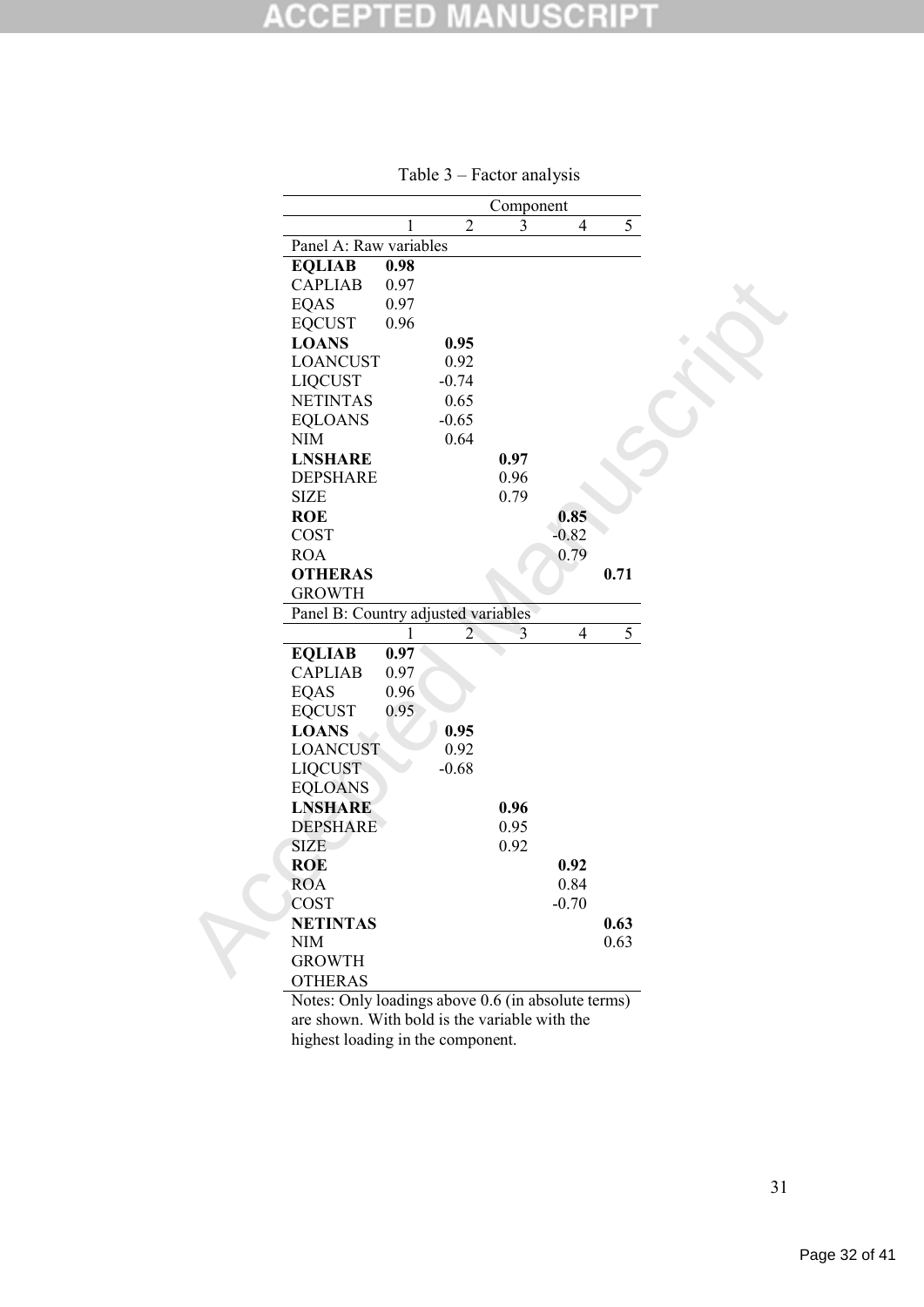|                                                                                                                                       | DA         |            |            |            | LA          |            |            |             |
|---------------------------------------------------------------------------------------------------------------------------------------|------------|------------|------------|------------|-------------|------------|------------|-------------|
|                                                                                                                                       | Model 1    | Model 2    | Model 3    | Model 4    | Model 1     | Model 2    | Model 3    | Model 4     |
| Constant                                                                                                                              | $-0.066$   | 0.777      | 2.081      | 0.956      | $-0.015$    | 0.606      | $-1.307**$ | 0.564       |
|                                                                                                                                       |            |            |            |            | (0.000)     | (0.281)    | (4.861)    | (2.427)     |
| <b>EQAS</b>                                                                                                                           |            | 0.010      |            |            |             | 0.008      |            |             |
|                                                                                                                                       |            | (0.065)    |            |            |             | (0.097)    |            |             |
| <b>EQLIAB</b>                                                                                                                         |            |            |            | $-0.022$   |             |            |            | $-0.013$    |
|                                                                                                                                       |            |            |            | $(-0.201)$ |             |            |            | (0.798)     |
| <b>OTHAS</b>                                                                                                                          |            |            |            | 0.232      |             |            |            | 0.171       |
|                                                                                                                                       |            |            |            | (0.322)    |             |            |            | (1.787)     |
| <b>ROA</b>                                                                                                                            |            | $-0.666$   | $-0.684$   |            |             | $-0.512*$  | $-0.446*$  |             |
|                                                                                                                                       |            | $(-0.426)$ | $(-0.438)$ |            |             | (3.726)    | (3.842)    |             |
| <b>ROE</b>                                                                                                                            | $-0.055$   |            |            | $-0.139$   | $-0.041**$  |            |            | $-0.084***$ |
|                                                                                                                                       | $(-0.412)$ |            |            | $(-1.043)$ | (4.297)     |            |            | (18.209)    |
| <b>COST</b>                                                                                                                           | 0.033      | 0.032      | 0.037      |            | $0.024***$  | $0.023***$ | $0.023***$ |             |
|                                                                                                                                       | (0.638)    | (0.630)    | (0.722)    |            | (10.006)    | (9.223)    | (10.019)   |             |
| <b>LOANS</b>                                                                                                                          |            | $-0.011$   |            | $-0.002$   |             | $-0.008$   |            | $-0.001$    |
|                                                                                                                                       |            | $(-0.270)$ |            | $(-0.056)$ |             | (1.278)    |            | (0.57)      |
| <b>LIQCUST</b>                                                                                                                        |            | $-0.013$   |            |            |             | $-0.010$   |            |             |
|                                                                                                                                       |            | $(-0.378)$ |            |            |             | (2.594)    |            |             |
| <b>GROWTH</b>                                                                                                                         |            | $-0.004$   |            |            |             | $-0.003$   |            |             |
|                                                                                                                                       |            | $(-0.154)$ |            |            |             | (0.165)    |            |             |
| <b>SIZE</b>                                                                                                                           | $-0.674$   | $-0.628$   |            |            | $-0.503**$  | $-0.462*$  |            |             |
|                                                                                                                                       | $(-0.512)$ | $(-0.477)$ |            |            | (3.974)     | (3.091)    |            |             |
| <b>LNSHARE</b>                                                                                                                        | 0.645      |            |            | 0.385      | $0.483***$  |            |            | $0.235**$   |
|                                                                                                                                       | (0.777)    |            |            | (0.464)    | (8.502)     |            |            | (4.282)     |
| <b>DEPSHARE</b>                                                                                                                       |            | 0.394      |            |            |             | $0.287**$  |            |             |
|                                                                                                                                       |            | (0.610)    |            |            |             | (5.726)    |            |             |
| DA                                                                                                                                    |            |            |            |            |             |            |            |             |
| Wilk's Lambda                                                                                                                         | 0.878      | 0.880      | 0.909      | 0.918      |             |            |            |             |
| $\chi^2$                                                                                                                              | 35.204***  | 34.274***  | 25.989***  | 22.961***  |             |            |            |             |
| LA                                                                                                                                    |            |            |            |            |             |            |            |             |
| $\chi^2$                                                                                                                              |            |            |            |            | $35.570***$ | 34.988***  | 26.328***  | $23.415***$ |
| Nagelkerke $R^2$                                                                                                                      |            |            |            |            | 0.162       | 0.160      | 0.122      | 0.109       |
| Notes: Variables are defined in Table 2. Model 1 is estimated with stepwise procedure. Model 2 is estimated on the basis of logical   |            |            |            |            |             |            |            |             |
| screening (i.e. previous studies and acquisition theories). Model 3 is estimated with a set of variables selected on the basis of a   |            |            |            |            |             |            |            |             |
| combination of Kruskal-Wallis and correlation analysis. Model 4 is developed with variables selected on the basis of factor analysis. |            |            |            |            |             |            |            |             |
| Values in parentheses correspond to the standardized coefficients in the case of DA and Wald test in the case of LA; ***Statistical   |            |            |            |            |             |            |            |             |
| significant at the 1% level, **Statistical significant at the 5% level, *Statistical significant at the 10% level.                    |            |            |            |            |             |            |            |             |
|                                                                                                                                       |            |            |            |            |             |            |            |             |

## Table 4 – Estimation results with raw data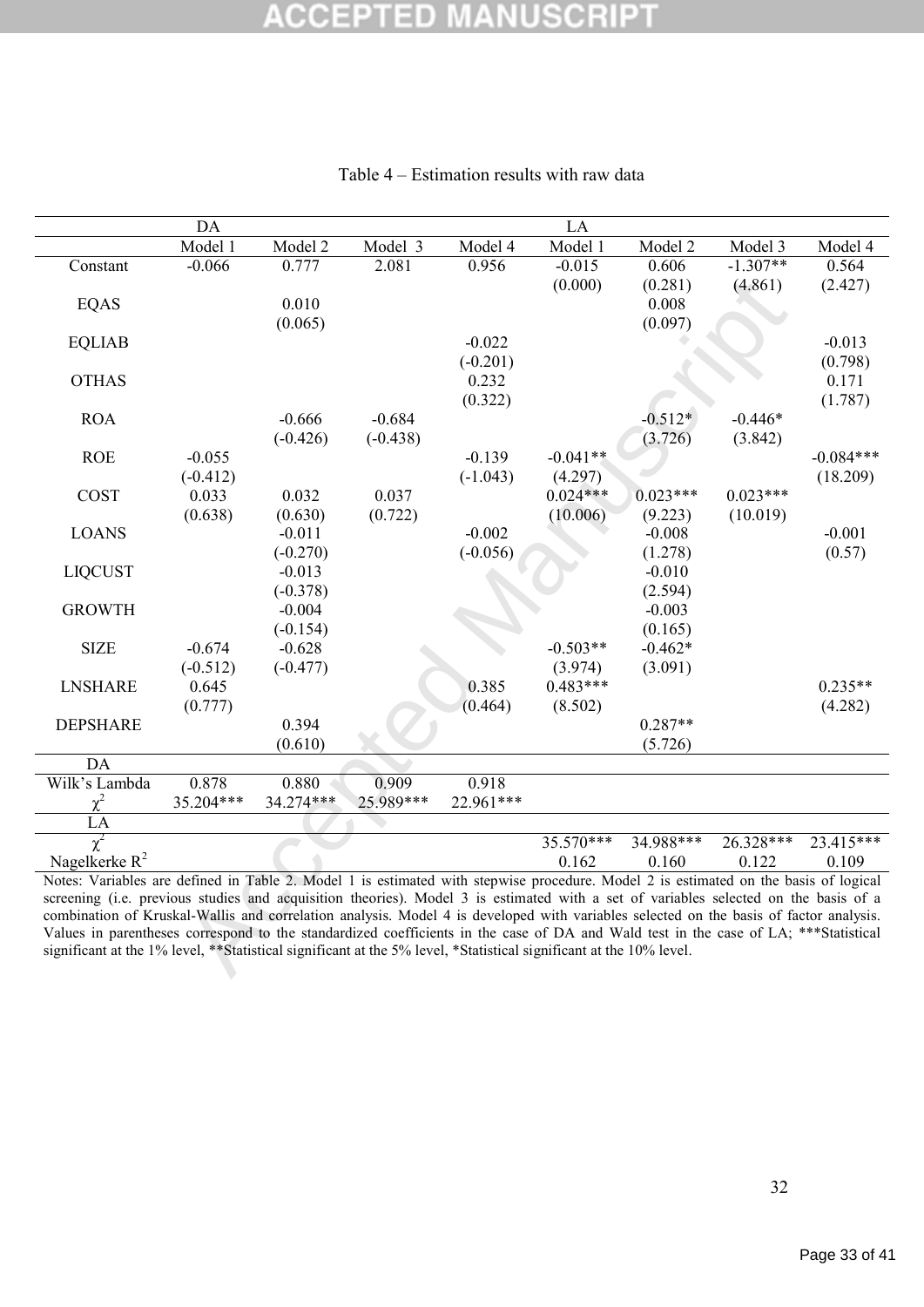# 라이

|                                                                                                                                                                                                                                                                                        | DA                   |            |            |                      | LA                   |            |             |             |
|----------------------------------------------------------------------------------------------------------------------------------------------------------------------------------------------------------------------------------------------------------------------------------------|----------------------|------------|------------|----------------------|----------------------|------------|-------------|-------------|
|                                                                                                                                                                                                                                                                                        | Model $\overline{5}$ | Model 6    | Model 7    | Model $\overline{8}$ | Model $\overline{5}$ | Model 6    | Model 7     | Model 8     |
| Constant                                                                                                                                                                                                                                                                               | $-3.861$             | $-1.781$   | $-2.547$   | 1.662                | $-2.523***$          | $-1.293*$  | $-1.634***$ | $0.751**$   |
|                                                                                                                                                                                                                                                                                        |                      |            |            |                      | (23.007)             | (2.926)    | (7.363)     | (5.343)     |
| <b>EQAS</b>                                                                                                                                                                                                                                                                            |                      | 0.049      | $-0.026$   |                      |                      | 0.036      | $-0.018$    |             |
|                                                                                                                                                                                                                                                                                        |                      | (0.072)    | $(-0.038)$ |                      |                      | (0.106)    | (0.032)     |             |
| <b>EQLIAB</b>                                                                                                                                                                                                                                                                          |                      |            |            | $-0.165$             |                      |            |             | $-0.076$    |
|                                                                                                                                                                                                                                                                                        |                      |            |            | $(-0.340)$           |                      |            |             | (1.279)     |
| <b>NIMAS</b>                                                                                                                                                                                                                                                                           |                      |            |            | $-0.031$             |                      |            |             | $-0.014$    |
|                                                                                                                                                                                                                                                                                        |                      |            |            | $(-0.035)$           |                      |            |             | (0.010)     |
| <b>ROA</b>                                                                                                                                                                                                                                                                             |                      | $-0.181$   | $-0.231$   |                      |                      | $-0.135$   | $-0.152$    |             |
|                                                                                                                                                                                                                                                                                        |                      | $(-0.295)$ | $(-0.376)$ |                      |                      | (1.750)    | (2.377)     |             |
| <b>ROE</b>                                                                                                                                                                                                                                                                             |                      |            |            | $-1.307$             |                      |            |             | $-0.596***$ |
|                                                                                                                                                                                                                                                                                        |                      |            |            | $(-0.933)$           |                      |            |             | (10.766)    |
| COST                                                                                                                                                                                                                                                                                   | 3.498                | 2.674      | 2.817      |                      | $2.289***$           | $1.950***$ | 1.818***    |             |
|                                                                                                                                                                                                                                                                                        | (0.966)              | (0.738)    | (0.778)    |                      | (22.849)             | (13.213)   | (12.271)    |             |
| <b>LOANS</b>                                                                                                                                                                                                                                                                           |                      | $-0.477$   |            | $-0.147$             |                      | $-0.335$   |             | $-0.063$    |
|                                                                                                                                                                                                                                                                                        |                      | $(-0.259)$ |            | $(-0.080)$           |                      | (1.242)    |             | (0.054)     |
| <b>LIQCUST</b>                                                                                                                                                                                                                                                                         |                      | $-0.411$   |            |                      |                      | $-0.304*$  |             |             |
|                                                                                                                                                                                                                                                                                        |                      | $(-0.403)$ |            |                      |                      | (3.173)    |             |             |
| <b>GROWTH</b>                                                                                                                                                                                                                                                                          |                      | $-0.070$   |            |                      |                      | $-0.051$   |             |             |
|                                                                                                                                                                                                                                                                                        |                      | $(-0.246)$ |            |                      |                      | (1.798)    |             |             |
| <b>SIZE</b>                                                                                                                                                                                                                                                                            |                      | $-0.116$   |            |                      |                      | $-0.092$   |             |             |
|                                                                                                                                                                                                                                                                                        |                      | $(-0.133)$ |            |                      |                      | (0.147)    |             |             |
| <b>LNSHARE</b>                                                                                                                                                                                                                                                                         | 0.350                |            |            |                      | $0.227**$            |            |             |             |
|                                                                                                                                                                                                                                                                                        |                      |            |            |                      |                      |            |             |             |
| <b>DEPSHARE</b>                                                                                                                                                                                                                                                                        | (0.415)              | 0.281      |            |                      | (4.238)              | 0.204      |             |             |
|                                                                                                                                                                                                                                                                                        |                      |            |            |                      |                      |            |             |             |
|                                                                                                                                                                                                                                                                                        |                      | (0.382)    |            |                      |                      | (1.295)    |             |             |
| DA<br>Wilk's                                                                                                                                                                                                                                                                           | 0.901                |            |            |                      |                      |            |             |             |
|                                                                                                                                                                                                                                                                                        |                      | 0.881      | 0.905      | 0.951                |                      |            |             |             |
| Lambda<br>$\gamma^2$                                                                                                                                                                                                                                                                   |                      | 34.093***  |            |                      |                      |            |             |             |
|                                                                                                                                                                                                                                                                                        | 28.347***            |            | 27.145***  | 13.573***            |                      |            |             |             |
| LA                                                                                                                                                                                                                                                                                     |                      |            |            |                      |                      |            |             |             |
| $\chi^2$                                                                                                                                                                                                                                                                               |                      |            |            |                      | 28.371***            | 34.643***  | 27.422***   | 13.779***   |
| Nagelkerke                                                                                                                                                                                                                                                                             |                      |            |            |                      | 0.131                | 0.158      | 0.127       | 0.065       |
| $R^2$                                                                                                                                                                                                                                                                                  |                      |            |            |                      |                      |            |             |             |
| Notes: Variables are defined in Table 2. Model 5 is estimated with stepwise procedure. Model 6 is estimated on the basis of logical                                                                                                                                                    |                      |            |            |                      |                      |            |             |             |
| screening (i.e. previous studies and acquisition theories). Model 7 is estimated with a set of variables selected on the basis of a combination<br>of Kruskal-Wallis and correlation analysis. Model 8 is developed with variables selected on the basis of factor analysis. Values in |                      |            |            |                      |                      |            |             |             |
| parentheses correspond to the standardized coefficients in the case of DA and Wald test in the case of LA; ***Statistical significant at the                                                                                                                                           |                      |            |            |                      |                      |            |             |             |
| 10/ lovel **Ctatistical significant at the 50/ lovel *Statistical significant at the 100/ lovel                                                                                                                                                                                        |                      |            |            |                      |                      |            |             |             |

## Table 5 – Estimation results with industry-adjusted data

Notes: Variables are defined in Table 2. Model 5 is estimated with stepwise procedure. Model 6 is estimated on the basis of logical screening (i.e. previous studies and acquisition theories). Model 7 is estimated with a set of variables selected on the basis of a combination of Kruskal-Wallis and correlation analysis. Model 8 is developed with variables selected on the basis of factor analysis. Values in parentheses correspond to the standardized coefficients in the case of DA and Wald test in the case of LA; \*\*\*Statistical significant at the 1% level, \*\*Statistical significant at the 5% level, \*Statistical significant at the 10% level.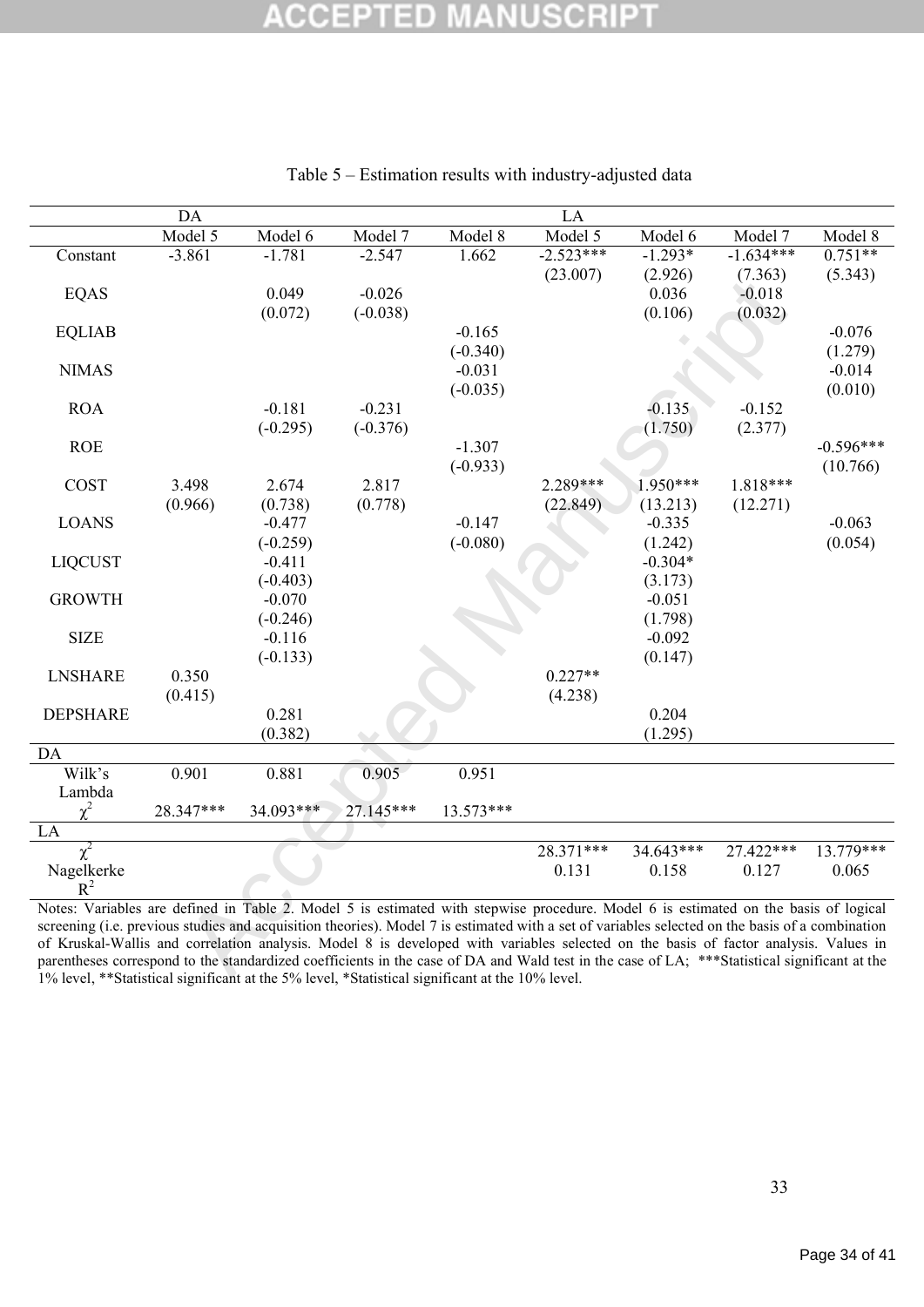# **ACCEPTED MANUSCRIPT**

|                   |                                 | DA       |           |           | LA       |           |           |
|-------------------|---------------------------------|----------|-----------|-----------|----------|-----------|-----------|
| Panel A: Raw data |                                 | Training | Holdout 1 | Holdout 2 | Training | Holdout 1 | Holdout 2 |
| Model $1$         | Acquired                        | 62.77%   | 48.39%    | 48.39%    | 62.77%   | 48.39%    | 48.39%    |
|                   | Non-acquired                    | 67.88%   | 48.39%    | 82.28%    | 67.88%   | 45.16%    | 82.05%    |
|                   | Average                         | 65.33%   | 48.39%    | 65.34%    | 65.33%   | 46.77%    | 65.22%    |
|                   | Overall                         | 65.33%   | 48.39%    | 80.00%    | 65.33%   | 46.77%    | 79.78%    |
|                   | Cohen Kappa                     | 30.66%   | $-3.23%$  | 16.16%    | 30.66%   | $-6.45%$  | 15.91%    |
|                   | <b>PABAK</b>                    | 30.66%   | $-3.23%$  | 60.00%    | 30.66%   | $-6.45%$  | 59.57%    |
| Model 2           | Acquired                        | 60.58%   | 51.61%    | 51.61%    | 60.58%   | 51.61%    | 51.61%    |
|                   | Non-acquired                    | 70.07%   | 51.61%    | 81.82%    | 67.88%   | 51.61%    | 81.12%    |
|                   | Average                         | 65.33%   | 51.61%    | 66.72%    | 64.23%   | 51.61%    | 66.37%    |
|                   | Overall                         | 65.33%   | 51.61%    | 79.78%    | 64.23%   | 51.61%    | 79.13%    |
|                   | Cohen Kappa                     | 30.66%   | 3.23%     | 17.21%    | 28.47%   | 3.23%     | 16.47%    |
|                   | <b>PABAK</b>                    | 30.66%   | 3.23%     | 59.57%    | 28.47%   | 3.23%     | 58.26%    |
| Model 3           | Acquired                        | 64.23%   | 61.29%    | 61.29%    | 64.23%   | 61.29%    | 61.29%    |
|                   | Non-acquired                    | 62.04%   | 51.61%    | 58.51%    | 62.04%   | 51.61%    | 58.04%    |
|                   | Average                         | 63.14%   | 56.45%    | 59.90%    | 63.14%   | 56.45%    | 59.67%    |
|                   | Overall                         | 63.14%   | 56.45%    | 58.70%    | 63.14%   | 56.45%    | 58.26%    |
|                   | Cohen Kappa                     | 26.28%   | 12.90%    | 5.68%     | 26.28%   | 12.90%    | 5.50%     |
|                   | <b>PABAK</b>                    | 26.28%   | 12.90%    | 17.39%    | 26.28%   | 12.90%    | 16.52%    |
| Model 4           | Acquired                        | 62.77%   | 38.71%    | 38.71%    | 62.04%   | 38.71%    | 38.71%    |
|                   | Non-acquired                    | 59.12%   | 32.26%    | 50.12%    | 58.39%   | 32.26%    | 50.12%    |
|                   | Average                         | 60.95%   | 35.48%    | 44.41%    | 60.22%   | 35.48%    | 44.41%    |
|                   | Overall                         | 60.95%   | 35.48%    | 49.35%    | 60.22%   | 35.48%    | 49.35%    |
|                   | Cohen Kappa                     | 21.90%   | $-29.03%$ | $-2.85%$  | 20.44%   | $-29.03%$ | $-2.85%$  |
|                   | <b>PABAK</b>                    | 21.90%   | $-29.03%$ | $-1.30%$  | 20.44%   | $-29.03%$ | $-1.30%$  |
|                   | Panel B: Industry-adjusted data |          |           |           |          |           |           |
| Model 5           | Acquired                        | 59.85%   | 64.52%    | 64.52%    | 59.85%   | 64.52%    | 64.52%    |
|                   | Non-acquired                    | 64.96%   | 58.06%    | 60.84%    | 64.23%   | 58.06%    | 60.61%    |
|                   | Average                         | 62.41%   | 61.29%    | 62.68%    | 62.04%   | 61.29%    | 62.56%    |
|                   | Overall                         | 62.41%   | 61.29%    | 61.09%    | 62.04%   | 61.29%    | 60.87%    |
|                   | Cohen Kappa                     | 24.82%   | 22.58%    | 7.57%     | 24.09%   | 22.58%    | 7.47%     |
|                   | <b>PABAK</b>                    | 24.82%   | 22.58%    | 22.17%    | 24.09%   | 22.58%    | 21.74%    |
| Model 6           | Acquired                        | 64.23%   | 70.97%    | 70.97%    | 64.23%   | 70.97%    | 70.97%    |
|                   | Non-acquired                    | 63.50%   | 51.61%    | 61.77%    | 63.50%   | 51.61%    | 61.07%    |
|                   | Average                         | 63.87%   | 61.29%    | 66.37%    | 63.87%   | 61.29%    | 66.02%    |
|                   | Overall                         | 63.87%   | 61.29%    | 62.39%    | 63.87%   | 61.29%    | 61.74%    |
|                   | Cohen Kappa                     | 27.74%   | 22.58%    | 9.86%     | 27.74%   | 22.58%    | 9.52%     |
|                   | <b>PABAK</b>                    | 27.74%   | 22.58%    | 24.78%    | 27.74%   | 22.58%    | 23.48%    |
| Model 7           | Acquired                        | 60.58%   | 64.52%    | 64.52%    | 61.31%   | 64.52%    | 64.52%    |
|                   | Non-acquired                    | 65.69%   | 51.61%    | 62.47%    | 65.69%   | 51.61%    | 61.77%    |
|                   | Average                         | 63.14%   | 58.06%    | 63.49%    | 63.50%   | 58.06%    | 63.14%    |
|                   | Overall                         | 63.14%   | 58.06%    | 62.61%    | 63.50%   | 58.06%    | 61.96%    |
|                   | Cohen Kappa                     | 26.28%   | 16.13%    | 8.32%     | 27.01%   | 16.13%    | 7.99%     |
|                   | <b>PABAK</b>                    | 26.28%   | 16.13%    | 25.22%    | 27.01%   | 16.13%    | 23.91%    |
| Model 8           | Acquired                        | 63.50%   | 58.06%    | 58.06%    | 62.77%   | 58.06%    | 58.06%    |
|                   | Non-acquired                    | 51.09%   | 32.26%    | 51.98%    | 51.82%   | 32.26%    | 52.91%    |
|                   | Average                         | 57.30%   | 45.16%    | 55.02%    | 57.30%   | 45.16%    | 55.49%    |

Table 6 - Classification results (cut-off point equal to 0.5)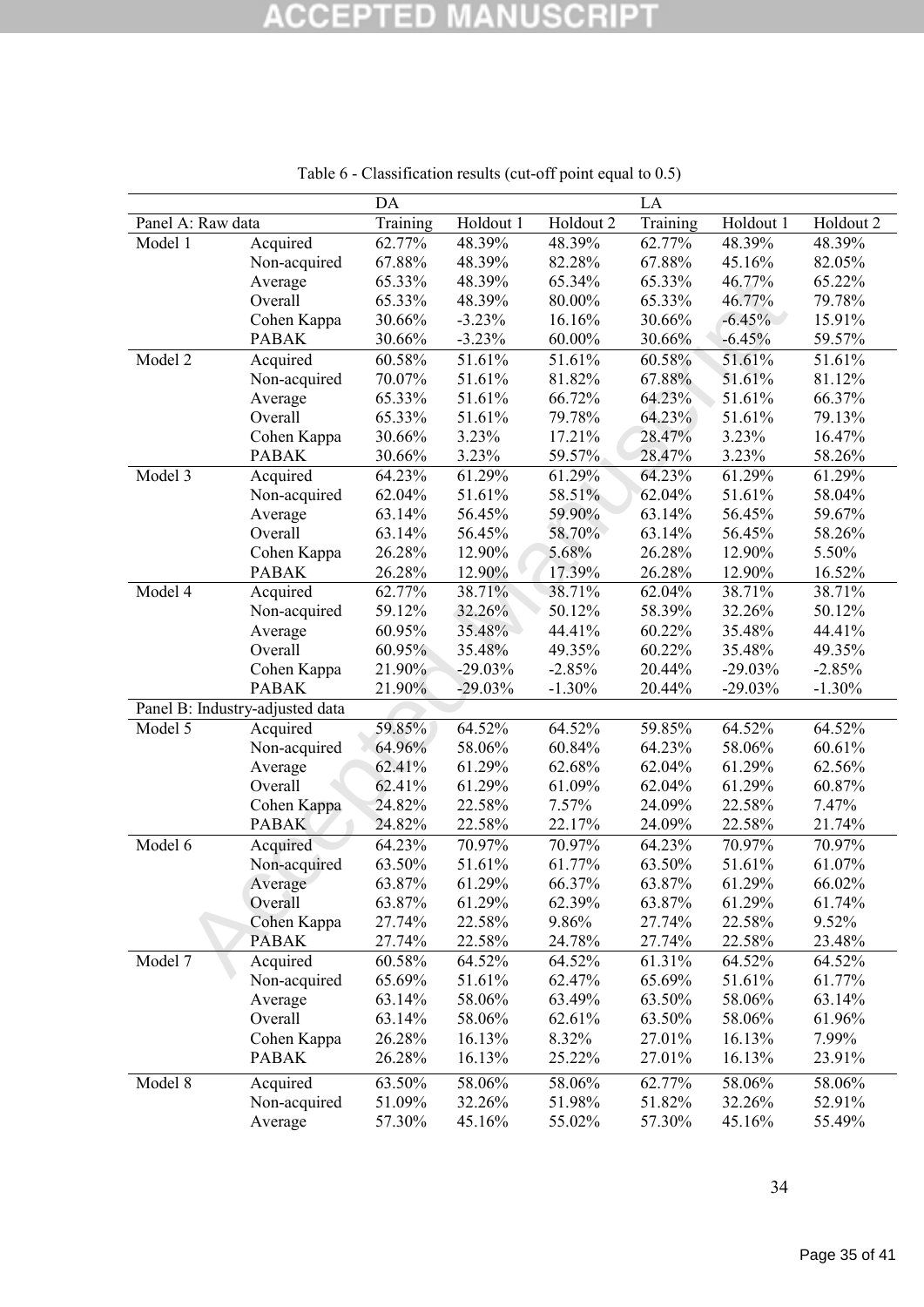### **NUSCRI** ACCEP ED P)

| Overall      | 57.30% | 45 16% | 52.39% | 57.30%    | 45 16%    | 53.26% |
|--------------|--------|--------|--------|-----------|-----------|--------|
| Cohen Kappa  | 14.60% | -9.68% | 2.58%  | $14.60\%$ | -9.68%    | 2.87%  |
| <b>PABAK</b> | 14.60% | -9.68% | 4.78%  | 14.60%    | $-9.68\%$ | 6.52%  |

Ccepted Manuscript

35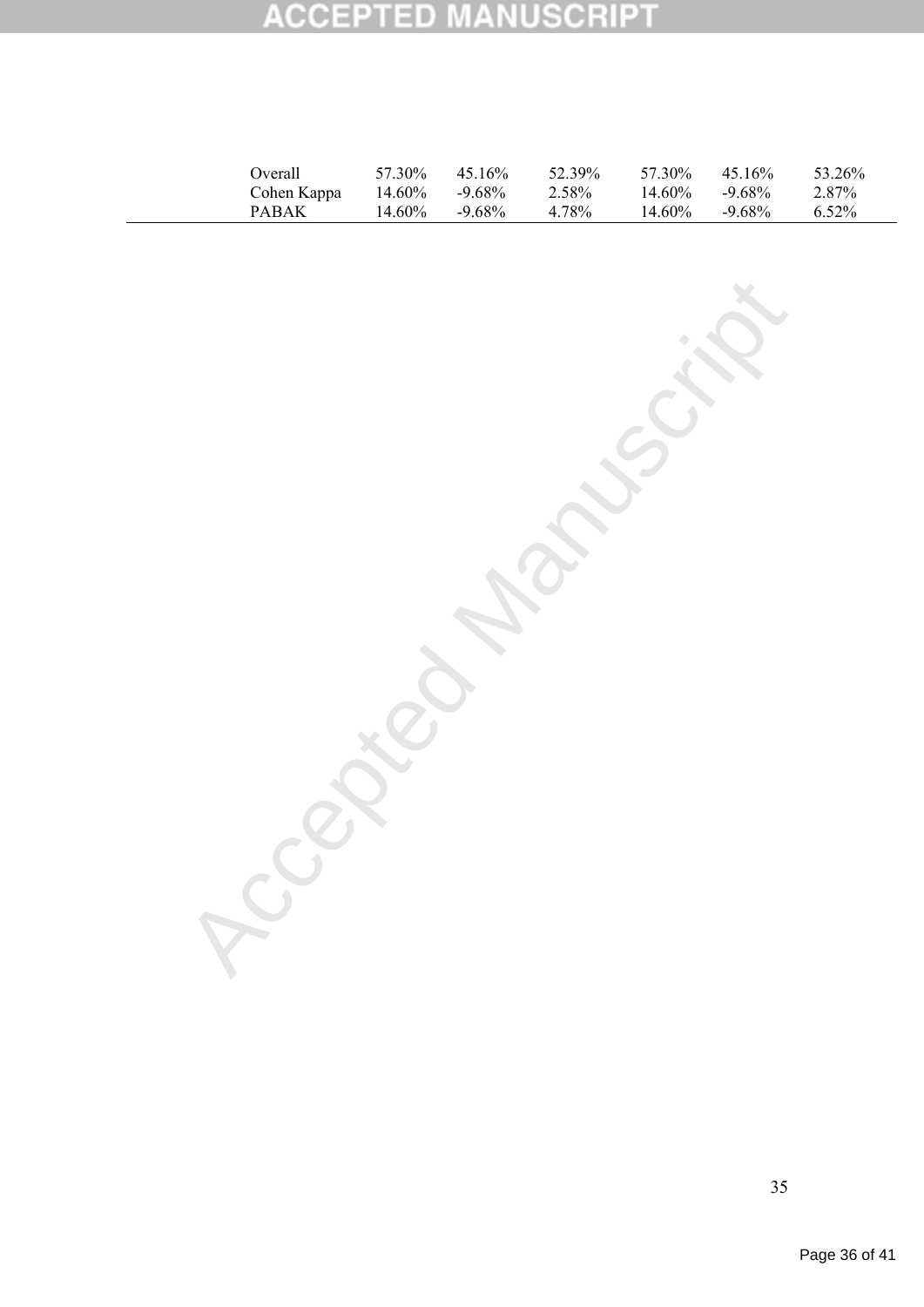# **ACCEPTED MANUSCRIPT**

| Training<br>Training<br>Holdout 2<br>Holdout 1<br>Holdout 2<br>Holdout 1<br>Panel A: Raw data<br>45.16%<br>45.16%<br>Model 1<br>Acquired<br>61.31%<br>45.16%<br>61.31%<br>45.16%<br>58.06%<br>70.07%<br>Non-acquired<br>72.26%<br>84.62%<br>58.06%<br>84.15%<br>66.79%<br>51.61%<br>64.89%<br>65.69%<br>51.61%<br>64.66%<br>Average<br>Overall<br>66.79%<br>51.61%<br>81.96%<br>65.69%<br>51.61%<br>81.52%<br>Cohen Kappa<br>3.23%<br>3.23%<br>16.62%<br>33.58%<br>17.18%<br>31.39%<br>3.23%<br>3.23%<br><b>PABAK</b><br>33.58%<br>63.91%<br>31.39%<br>63.04%<br>Model 2<br>48.39%<br>48.39%<br>48.39%<br>50.36%<br>48.39%<br>Acquired<br>50.36%<br>Non-acquired<br>78.83%<br>51.61%<br>85.08%<br>78.83%<br>51.61%<br>85.31%<br>66.73%<br>64.60%<br>50.00%<br>66.85%<br>Average<br>64.60%<br>50.00%<br>Overall<br>64.60%<br>50.00%<br>82.61%<br>64.60%<br>50.00%<br>82.83%<br>Cohen Kappa<br>29.20%<br>$0.00\%$<br>19.48%<br>29.20%<br>$0.00\%$<br>19.79%<br>$0.00\%$<br>65.22%<br>$0.00\%$<br><b>PABAK</b><br>29.20%<br>29.20%<br>65.65%<br>Model 3<br>38.71%<br>38.71%<br>53.28%<br>38.71%<br>38.71%<br>53.28%<br>Acquired<br>70.16%<br>77.37%<br>67.74%<br>70.16%<br>Non-acquired<br>77.37%<br>67.74%<br>65.33%<br>54.44%<br>65.33%<br>53.23%<br>53.23%<br>54.44%<br>Average<br>Overall<br>65.33%<br>68.04%<br>65.33%<br>53.23%<br>53.23%<br>68.04%<br>3.37%<br>6.45%<br>3.37%<br>Cohen Kappa<br>30.66%<br>6.45%<br>30.66%<br>36.09%<br>6.45%<br><b>PABAK</b><br>30.66%<br>6.45%<br>30.66%<br>36.09%<br>60.58%<br>38.71%<br>59.85%<br>38.71%<br>38.71%<br>Model 4<br>Acquired<br>38.71%<br>Non-acquired<br>64.23%<br>32.26%<br>53.38%<br>65.69%<br>32.26%<br>54.08%<br>62.41%<br>35.48%<br>46.04%<br>62.77%<br>35.48%<br>46.39%<br>Average<br>Overall<br>62.41%<br>35.48%<br>52.39%<br>62.77%<br>35.48%<br>53.04%<br>Cohen Kappa<br>24.82%<br>$-29.03%$<br>$-2.13%$<br>25.55%<br>$-29.03%$<br>$-1.97\%$<br>4.78%<br>6.09%<br><b>PABAK</b><br>24.82%<br>$-29.03%$<br>25.55%<br>$-29.03%$<br>Panel B: Industry-adjusted data<br>49.64%<br>51.61%<br>51.61%<br>48.18%<br>51.61%<br>51.61%<br>Model 5<br>Acquired<br>79.56%<br>68.30%<br>67.74%<br>68.07%<br>80.29%<br>67.74%<br>Non-acquired<br>64.23%<br>64.60%<br>59.68%<br>59.84%<br>59.68%<br>59.96%<br>Average<br>Overall<br>64.60%<br>59.68%<br>66.96%<br>64.23%<br>59.68%<br>67.17%<br>Cohen Kappa<br>29.20%<br>19.35%<br>6.96%<br>28.47%<br>19.35%<br>7.08%<br><b>PABAK</b><br>29.20%<br>19.35%<br>33.91%<br>28.47%<br>19.35%<br>34.35%<br>Model 6<br>61.29%<br>Acquired<br>51.09%<br>61.29%<br>61.29%<br>48.91%<br>61.29%<br>Non-acquired<br>73.72%<br>54.84%<br>67.60%<br>74.45%<br>54.84%<br>67.83%<br>58.06%<br>62.41%<br>64.44%<br>61.68%<br>58.06%<br>64.56%<br>Average<br>61.68%<br>Overall<br>62.41%<br>58.06%<br>67.17%<br>58.06%<br>67.39%<br>Cohen Kappa<br>24.82%<br>16.13%<br>9.96%<br>23.36%<br>16.13%<br>10.09%<br><b>PABAK</b><br>24.82%<br>16.13%<br>34.35%<br>23.36%<br>16.13%<br>34.78%<br>Model 7<br>Acquired<br>61.31%<br>64.52%<br>64.52%<br>63.50%<br>64.52%<br>64.52%<br>65.69%<br>51.61%<br>62.00%<br>63.50%<br>51.61%<br>Non-acquired<br>60.14%<br>63.50%<br>58.06%<br>63.50%<br>58.06%<br>63.26%<br>62.33%<br>Average<br>Overall<br>63.50%<br>63.50%<br>58.06%<br>58.06%<br>62.17%<br>60.43%<br>Cohen Kappa<br>27.01%<br>8.10%<br>27.01%<br>7.26%<br>16.13%<br>16.13%<br>27.01%<br>24.35%<br>16.13%<br><b>PABAK</b><br>16.13%<br>27.01%<br>20.87%<br>Model 8<br>Acquired<br>45.99%<br>38.71%<br>38.71%<br>45.26%<br>38.71%<br>38.71%<br>Non-acquired<br>72.26%<br>58.06%<br>69.46%<br>72.26%<br>58.06%<br>69.70%<br>58.76%<br>54.20%<br>59.12%<br>48.39%<br>54.09%<br>48.39%<br>Average<br>Overall<br>58.76%<br>59.12%<br>48.39%<br>67.39%<br>48.39%<br>67.61% |  | $\mathbf{DA}$ |  | LA |  |
|---------------------------------------------------------------------------------------------------------------------------------------------------------------------------------------------------------------------------------------------------------------------------------------------------------------------------------------------------------------------------------------------------------------------------------------------------------------------------------------------------------------------------------------------------------------------------------------------------------------------------------------------------------------------------------------------------------------------------------------------------------------------------------------------------------------------------------------------------------------------------------------------------------------------------------------------------------------------------------------------------------------------------------------------------------------------------------------------------------------------------------------------------------------------------------------------------------------------------------------------------------------------------------------------------------------------------------------------------------------------------------------------------------------------------------------------------------------------------------------------------------------------------------------------------------------------------------------------------------------------------------------------------------------------------------------------------------------------------------------------------------------------------------------------------------------------------------------------------------------------------------------------------------------------------------------------------------------------------------------------------------------------------------------------------------------------------------------------------------------------------------------------------------------------------------------------------------------------------------------------------------------------------------------------------------------------------------------------------------------------------------------------------------------------------------------------------------------------------------------------------------------------------------------------------------------------------------------------------------------------------------------------------------------------------------------------------------------------------------------------------------------------------------------------------------------------------------------------------------------------------------------------------------------------------------------------------------------------------------------------------------------------------------------------------------------------------------------------------------------------------------------------------------------------------------------------------------------------------------------------------------------------------------------------------------------------------------------------------------------------------------------------------------------------------------------------------------------------------------------------------------------------------------------------------------------------------------------------------------------------------------------------------------------------------------------------------------------------------------------------------|--|---------------|--|----|--|
|                                                                                                                                                                                                                                                                                                                                                                                                                                                                                                                                                                                                                                                                                                                                                                                                                                                                                                                                                                                                                                                                                                                                                                                                                                                                                                                                                                                                                                                                                                                                                                                                                                                                                                                                                                                                                                                                                                                                                                                                                                                                                                                                                                                                                                                                                                                                                                                                                                                                                                                                                                                                                                                                                                                                                                                                                                                                                                                                                                                                                                                                                                                                                                                                                                                                                                                                                                                                                                                                                                                                                                                                                                                                                                                                                   |  |               |  |    |  |
|                                                                                                                                                                                                                                                                                                                                                                                                                                                                                                                                                                                                                                                                                                                                                                                                                                                                                                                                                                                                                                                                                                                                                                                                                                                                                                                                                                                                                                                                                                                                                                                                                                                                                                                                                                                                                                                                                                                                                                                                                                                                                                                                                                                                                                                                                                                                                                                                                                                                                                                                                                                                                                                                                                                                                                                                                                                                                                                                                                                                                                                                                                                                                                                                                                                                                                                                                                                                                                                                                                                                                                                                                                                                                                                                                   |  |               |  |    |  |
|                                                                                                                                                                                                                                                                                                                                                                                                                                                                                                                                                                                                                                                                                                                                                                                                                                                                                                                                                                                                                                                                                                                                                                                                                                                                                                                                                                                                                                                                                                                                                                                                                                                                                                                                                                                                                                                                                                                                                                                                                                                                                                                                                                                                                                                                                                                                                                                                                                                                                                                                                                                                                                                                                                                                                                                                                                                                                                                                                                                                                                                                                                                                                                                                                                                                                                                                                                                                                                                                                                                                                                                                                                                                                                                                                   |  |               |  |    |  |
|                                                                                                                                                                                                                                                                                                                                                                                                                                                                                                                                                                                                                                                                                                                                                                                                                                                                                                                                                                                                                                                                                                                                                                                                                                                                                                                                                                                                                                                                                                                                                                                                                                                                                                                                                                                                                                                                                                                                                                                                                                                                                                                                                                                                                                                                                                                                                                                                                                                                                                                                                                                                                                                                                                                                                                                                                                                                                                                                                                                                                                                                                                                                                                                                                                                                                                                                                                                                                                                                                                                                                                                                                                                                                                                                                   |  |               |  |    |  |
|                                                                                                                                                                                                                                                                                                                                                                                                                                                                                                                                                                                                                                                                                                                                                                                                                                                                                                                                                                                                                                                                                                                                                                                                                                                                                                                                                                                                                                                                                                                                                                                                                                                                                                                                                                                                                                                                                                                                                                                                                                                                                                                                                                                                                                                                                                                                                                                                                                                                                                                                                                                                                                                                                                                                                                                                                                                                                                                                                                                                                                                                                                                                                                                                                                                                                                                                                                                                                                                                                                                                                                                                                                                                                                                                                   |  |               |  |    |  |
|                                                                                                                                                                                                                                                                                                                                                                                                                                                                                                                                                                                                                                                                                                                                                                                                                                                                                                                                                                                                                                                                                                                                                                                                                                                                                                                                                                                                                                                                                                                                                                                                                                                                                                                                                                                                                                                                                                                                                                                                                                                                                                                                                                                                                                                                                                                                                                                                                                                                                                                                                                                                                                                                                                                                                                                                                                                                                                                                                                                                                                                                                                                                                                                                                                                                                                                                                                                                                                                                                                                                                                                                                                                                                                                                                   |  |               |  |    |  |
|                                                                                                                                                                                                                                                                                                                                                                                                                                                                                                                                                                                                                                                                                                                                                                                                                                                                                                                                                                                                                                                                                                                                                                                                                                                                                                                                                                                                                                                                                                                                                                                                                                                                                                                                                                                                                                                                                                                                                                                                                                                                                                                                                                                                                                                                                                                                                                                                                                                                                                                                                                                                                                                                                                                                                                                                                                                                                                                                                                                                                                                                                                                                                                                                                                                                                                                                                                                                                                                                                                                                                                                                                                                                                                                                                   |  |               |  |    |  |
|                                                                                                                                                                                                                                                                                                                                                                                                                                                                                                                                                                                                                                                                                                                                                                                                                                                                                                                                                                                                                                                                                                                                                                                                                                                                                                                                                                                                                                                                                                                                                                                                                                                                                                                                                                                                                                                                                                                                                                                                                                                                                                                                                                                                                                                                                                                                                                                                                                                                                                                                                                                                                                                                                                                                                                                                                                                                                                                                                                                                                                                                                                                                                                                                                                                                                                                                                                                                                                                                                                                                                                                                                                                                                                                                                   |  |               |  |    |  |
|                                                                                                                                                                                                                                                                                                                                                                                                                                                                                                                                                                                                                                                                                                                                                                                                                                                                                                                                                                                                                                                                                                                                                                                                                                                                                                                                                                                                                                                                                                                                                                                                                                                                                                                                                                                                                                                                                                                                                                                                                                                                                                                                                                                                                                                                                                                                                                                                                                                                                                                                                                                                                                                                                                                                                                                                                                                                                                                                                                                                                                                                                                                                                                                                                                                                                                                                                                                                                                                                                                                                                                                                                                                                                                                                                   |  |               |  |    |  |
|                                                                                                                                                                                                                                                                                                                                                                                                                                                                                                                                                                                                                                                                                                                                                                                                                                                                                                                                                                                                                                                                                                                                                                                                                                                                                                                                                                                                                                                                                                                                                                                                                                                                                                                                                                                                                                                                                                                                                                                                                                                                                                                                                                                                                                                                                                                                                                                                                                                                                                                                                                                                                                                                                                                                                                                                                                                                                                                                                                                                                                                                                                                                                                                                                                                                                                                                                                                                                                                                                                                                                                                                                                                                                                                                                   |  |               |  |    |  |
|                                                                                                                                                                                                                                                                                                                                                                                                                                                                                                                                                                                                                                                                                                                                                                                                                                                                                                                                                                                                                                                                                                                                                                                                                                                                                                                                                                                                                                                                                                                                                                                                                                                                                                                                                                                                                                                                                                                                                                                                                                                                                                                                                                                                                                                                                                                                                                                                                                                                                                                                                                                                                                                                                                                                                                                                                                                                                                                                                                                                                                                                                                                                                                                                                                                                                                                                                                                                                                                                                                                                                                                                                                                                                                                                                   |  |               |  |    |  |
|                                                                                                                                                                                                                                                                                                                                                                                                                                                                                                                                                                                                                                                                                                                                                                                                                                                                                                                                                                                                                                                                                                                                                                                                                                                                                                                                                                                                                                                                                                                                                                                                                                                                                                                                                                                                                                                                                                                                                                                                                                                                                                                                                                                                                                                                                                                                                                                                                                                                                                                                                                                                                                                                                                                                                                                                                                                                                                                                                                                                                                                                                                                                                                                                                                                                                                                                                                                                                                                                                                                                                                                                                                                                                                                                                   |  |               |  |    |  |
|                                                                                                                                                                                                                                                                                                                                                                                                                                                                                                                                                                                                                                                                                                                                                                                                                                                                                                                                                                                                                                                                                                                                                                                                                                                                                                                                                                                                                                                                                                                                                                                                                                                                                                                                                                                                                                                                                                                                                                                                                                                                                                                                                                                                                                                                                                                                                                                                                                                                                                                                                                                                                                                                                                                                                                                                                                                                                                                                                                                                                                                                                                                                                                                                                                                                                                                                                                                                                                                                                                                                                                                                                                                                                                                                                   |  |               |  |    |  |
|                                                                                                                                                                                                                                                                                                                                                                                                                                                                                                                                                                                                                                                                                                                                                                                                                                                                                                                                                                                                                                                                                                                                                                                                                                                                                                                                                                                                                                                                                                                                                                                                                                                                                                                                                                                                                                                                                                                                                                                                                                                                                                                                                                                                                                                                                                                                                                                                                                                                                                                                                                                                                                                                                                                                                                                                                                                                                                                                                                                                                                                                                                                                                                                                                                                                                                                                                                                                                                                                                                                                                                                                                                                                                                                                                   |  |               |  |    |  |
|                                                                                                                                                                                                                                                                                                                                                                                                                                                                                                                                                                                                                                                                                                                                                                                                                                                                                                                                                                                                                                                                                                                                                                                                                                                                                                                                                                                                                                                                                                                                                                                                                                                                                                                                                                                                                                                                                                                                                                                                                                                                                                                                                                                                                                                                                                                                                                                                                                                                                                                                                                                                                                                                                                                                                                                                                                                                                                                                                                                                                                                                                                                                                                                                                                                                                                                                                                                                                                                                                                                                                                                                                                                                                                                                                   |  |               |  |    |  |
|                                                                                                                                                                                                                                                                                                                                                                                                                                                                                                                                                                                                                                                                                                                                                                                                                                                                                                                                                                                                                                                                                                                                                                                                                                                                                                                                                                                                                                                                                                                                                                                                                                                                                                                                                                                                                                                                                                                                                                                                                                                                                                                                                                                                                                                                                                                                                                                                                                                                                                                                                                                                                                                                                                                                                                                                                                                                                                                                                                                                                                                                                                                                                                                                                                                                                                                                                                                                                                                                                                                                                                                                                                                                                                                                                   |  |               |  |    |  |
|                                                                                                                                                                                                                                                                                                                                                                                                                                                                                                                                                                                                                                                                                                                                                                                                                                                                                                                                                                                                                                                                                                                                                                                                                                                                                                                                                                                                                                                                                                                                                                                                                                                                                                                                                                                                                                                                                                                                                                                                                                                                                                                                                                                                                                                                                                                                                                                                                                                                                                                                                                                                                                                                                                                                                                                                                                                                                                                                                                                                                                                                                                                                                                                                                                                                                                                                                                                                                                                                                                                                                                                                                                                                                                                                                   |  |               |  |    |  |
|                                                                                                                                                                                                                                                                                                                                                                                                                                                                                                                                                                                                                                                                                                                                                                                                                                                                                                                                                                                                                                                                                                                                                                                                                                                                                                                                                                                                                                                                                                                                                                                                                                                                                                                                                                                                                                                                                                                                                                                                                                                                                                                                                                                                                                                                                                                                                                                                                                                                                                                                                                                                                                                                                                                                                                                                                                                                                                                                                                                                                                                                                                                                                                                                                                                                                                                                                                                                                                                                                                                                                                                                                                                                                                                                                   |  |               |  |    |  |
|                                                                                                                                                                                                                                                                                                                                                                                                                                                                                                                                                                                                                                                                                                                                                                                                                                                                                                                                                                                                                                                                                                                                                                                                                                                                                                                                                                                                                                                                                                                                                                                                                                                                                                                                                                                                                                                                                                                                                                                                                                                                                                                                                                                                                                                                                                                                                                                                                                                                                                                                                                                                                                                                                                                                                                                                                                                                                                                                                                                                                                                                                                                                                                                                                                                                                                                                                                                                                                                                                                                                                                                                                                                                                                                                                   |  |               |  |    |  |
|                                                                                                                                                                                                                                                                                                                                                                                                                                                                                                                                                                                                                                                                                                                                                                                                                                                                                                                                                                                                                                                                                                                                                                                                                                                                                                                                                                                                                                                                                                                                                                                                                                                                                                                                                                                                                                                                                                                                                                                                                                                                                                                                                                                                                                                                                                                                                                                                                                                                                                                                                                                                                                                                                                                                                                                                                                                                                                                                                                                                                                                                                                                                                                                                                                                                                                                                                                                                                                                                                                                                                                                                                                                                                                                                                   |  |               |  |    |  |
|                                                                                                                                                                                                                                                                                                                                                                                                                                                                                                                                                                                                                                                                                                                                                                                                                                                                                                                                                                                                                                                                                                                                                                                                                                                                                                                                                                                                                                                                                                                                                                                                                                                                                                                                                                                                                                                                                                                                                                                                                                                                                                                                                                                                                                                                                                                                                                                                                                                                                                                                                                                                                                                                                                                                                                                                                                                                                                                                                                                                                                                                                                                                                                                                                                                                                                                                                                                                                                                                                                                                                                                                                                                                                                                                                   |  |               |  |    |  |
|                                                                                                                                                                                                                                                                                                                                                                                                                                                                                                                                                                                                                                                                                                                                                                                                                                                                                                                                                                                                                                                                                                                                                                                                                                                                                                                                                                                                                                                                                                                                                                                                                                                                                                                                                                                                                                                                                                                                                                                                                                                                                                                                                                                                                                                                                                                                                                                                                                                                                                                                                                                                                                                                                                                                                                                                                                                                                                                                                                                                                                                                                                                                                                                                                                                                                                                                                                                                                                                                                                                                                                                                                                                                                                                                                   |  |               |  |    |  |
|                                                                                                                                                                                                                                                                                                                                                                                                                                                                                                                                                                                                                                                                                                                                                                                                                                                                                                                                                                                                                                                                                                                                                                                                                                                                                                                                                                                                                                                                                                                                                                                                                                                                                                                                                                                                                                                                                                                                                                                                                                                                                                                                                                                                                                                                                                                                                                                                                                                                                                                                                                                                                                                                                                                                                                                                                                                                                                                                                                                                                                                                                                                                                                                                                                                                                                                                                                                                                                                                                                                                                                                                                                                                                                                                                   |  |               |  |    |  |
|                                                                                                                                                                                                                                                                                                                                                                                                                                                                                                                                                                                                                                                                                                                                                                                                                                                                                                                                                                                                                                                                                                                                                                                                                                                                                                                                                                                                                                                                                                                                                                                                                                                                                                                                                                                                                                                                                                                                                                                                                                                                                                                                                                                                                                                                                                                                                                                                                                                                                                                                                                                                                                                                                                                                                                                                                                                                                                                                                                                                                                                                                                                                                                                                                                                                                                                                                                                                                                                                                                                                                                                                                                                                                                                                                   |  |               |  |    |  |
|                                                                                                                                                                                                                                                                                                                                                                                                                                                                                                                                                                                                                                                                                                                                                                                                                                                                                                                                                                                                                                                                                                                                                                                                                                                                                                                                                                                                                                                                                                                                                                                                                                                                                                                                                                                                                                                                                                                                                                                                                                                                                                                                                                                                                                                                                                                                                                                                                                                                                                                                                                                                                                                                                                                                                                                                                                                                                                                                                                                                                                                                                                                                                                                                                                                                                                                                                                                                                                                                                                                                                                                                                                                                                                                                                   |  |               |  |    |  |
|                                                                                                                                                                                                                                                                                                                                                                                                                                                                                                                                                                                                                                                                                                                                                                                                                                                                                                                                                                                                                                                                                                                                                                                                                                                                                                                                                                                                                                                                                                                                                                                                                                                                                                                                                                                                                                                                                                                                                                                                                                                                                                                                                                                                                                                                                                                                                                                                                                                                                                                                                                                                                                                                                                                                                                                                                                                                                                                                                                                                                                                                                                                                                                                                                                                                                                                                                                                                                                                                                                                                                                                                                                                                                                                                                   |  |               |  |    |  |
|                                                                                                                                                                                                                                                                                                                                                                                                                                                                                                                                                                                                                                                                                                                                                                                                                                                                                                                                                                                                                                                                                                                                                                                                                                                                                                                                                                                                                                                                                                                                                                                                                                                                                                                                                                                                                                                                                                                                                                                                                                                                                                                                                                                                                                                                                                                                                                                                                                                                                                                                                                                                                                                                                                                                                                                                                                                                                                                                                                                                                                                                                                                                                                                                                                                                                                                                                                                                                                                                                                                                                                                                                                                                                                                                                   |  |               |  |    |  |
|                                                                                                                                                                                                                                                                                                                                                                                                                                                                                                                                                                                                                                                                                                                                                                                                                                                                                                                                                                                                                                                                                                                                                                                                                                                                                                                                                                                                                                                                                                                                                                                                                                                                                                                                                                                                                                                                                                                                                                                                                                                                                                                                                                                                                                                                                                                                                                                                                                                                                                                                                                                                                                                                                                                                                                                                                                                                                                                                                                                                                                                                                                                                                                                                                                                                                                                                                                                                                                                                                                                                                                                                                                                                                                                                                   |  |               |  |    |  |
|                                                                                                                                                                                                                                                                                                                                                                                                                                                                                                                                                                                                                                                                                                                                                                                                                                                                                                                                                                                                                                                                                                                                                                                                                                                                                                                                                                                                                                                                                                                                                                                                                                                                                                                                                                                                                                                                                                                                                                                                                                                                                                                                                                                                                                                                                                                                                                                                                                                                                                                                                                                                                                                                                                                                                                                                                                                                                                                                                                                                                                                                                                                                                                                                                                                                                                                                                                                                                                                                                                                                                                                                                                                                                                                                                   |  |               |  |    |  |
|                                                                                                                                                                                                                                                                                                                                                                                                                                                                                                                                                                                                                                                                                                                                                                                                                                                                                                                                                                                                                                                                                                                                                                                                                                                                                                                                                                                                                                                                                                                                                                                                                                                                                                                                                                                                                                                                                                                                                                                                                                                                                                                                                                                                                                                                                                                                                                                                                                                                                                                                                                                                                                                                                                                                                                                                                                                                                                                                                                                                                                                                                                                                                                                                                                                                                                                                                                                                                                                                                                                                                                                                                                                                                                                                                   |  |               |  |    |  |
|                                                                                                                                                                                                                                                                                                                                                                                                                                                                                                                                                                                                                                                                                                                                                                                                                                                                                                                                                                                                                                                                                                                                                                                                                                                                                                                                                                                                                                                                                                                                                                                                                                                                                                                                                                                                                                                                                                                                                                                                                                                                                                                                                                                                                                                                                                                                                                                                                                                                                                                                                                                                                                                                                                                                                                                                                                                                                                                                                                                                                                                                                                                                                                                                                                                                                                                                                                                                                                                                                                                                                                                                                                                                                                                                                   |  |               |  |    |  |
|                                                                                                                                                                                                                                                                                                                                                                                                                                                                                                                                                                                                                                                                                                                                                                                                                                                                                                                                                                                                                                                                                                                                                                                                                                                                                                                                                                                                                                                                                                                                                                                                                                                                                                                                                                                                                                                                                                                                                                                                                                                                                                                                                                                                                                                                                                                                                                                                                                                                                                                                                                                                                                                                                                                                                                                                                                                                                                                                                                                                                                                                                                                                                                                                                                                                                                                                                                                                                                                                                                                                                                                                                                                                                                                                                   |  |               |  |    |  |
|                                                                                                                                                                                                                                                                                                                                                                                                                                                                                                                                                                                                                                                                                                                                                                                                                                                                                                                                                                                                                                                                                                                                                                                                                                                                                                                                                                                                                                                                                                                                                                                                                                                                                                                                                                                                                                                                                                                                                                                                                                                                                                                                                                                                                                                                                                                                                                                                                                                                                                                                                                                                                                                                                                                                                                                                                                                                                                                                                                                                                                                                                                                                                                                                                                                                                                                                                                                                                                                                                                                                                                                                                                                                                                                                                   |  |               |  |    |  |
|                                                                                                                                                                                                                                                                                                                                                                                                                                                                                                                                                                                                                                                                                                                                                                                                                                                                                                                                                                                                                                                                                                                                                                                                                                                                                                                                                                                                                                                                                                                                                                                                                                                                                                                                                                                                                                                                                                                                                                                                                                                                                                                                                                                                                                                                                                                                                                                                                                                                                                                                                                                                                                                                                                                                                                                                                                                                                                                                                                                                                                                                                                                                                                                                                                                                                                                                                                                                                                                                                                                                                                                                                                                                                                                                                   |  |               |  |    |  |
|                                                                                                                                                                                                                                                                                                                                                                                                                                                                                                                                                                                                                                                                                                                                                                                                                                                                                                                                                                                                                                                                                                                                                                                                                                                                                                                                                                                                                                                                                                                                                                                                                                                                                                                                                                                                                                                                                                                                                                                                                                                                                                                                                                                                                                                                                                                                                                                                                                                                                                                                                                                                                                                                                                                                                                                                                                                                                                                                                                                                                                                                                                                                                                                                                                                                                                                                                                                                                                                                                                                                                                                                                                                                                                                                                   |  |               |  |    |  |
|                                                                                                                                                                                                                                                                                                                                                                                                                                                                                                                                                                                                                                                                                                                                                                                                                                                                                                                                                                                                                                                                                                                                                                                                                                                                                                                                                                                                                                                                                                                                                                                                                                                                                                                                                                                                                                                                                                                                                                                                                                                                                                                                                                                                                                                                                                                                                                                                                                                                                                                                                                                                                                                                                                                                                                                                                                                                                                                                                                                                                                                                                                                                                                                                                                                                                                                                                                                                                                                                                                                                                                                                                                                                                                                                                   |  |               |  |    |  |
|                                                                                                                                                                                                                                                                                                                                                                                                                                                                                                                                                                                                                                                                                                                                                                                                                                                                                                                                                                                                                                                                                                                                                                                                                                                                                                                                                                                                                                                                                                                                                                                                                                                                                                                                                                                                                                                                                                                                                                                                                                                                                                                                                                                                                                                                                                                                                                                                                                                                                                                                                                                                                                                                                                                                                                                                                                                                                                                                                                                                                                                                                                                                                                                                                                                                                                                                                                                                                                                                                                                                                                                                                                                                                                                                                   |  |               |  |    |  |
|                                                                                                                                                                                                                                                                                                                                                                                                                                                                                                                                                                                                                                                                                                                                                                                                                                                                                                                                                                                                                                                                                                                                                                                                                                                                                                                                                                                                                                                                                                                                                                                                                                                                                                                                                                                                                                                                                                                                                                                                                                                                                                                                                                                                                                                                                                                                                                                                                                                                                                                                                                                                                                                                                                                                                                                                                                                                                                                                                                                                                                                                                                                                                                                                                                                                                                                                                                                                                                                                                                                                                                                                                                                                                                                                                   |  |               |  |    |  |
|                                                                                                                                                                                                                                                                                                                                                                                                                                                                                                                                                                                                                                                                                                                                                                                                                                                                                                                                                                                                                                                                                                                                                                                                                                                                                                                                                                                                                                                                                                                                                                                                                                                                                                                                                                                                                                                                                                                                                                                                                                                                                                                                                                                                                                                                                                                                                                                                                                                                                                                                                                                                                                                                                                                                                                                                                                                                                                                                                                                                                                                                                                                                                                                                                                                                                                                                                                                                                                                                                                                                                                                                                                                                                                                                                   |  |               |  |    |  |
|                                                                                                                                                                                                                                                                                                                                                                                                                                                                                                                                                                                                                                                                                                                                                                                                                                                                                                                                                                                                                                                                                                                                                                                                                                                                                                                                                                                                                                                                                                                                                                                                                                                                                                                                                                                                                                                                                                                                                                                                                                                                                                                                                                                                                                                                                                                                                                                                                                                                                                                                                                                                                                                                                                                                                                                                                                                                                                                                                                                                                                                                                                                                                                                                                                                                                                                                                                                                                                                                                                                                                                                                                                                                                                                                                   |  |               |  |    |  |
|                                                                                                                                                                                                                                                                                                                                                                                                                                                                                                                                                                                                                                                                                                                                                                                                                                                                                                                                                                                                                                                                                                                                                                                                                                                                                                                                                                                                                                                                                                                                                                                                                                                                                                                                                                                                                                                                                                                                                                                                                                                                                                                                                                                                                                                                                                                                                                                                                                                                                                                                                                                                                                                                                                                                                                                                                                                                                                                                                                                                                                                                                                                                                                                                                                                                                                                                                                                                                                                                                                                                                                                                                                                                                                                                                   |  |               |  |    |  |
|                                                                                                                                                                                                                                                                                                                                                                                                                                                                                                                                                                                                                                                                                                                                                                                                                                                                                                                                                                                                                                                                                                                                                                                                                                                                                                                                                                                                                                                                                                                                                                                                                                                                                                                                                                                                                                                                                                                                                                                                                                                                                                                                                                                                                                                                                                                                                                                                                                                                                                                                                                                                                                                                                                                                                                                                                                                                                                                                                                                                                                                                                                                                                                                                                                                                                                                                                                                                                                                                                                                                                                                                                                                                                                                                                   |  |               |  |    |  |
|                                                                                                                                                                                                                                                                                                                                                                                                                                                                                                                                                                                                                                                                                                                                                                                                                                                                                                                                                                                                                                                                                                                                                                                                                                                                                                                                                                                                                                                                                                                                                                                                                                                                                                                                                                                                                                                                                                                                                                                                                                                                                                                                                                                                                                                                                                                                                                                                                                                                                                                                                                                                                                                                                                                                                                                                                                                                                                                                                                                                                                                                                                                                                                                                                                                                                                                                                                                                                                                                                                                                                                                                                                                                                                                                                   |  |               |  |    |  |
|                                                                                                                                                                                                                                                                                                                                                                                                                                                                                                                                                                                                                                                                                                                                                                                                                                                                                                                                                                                                                                                                                                                                                                                                                                                                                                                                                                                                                                                                                                                                                                                                                                                                                                                                                                                                                                                                                                                                                                                                                                                                                                                                                                                                                                                                                                                                                                                                                                                                                                                                                                                                                                                                                                                                                                                                                                                                                                                                                                                                                                                                                                                                                                                                                                                                                                                                                                                                                                                                                                                                                                                                                                                                                                                                                   |  |               |  |    |  |
|                                                                                                                                                                                                                                                                                                                                                                                                                                                                                                                                                                                                                                                                                                                                                                                                                                                                                                                                                                                                                                                                                                                                                                                                                                                                                                                                                                                                                                                                                                                                                                                                                                                                                                                                                                                                                                                                                                                                                                                                                                                                                                                                                                                                                                                                                                                                                                                                                                                                                                                                                                                                                                                                                                                                                                                                                                                                                                                                                                                                                                                                                                                                                                                                                                                                                                                                                                                                                                                                                                                                                                                                                                                                                                                                                   |  |               |  |    |  |
|                                                                                                                                                                                                                                                                                                                                                                                                                                                                                                                                                                                                                                                                                                                                                                                                                                                                                                                                                                                                                                                                                                                                                                                                                                                                                                                                                                                                                                                                                                                                                                                                                                                                                                                                                                                                                                                                                                                                                                                                                                                                                                                                                                                                                                                                                                                                                                                                                                                                                                                                                                                                                                                                                                                                                                                                                                                                                                                                                                                                                                                                                                                                                                                                                                                                                                                                                                                                                                                                                                                                                                                                                                                                                                                                                   |  |               |  |    |  |
|                                                                                                                                                                                                                                                                                                                                                                                                                                                                                                                                                                                                                                                                                                                                                                                                                                                                                                                                                                                                                                                                                                                                                                                                                                                                                                                                                                                                                                                                                                                                                                                                                                                                                                                                                                                                                                                                                                                                                                                                                                                                                                                                                                                                                                                                                                                                                                                                                                                                                                                                                                                                                                                                                                                                                                                                                                                                                                                                                                                                                                                                                                                                                                                                                                                                                                                                                                                                                                                                                                                                                                                                                                                                                                                                                   |  |               |  |    |  |
|                                                                                                                                                                                                                                                                                                                                                                                                                                                                                                                                                                                                                                                                                                                                                                                                                                                                                                                                                                                                                                                                                                                                                                                                                                                                                                                                                                                                                                                                                                                                                                                                                                                                                                                                                                                                                                                                                                                                                                                                                                                                                                                                                                                                                                                                                                                                                                                                                                                                                                                                                                                                                                                                                                                                                                                                                                                                                                                                                                                                                                                                                                                                                                                                                                                                                                                                                                                                                                                                                                                                                                                                                                                                                                                                                   |  |               |  |    |  |

Table 7 - Classification results (Palepu's cut-off point)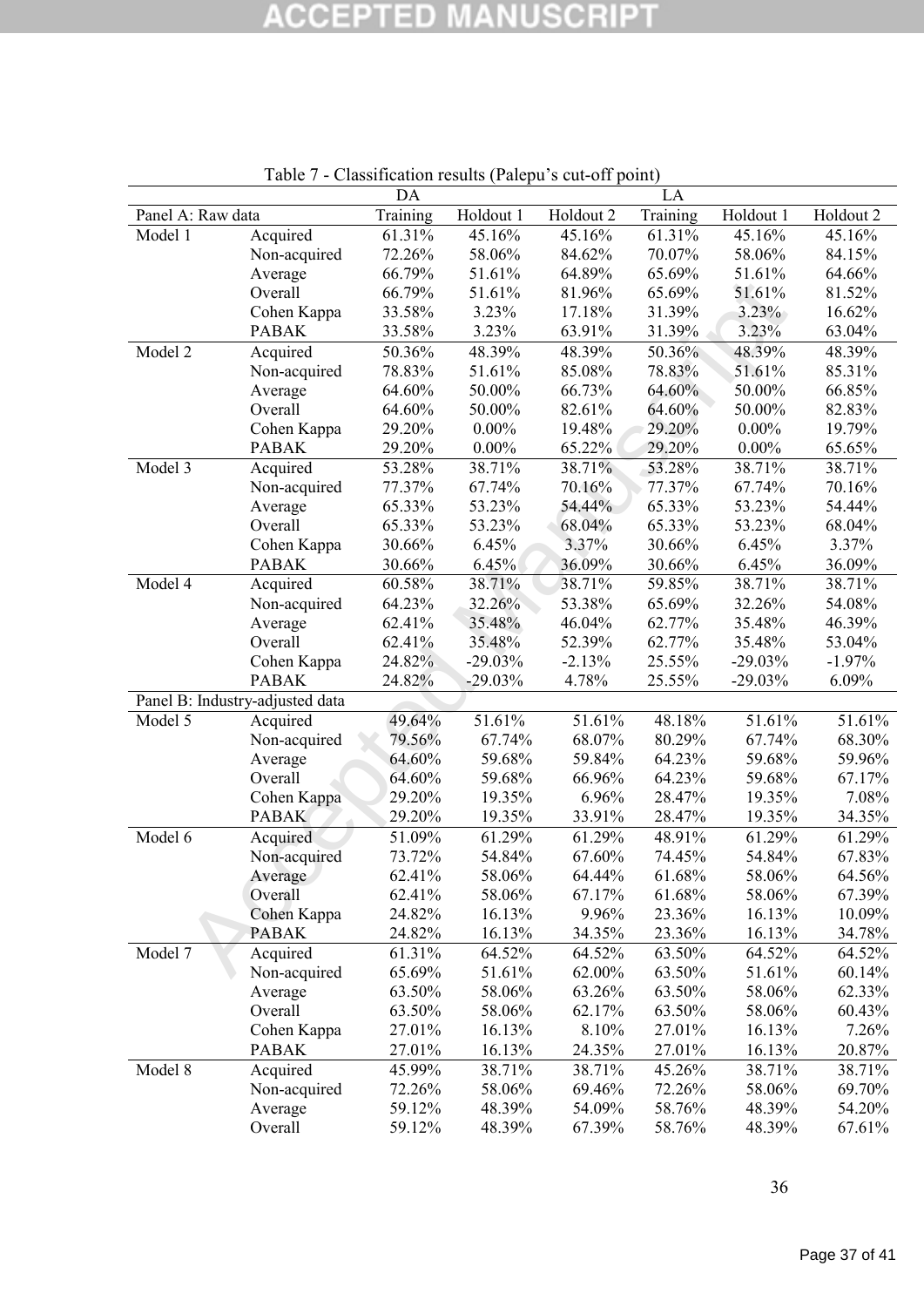# **ACCEPTED MANUSCRIPT**

| Cohen Kappa<br>PABAK | 18.25%<br>18.25% | $-3.23%$<br>$-3.23%$ | 3.05%<br>34.78% | $17.52\%$<br>$17.52\%$ | $-3.23%$<br>$-3.23%$ | 3.16%<br>35.22% |
|----------------------|------------------|----------------------|-----------------|------------------------|----------------------|-----------------|
|                      |                  |                      |                 |                        |                      |                 |
|                      |                  |                      |                 |                        |                      |                 |
|                      |                  |                      |                 |                        |                      |                 |
|                      |                  |                      |                 |                        |                      |                 |
|                      |                  |                      |                 |                        |                      |                 |
|                      |                  |                      |                 |                        |                      |                 |
|                      |                  |                      |                 |                        |                      |                 |
|                      |                  |                      |                 |                        |                      |                 |
|                      |                  |                      |                 |                        |                      |                 |
|                      |                  |                      |                 |                        |                      |                 |
|                      |                  |                      |                 |                        |                      |                 |
|                      |                  |                      |                 |                        |                      |                 |
|                      |                  |                      |                 |                        |                      |                 |
| RCC                  |                  |                      |                 |                        |                      |                 |
|                      |                  |                      |                 |                        |                      |                 |
|                      |                  |                      |                 |                        |                      |                 |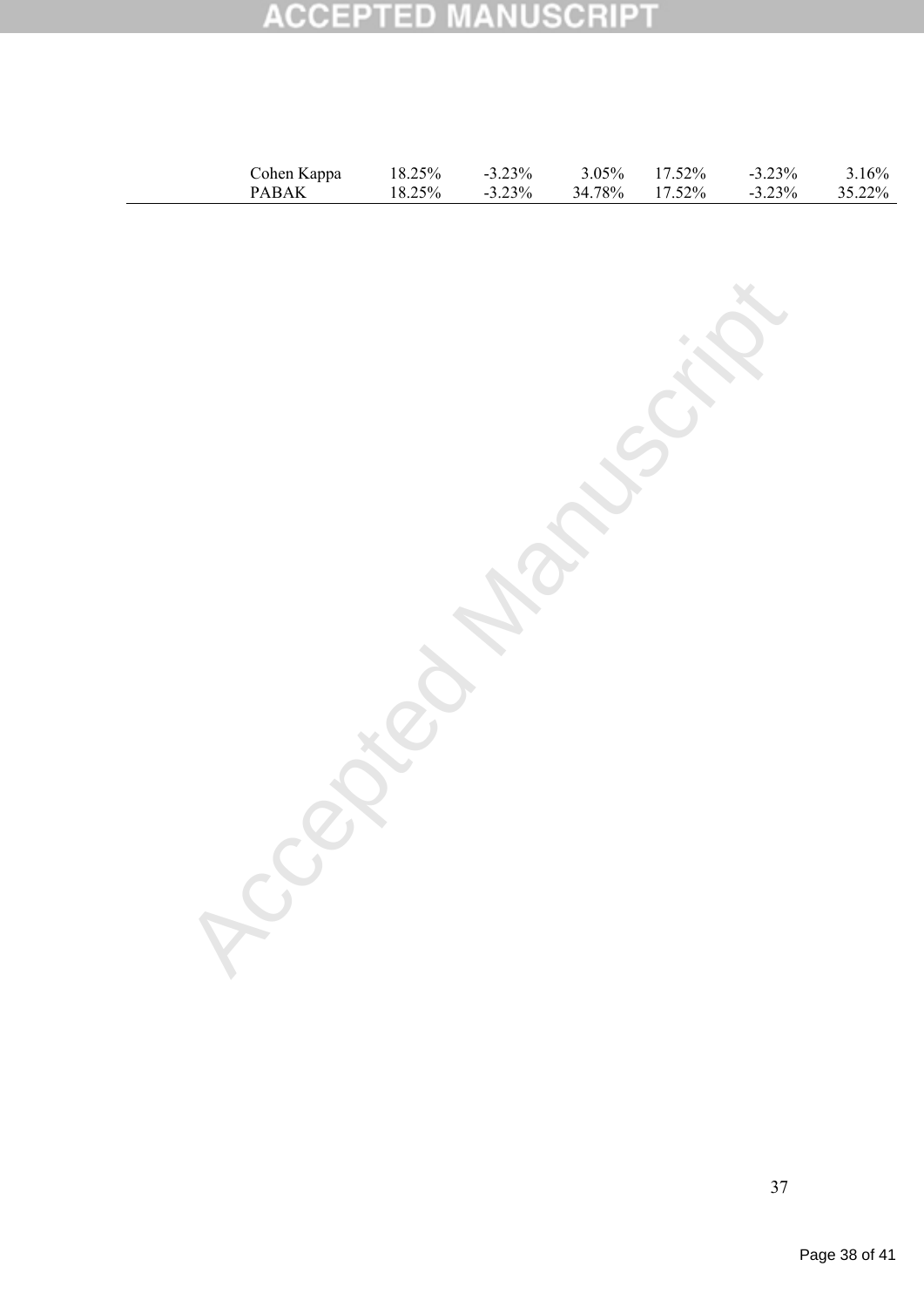|                                                                                                                                                  | Raw       | Adjusted              |         |           |                      |
|--------------------------------------------------------------------------------------------------------------------------------------------------|-----------|-----------------------|---------|-----------|----------------------|
|                                                                                                                                                  | Holdout 1 | Holdout 2             |         | Holdout 1 | Holdout <sub>2</sub> |
|                                                                                                                                                  |           | Discriminant analysis |         |           |                      |
| Model 1                                                                                                                                          | 0.484     | 0.798                 | Model 5 | 0.604     | 0.639                |
| Model 2                                                                                                                                          | 0.532     | 0.802                 | Model 6 | 0.619     | 0.683                |
| Model 3                                                                                                                                          | 0.558     | 0.601                 | Model 7 | 0.623     | 0.651                |
| Model 4                                                                                                                                          | 0.403     | 0.503                 | Model 8 | 0.491     | 0.579                |
|                                                                                                                                                  |           | Logit Analysis        |         |           |                      |
| Model 1                                                                                                                                          | 0.483     | 0.798                 | Model 5 | 0.603     | 0.639                |
| Model 2                                                                                                                                          | 0.529     | 0.800                 | Model 6 | 0.624     | 0.683                |
| Model 3                                                                                                                                          | 0.555     | 0.600                 | Model 7 | 0.623     | 0.650                |
| Model 4<br>Models 1 and 5 are estimated with stepwise procedure. Models 2 and 6 are estimated on the basis of                                    | 0.404     | 0.504                 | Model 8 | 0.491     | 0.579                |
| 31 non-acquired banks. Holdout 2 is an unequal holdout sample that consists of the 31 acquired banks of<br>Holdout 1 and 429 non-acquired banks. |           |                       |         |           |                      |
|                                                                                                                                                  |           |                       |         |           |                      |

### Table 8- Area Under the Curve (AUC)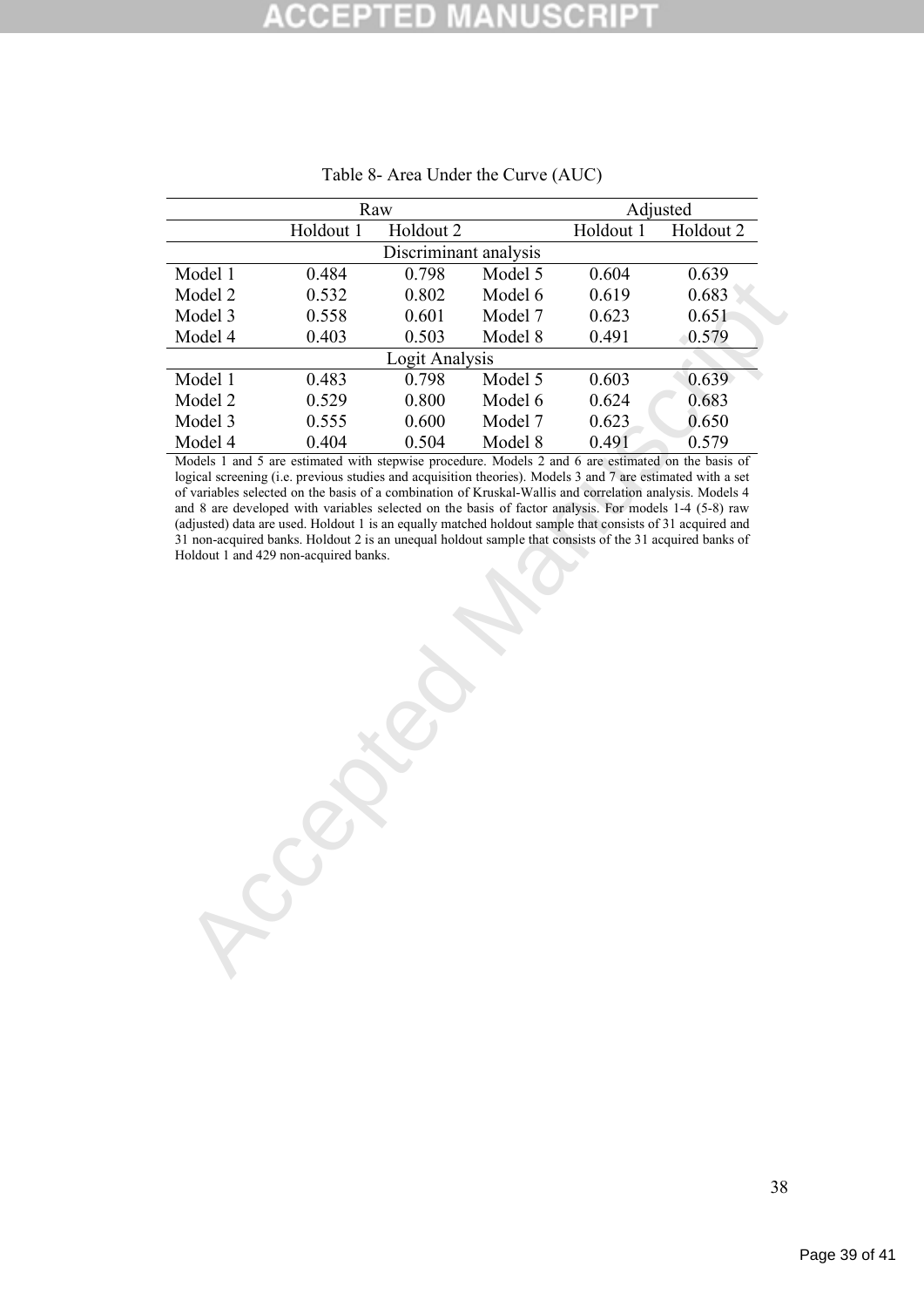## **Figure**

### **ACCEPTI**  $CR$ PT ΞĐ U ä



Figure 1 – ROC Curves of Models with raw data and highest AUC